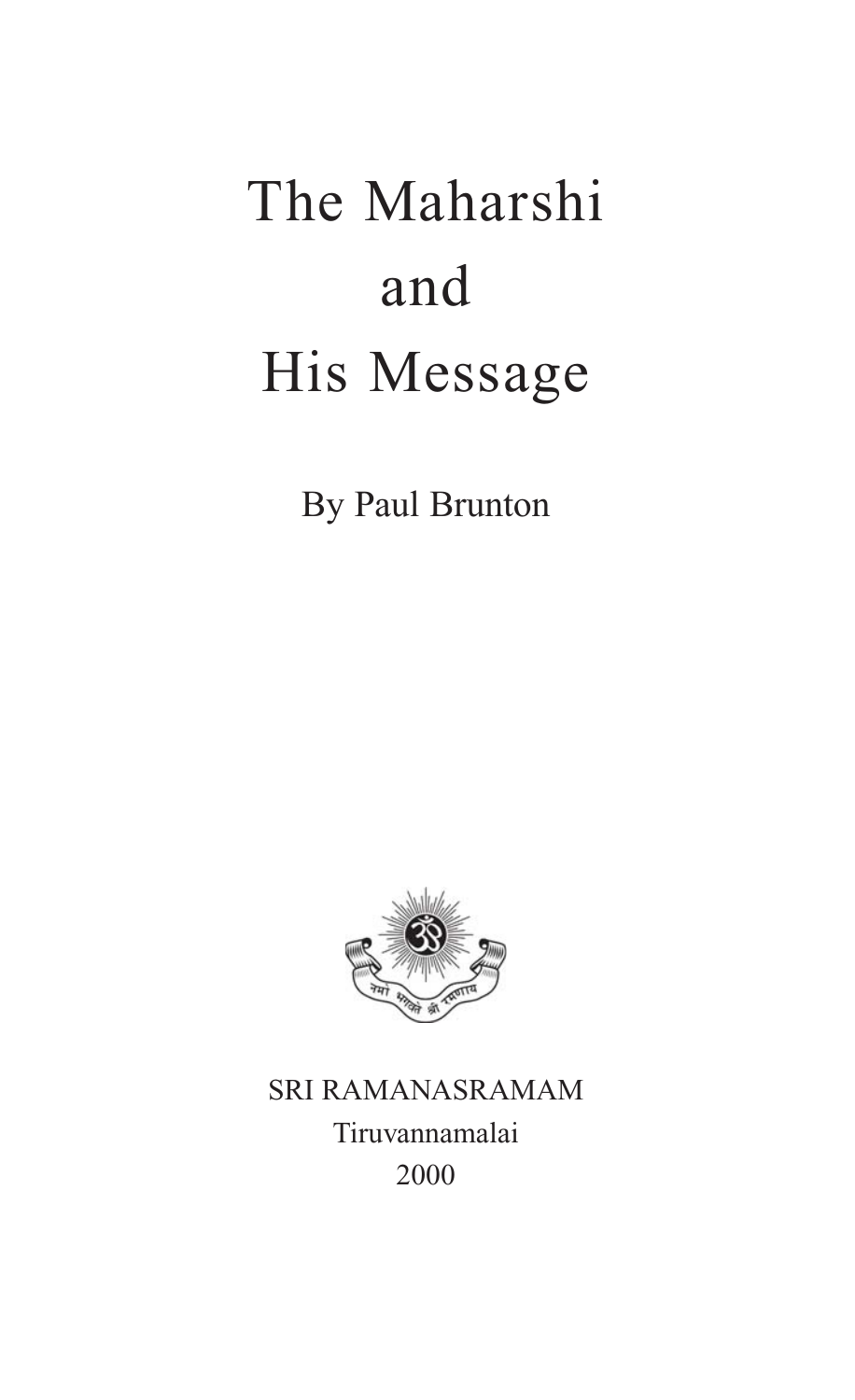© Sri Ramanasramam Tiruvannamalai

> Twelfth Edition 2000 2000 Copies

CC No: 1026

Price: Rs.20

*Published by* V.S. Ramanan President, Board of Trustees Sri Ramanasramam Tiruvannamalai 606 603

*Designed and typeset at* Sri Ramanasramam

*Printed by* Kartik Offset Printers Chennai 600 015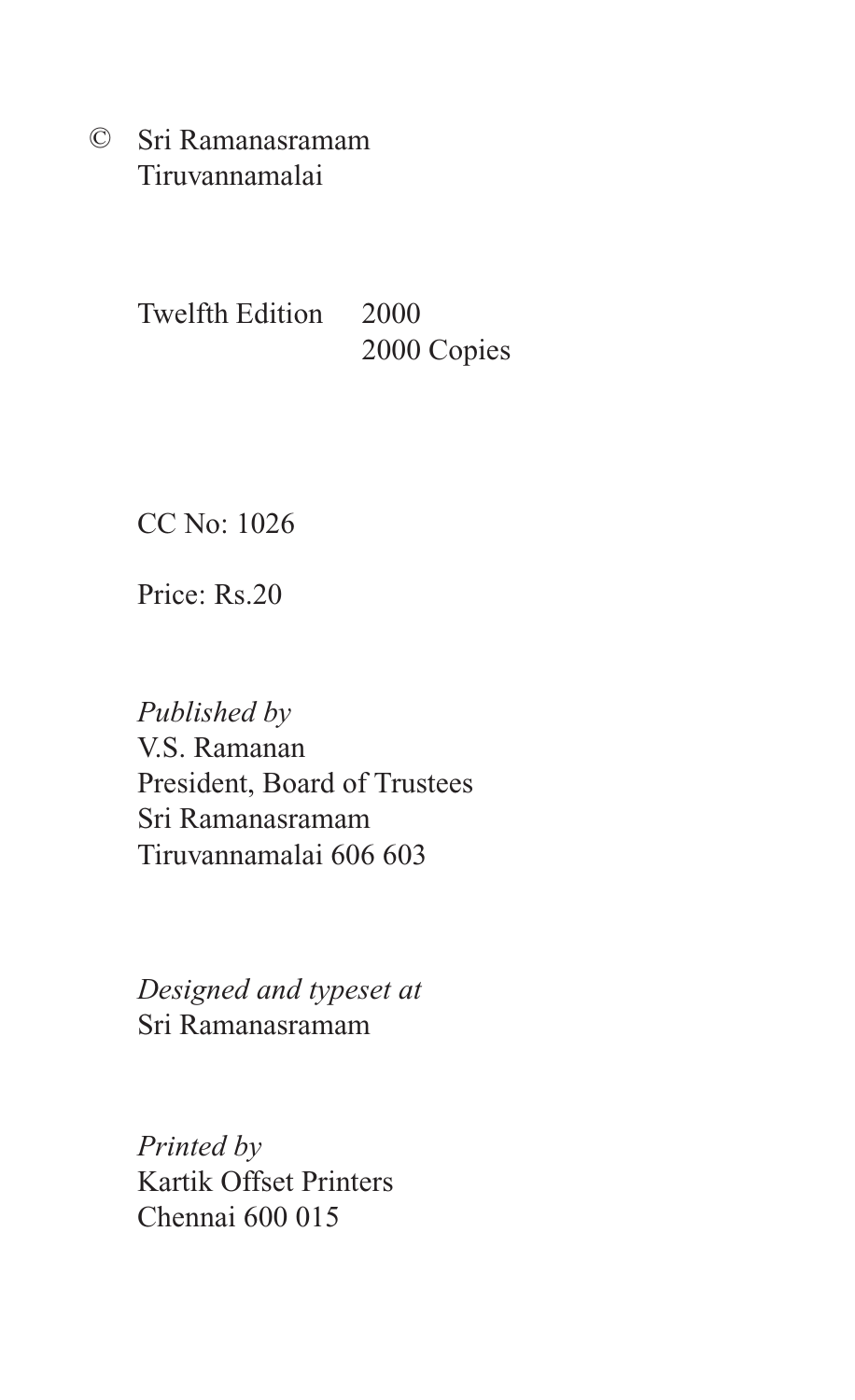### **CONTENTS**

|                | 1 INTRODUCTION                    |    |
|----------------|-----------------------------------|----|
|                | 2 THE HILL OF THE HOLY BEACON     |    |
| $\mathcal{R}$  | IN A JUNGLE HERMITAGE             | 39 |
| $\overline{4}$ | <b>TABLETS OF FORGOTTEN TRUTH</b> |    |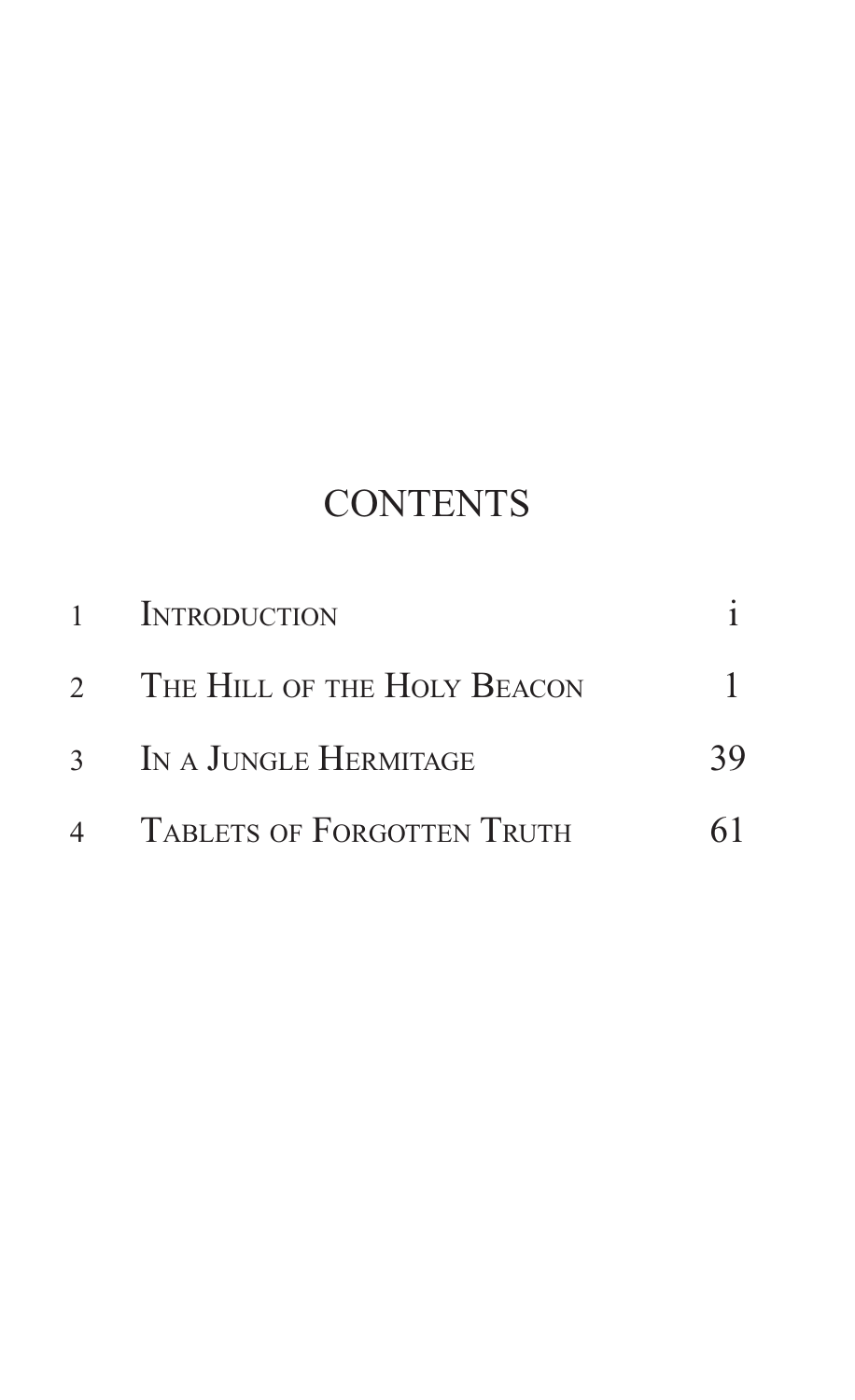#### Introduction to the Three Chapters taken from A Search in Secret India

Messrs. Rider & Co., of London brought out in 1934 a remarkable book with the title *A Search in Secret India*. It has passed through several impressions in a very short time and is easily the latest bestseller on India. In view of its notable success, the Editor of the *London Forum* invited the author Paul Brunton to give an outline of the cause and motives which led up to his pilgrimage to India. Mr. Brunton wrote a short interesting autobiographical note which was published in the August number of the *Forum*.

*A Search in Secret India* lucidly narrates the author's acquaintance with, impressions of, and relation to the Maharshi who has so influenced him. The book is at present too expensive to the ordinary Indian reader and therefore the three chapters — IX, XVI and XVII — relating to the Maharshi, are reprinted in the form of a booklet with the kind permission of the author, in order to place this most important part of the work within the reach of the reader. Of course, these chapters shine better in their original setting and are best read from *A Search in Secret India* by those who can afford it.

The author had an instinctive attraction for India and it is graphically described by himself: "The Geography master takes a long, tapering pointer and moves over to the large, varnished linen map which hangs before a half-bored class. He indicates a triangular red patch which juts down to the Equator and then makes a further attempt to stimulate the obviously lagging interest of his pupils. He begins in a thin, drawling voice and with the air of one about to make a hierophantic revelation, 'India has been called the brightest jewel in the British Crown...... .'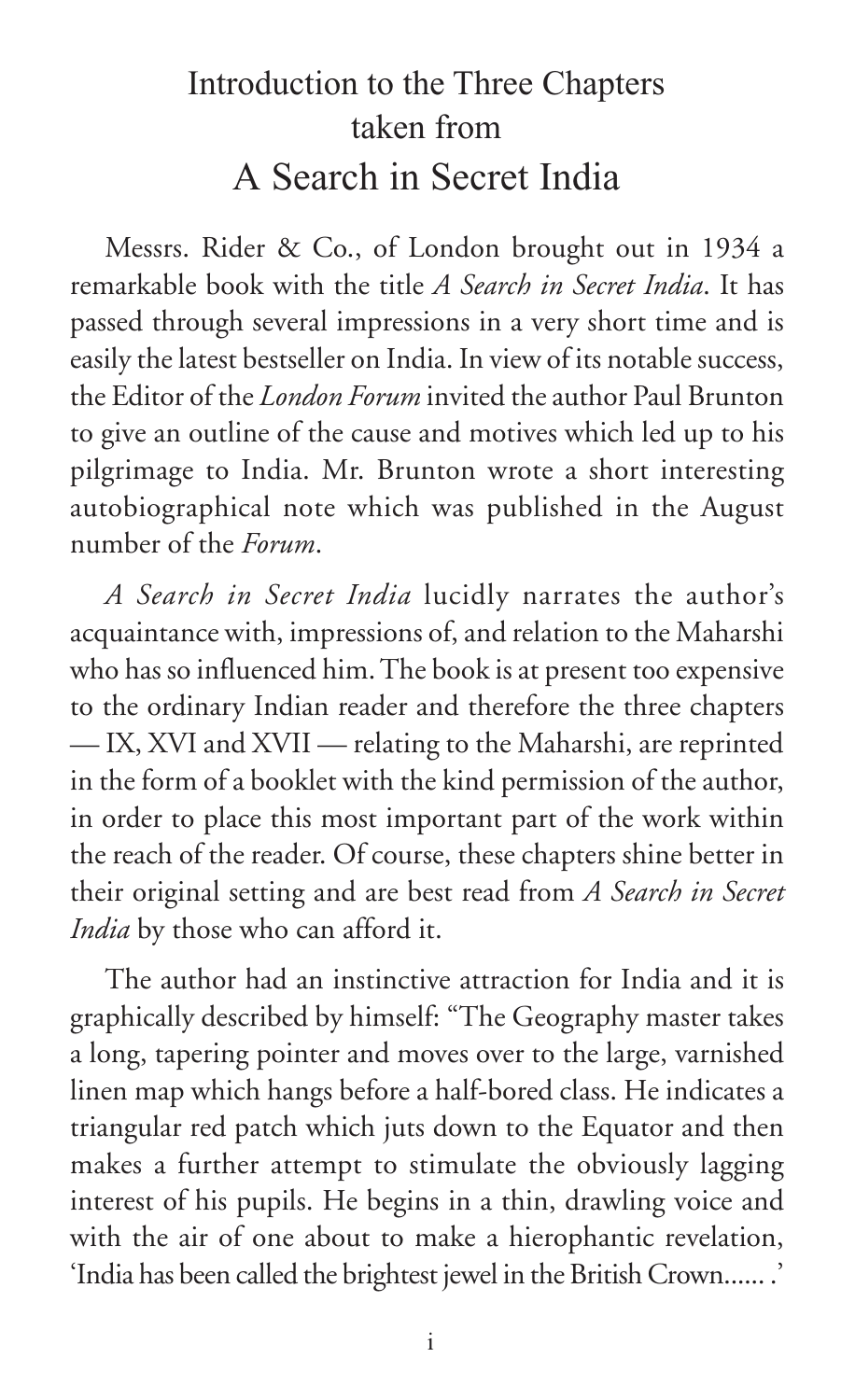At once a boy with moody brow, half wrapt in reverie, gives a sudden start and draws his far-flung imagination back into the stolid, brick-walled building which constitutes his school. The sound of this word *India* falling on the tympanum of his ears, or the sight of it caught up by the optic nerve of his eyes from a printed page, carries thrilling and mysterious connotations of the unknown. Some inexplicable current of thought brings it repeatedly before him. Ever and anon he makes wild projects to go there. He plans an expedition with a school-mate who is discovered and the enterprise is reluctantly abandoned. The desire to view India never leaves the promoter of that unfortunate expedition."

With the dawn of manhood, he turns to spiritualism, joins the Theosophical Society and learns more of the East. His experiences in spiritualism convince him of the survival of the spirit after the death of the body. Then other interests and his own duties hold him. He dropped his "mystic studies and concentrated upon professional work in journalism and editing". Some years pass "until he meets unexpectedly with a man who gives a temporary but vivid life to the old ambition. For the stranger's face is dusky, his head is turbaned and he comes from the sun-steeped land of Hindustan".

He was tempted to go out and investigate the subject of *yoga*. He arrived in India in 1930, and he later visited several remarkable places but few remarkable men until some inscrutable, impelling force, which he cannot understand, but which he blindly obeys, hurries his pace so that sometimes he rushes onwards as though he were a tourist. At last he is on the train to Madras.

In Madras, he accidentally met the "Anchorite of the Adyar River" who took him later to the "Sage who never speaks". In the Sage's hermitage, a stranger, Mr. Subramanya by name, obtrudes on him and solicits his visit to his own Master Sri Ramana Maharshi of Thiruvannamalai. The obtrusion of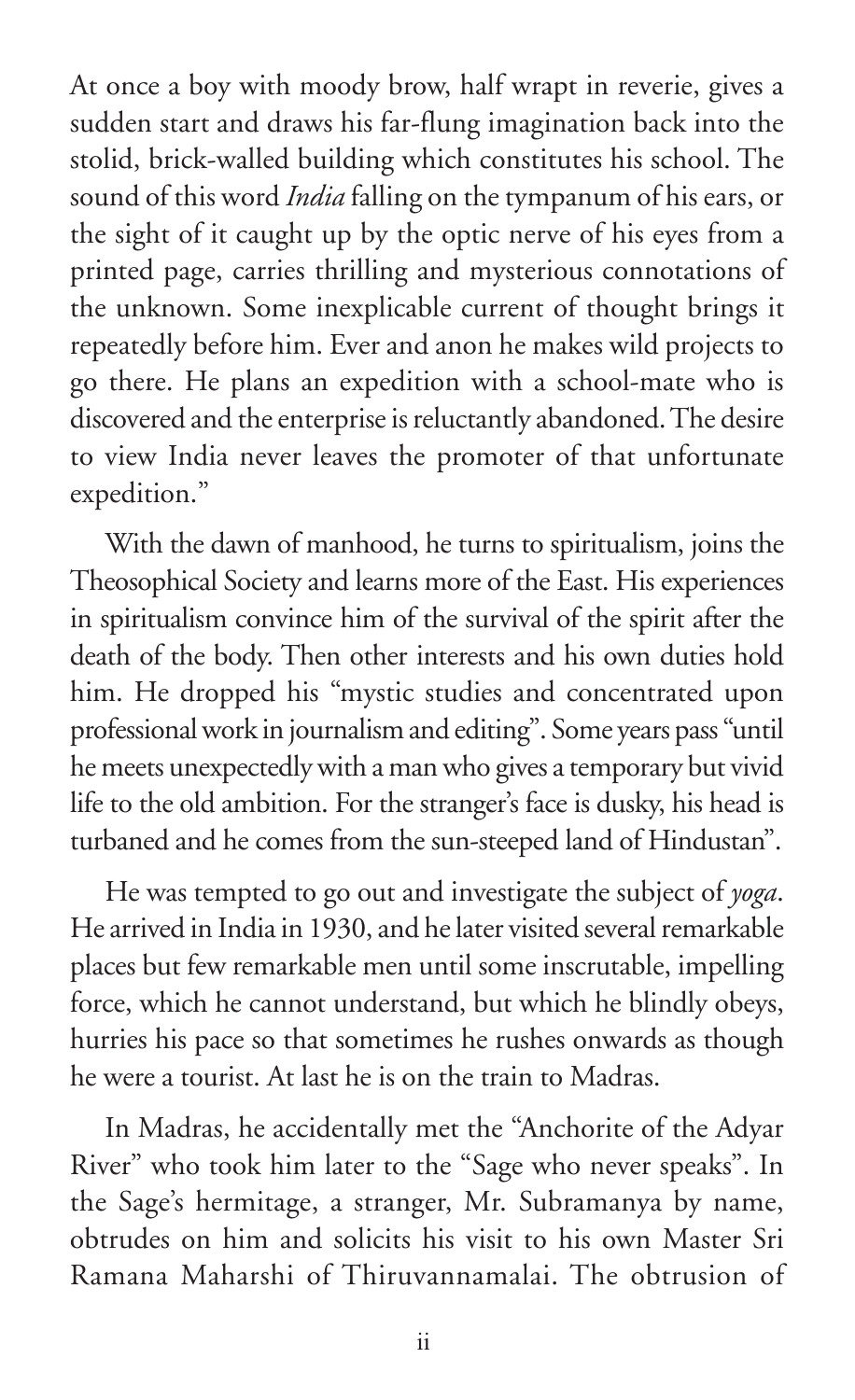Mr. Subramanya is amusing in its naivete and surprising in its results. The graphic description of the scene of his meeting with our author is cited here for the delectation of the reader:

Someone draws up to my side before we reach the end of the road which is to take us into Madras. I turn my head. The yellow-robed *yogi* — for it is he — rewards me with a majestic grin. His mouth stretches almost from ear to ear, and his eyes wrinkle into narrow slits.

"You wish to speak to me?" I enquire.

"I do, Sir," he replies quickly and with a good accent to his English. "May I ask you what you are doing in our country?"

I hesitate before this inquisitiveness, and decide to give a vague reply.

"Oh! Just travelling around."

"You are interested in our holy men, I believe?"

"Yes, a little."

"I am a *yogi*, Sir," he informs me.

He is the heftiest looking *yogi* I have ever seen.

"How long have you been one?"

"Three years, Sir."

"Well, you look none the worse for it, if you will pardon me saying so!"

He draws himself proudly together and stands at attention. Since his feet are naked I take the click of his heels for granted.

"For seven years I was a soldier of His Majesty the King Emperor!" he exclaims. "Yes Sir, I served with the ranks in the Indian Army during the Mesopotamian campaign. After the war I was put into the Military Accounts Department because of my superior intelligence!"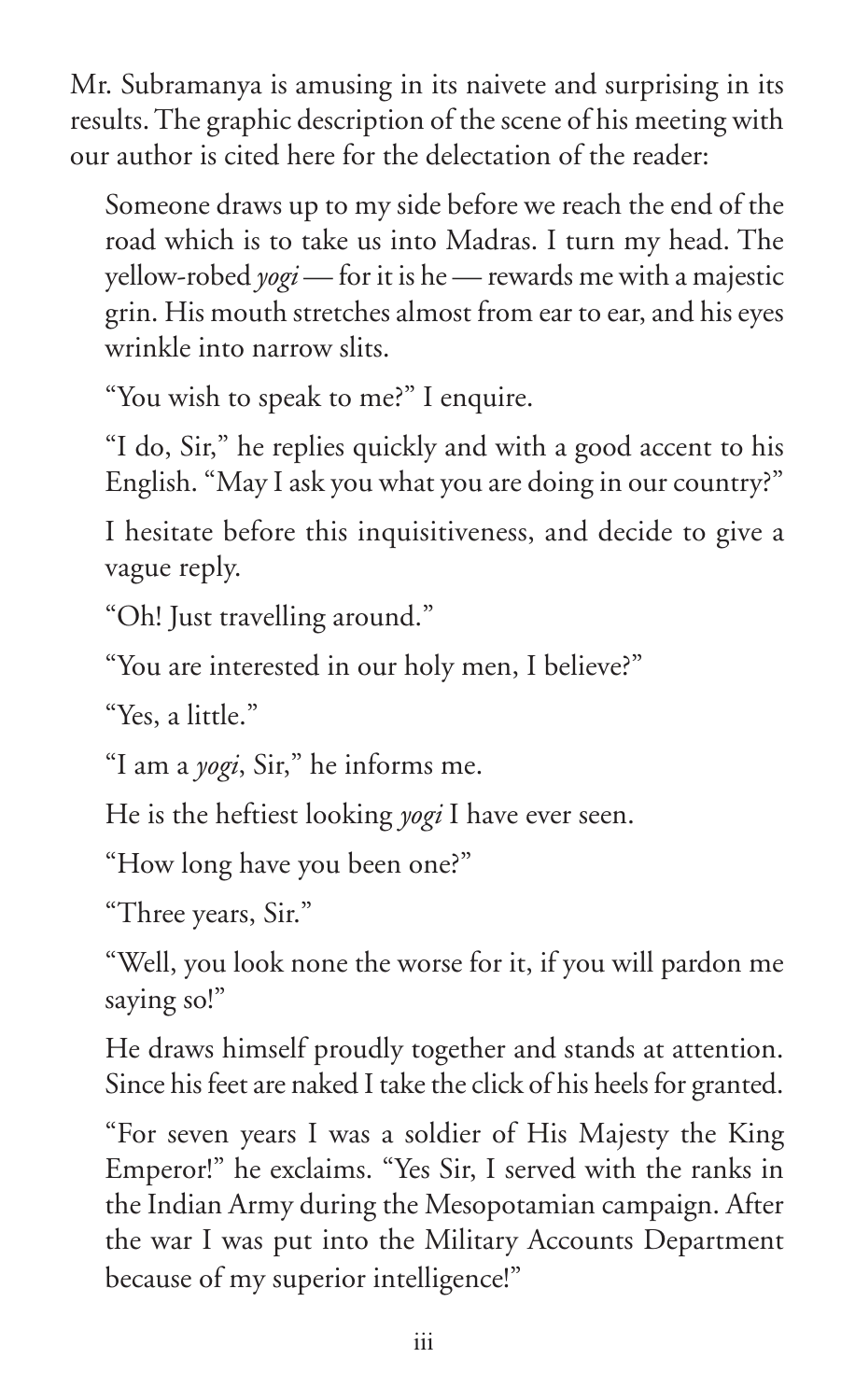I am compelled to smile at his unsolicited testimonial to himself.

"I left the service on account of family trouble, and went through a period of great distress. This induced me to take to the spiritual path and become a *yogi*."

I hand him a card.

"Shall we exchange names?" I suggest.

"My personal name is Subramanya; my caste name is Aiyer," he quickly announces.

"Well, Mr. Subramanya, I am waiting for an explanation of your whispered remark in the house of the Silent Sage."

"And I have been waiting all this time to give it to you! Take your questions to my Master, for he is the wisest man in India, wiser even than the *yogis*."

"So? And have you travelled throughout all India? Have you met all the great *yogis*, that you can make such a statement?"

"I have met several of them, for I know the country from Cape Comorin to Himalayas."

"Well?"

"Sir, I have never met anyone like him, he is a great soul And I want you to meet him."

"Why?"

"Because he has led me to you! It is his power which has drawn you to India!"

This bombastic statement strikes me as being too exaggerated and I begin to recoil from the man. I am always afraid of the rhetorical exaggerations of emotional persons, and it is obvious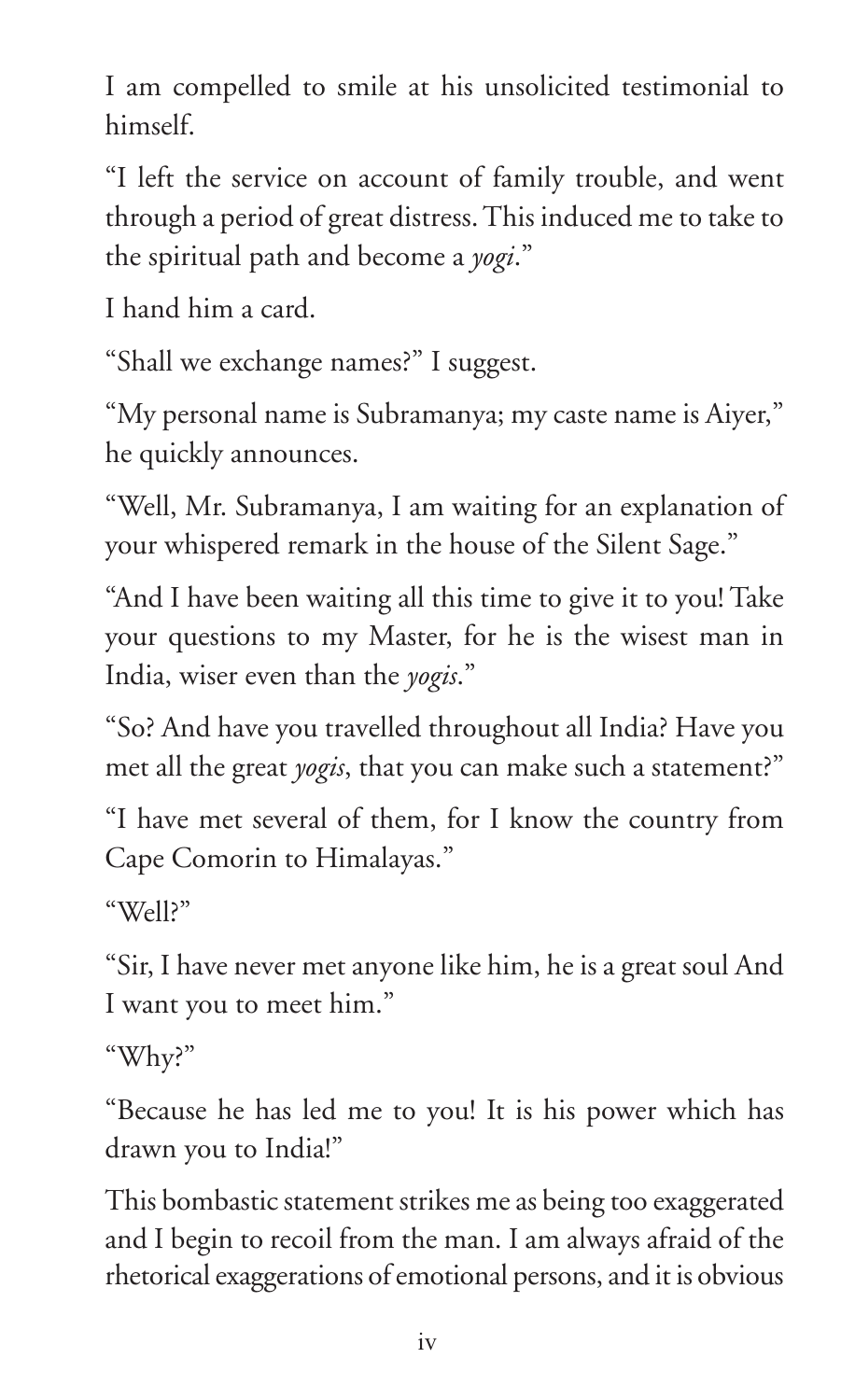that the yellow robed *yogi* is highly emotional. His voice, gesture, appearance and atmosphere plainly reveal it.

"I do not understand," is my cold reply.

He falls into further explanations.

"Eight months ago I came into touch with him. For five months I was permitted to stay with him and then I was sent forth on my travels once more. I do not think you are likely to meet with another such man as he. His spiritual gifts are so great that he will answer your unspoken thoughts. You need only be with him a short time to realise his high spiritual degree."

"Are you sure he would welcome my visit?"

"Oh, Sir! Absolutely. It is his guidance which sent me to you."

"Where does he live?"

"On Arunachala — the Hill of the Holy Beacon."

"And where is that?"

"In the North Arcot territory, which lies farther south. I will constitute myself your guide. Let me take you there. My Master will solve your doubts and remove your problems, because he knows the highest truth."

"This sounds quite interesting," I admit reluctantly, "but I regret that the visit is impossible at present. My trunks are packed and I shall be soon leaving for the northeast. There are two important appointments to be fulfilled, you see."

"But this is more important."

"Sorry. We met too late. My arrangements are made and they cannot be easily altered. I may be back in the South later, but we must leave this journey for the present."

The *yogi* is plainly disappointed.

"You are missing an opportunity, Sir, and ...."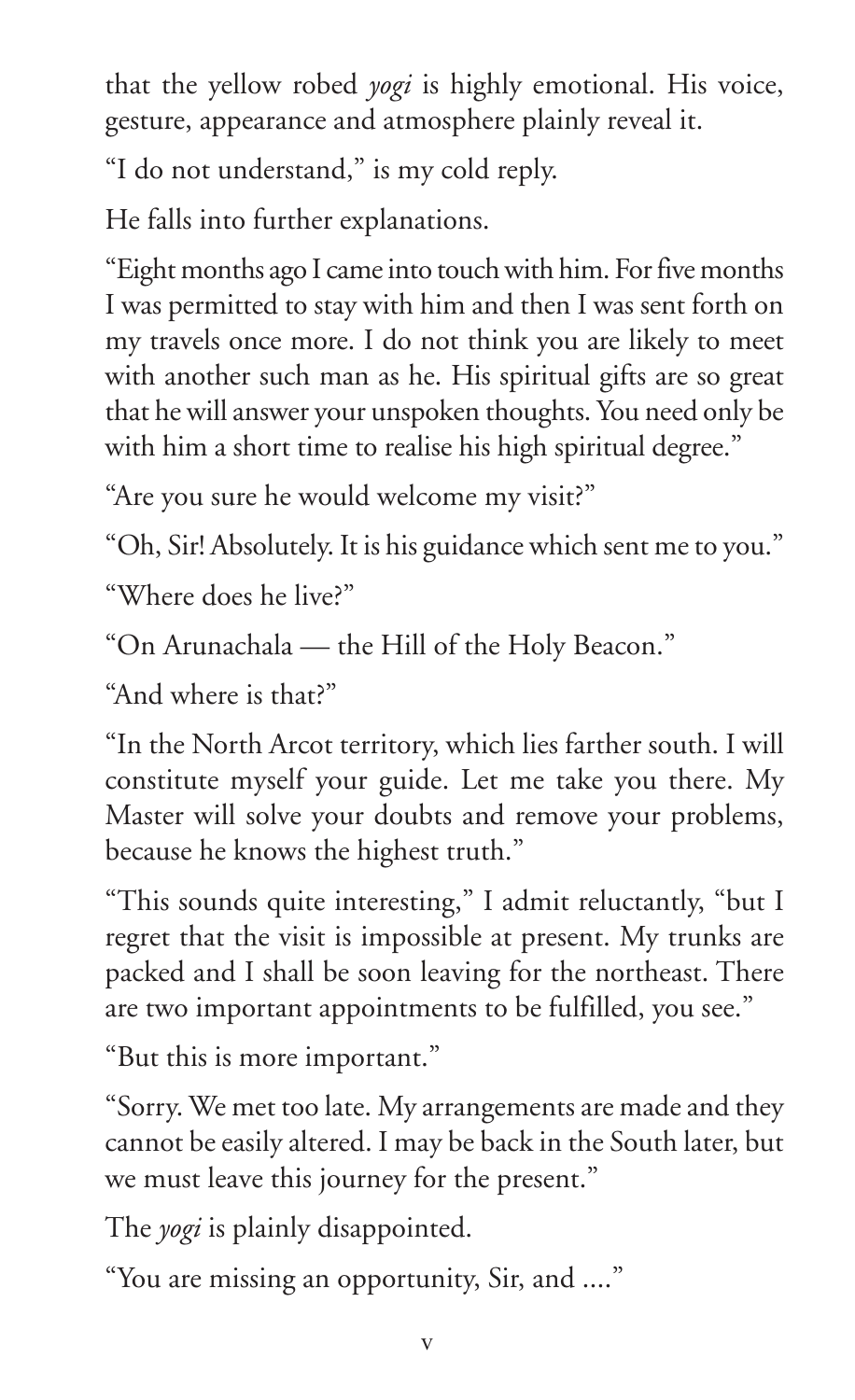I foresee a useless argument, so cut him short.

"I must leave you now. Thanks anyway."

"I refuse to accept" he obstinately declares. "Tomorrow evening I shall call upon you and I hope then to hear that you have changed your mind."

Our conversation abruptly finishes. I watch his strong wellknit yellow robed figure start across the road.

When I reach home, I begin to feel that it is possible I have made an error of judgement. If the Master is worth half the disciple's claims, then he is worth the troublesome journey into the Southern tip of the peninsula. But I have grown somewhat tired of enthusiastic devotees. They sing paeans of praise to their Masters, who prove on investigation to fall lamentably short of the more critical standards of the West. Furthermore sleepless nights and sticky days have rendered my nerves less serene than they should be; thus, the possibility that the journey might prove a wild goose chase looms larger than it should.

Yet argument fails to displace feeling. A queer instinct warns me that there may be some real basis for the *yogi's* ardent insistence on the distinctive claims of his Master. I cannot keep off a sense of self-disappointment. (From *A Search in Secret India*)

Paul Brunton had several notes of introduction to Indian gentlemen, one of which was to Mr. K. S. Venkataramani, the well known author.

Mr. Venkataramani took his European friend to his own Guru 'the Head of South India' (Sri Chandrasekharendra Saraswati, Sankaracharya of Kamakoti Mutt) who was then camping at Chingleput.

The Acharya referred the foreigner to Sri Ramana Maharshi for advice and guidance on matters spiritual. Mr. Brunton returned to his lodging in Madras where Mr. Subramanya was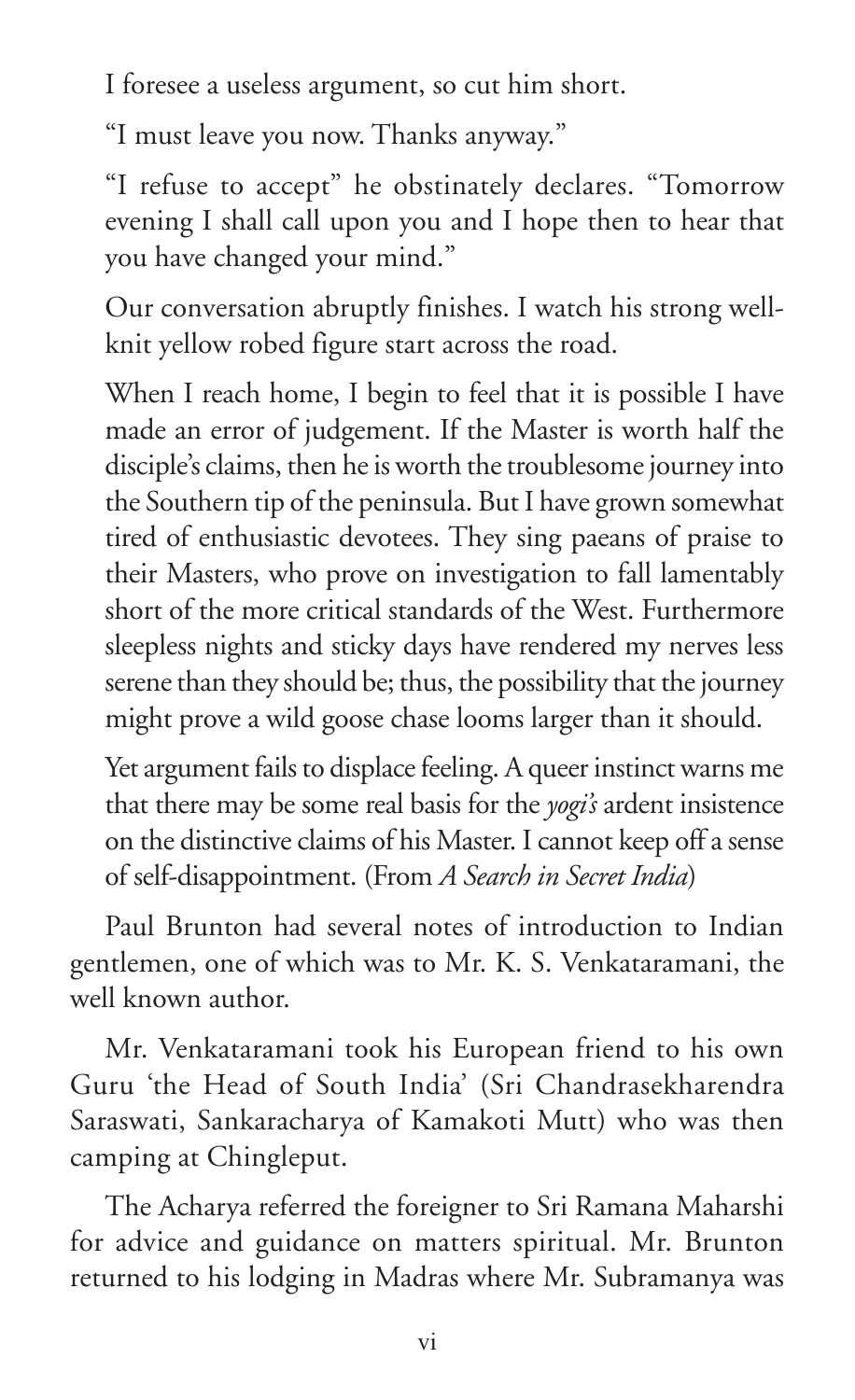waiting to guide him to Tiruvannamalai. Thus he was brought in contact with his Master. The author records with satisfaction: "It is a singular fact — and perhaps a significant one — that before I can begin to try my luck in this strange quest, fortune herself comes in quest of me."

It is nearly midnight when I returned home...

Out of the darkness, a crouching figure rises and greets me.

"Subramanya!" I exclaim, startled. "What are you doing here?" The ochre robed *yogi* indulges in one of his tremendous grins.

"Did I not promise to visit you, Sir?" He reminds me reproachfully.

"Of course!"

In the large room, I fire a question at him.

"Your Master, is he called the Maharshi?"

It is now his turn to draw back, astonished.

"How do you know, Sir? Where could you have learnt this?"

"Never mind. Tomorrow we both start for his place. I shall change my plans."

"This is joyful news, Sir."

The events of his stay are recorded in the first chapter of this book. After a short stay there, he left the place, travelled north and had some very interesting experiences. Again destiny came into play and accidentally brought him face to face with the *yogi*, Chandi Das, who advised him to return to Bombay and revisit the master who was awaiting him. Hastily he returned to Bombay and there he was taken ill. So he booked his passage home; nevertheless, pondering over the pros and cons of his revisit to Maharshi, Brunton finally decided to return to him and cancelled his passage home. Just at the time, as if to confirm him in his resolve there came a letter to him (which was following him from place to place) from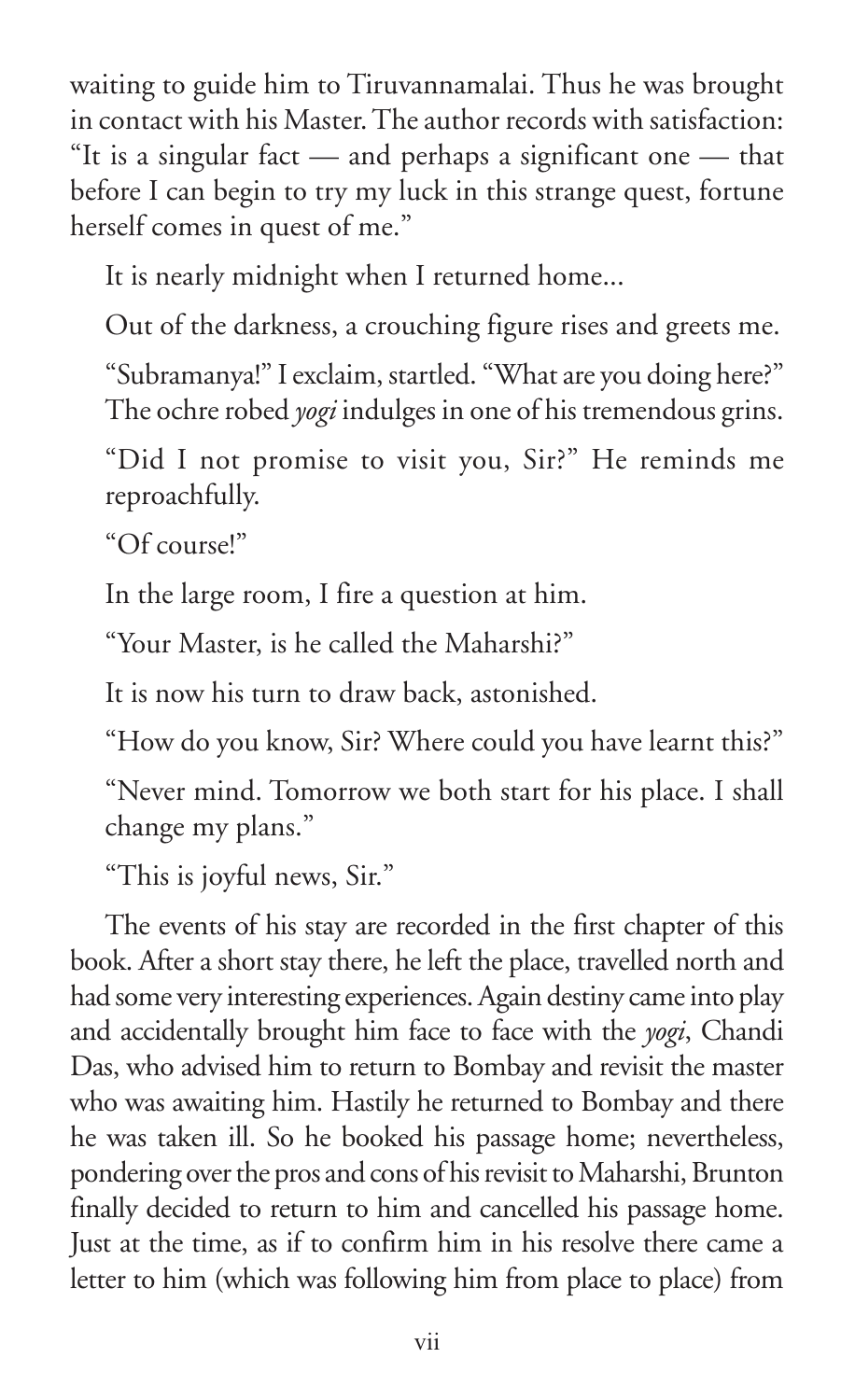B. V. Narasimha Swami, the author of *Self-Realisation*<sup>1</sup> who invited him back to Maharshi. Subsequently Mr. Brunton returned to Tiruvannamalai: the later two chapters speak for themselves.

What this book is expected to convey to the reader, may be gathered from the following:

I journeyed Eastwards in search of the *yogis* and their hermetic knowledge. I can only say that in India I found my faith restored. Not so long ago I was among those who regard God as a hallucination of human fancy, spiritual truth as a mere nebula and providential justice as a confection of infantile idealists. I, too, was somewhat impatient of those who construct theological paradises and who then confidently show you round with an air of being God's estate agents. I had nothing but contempt for what seemed to be the futile, fanatical efforts of uncritical believers.

If, therefore, I have begun to think a little differently about these matters, rest assured that good cause has been given me .........

I did arrive at a new acceptance of the divine. This may seem quite an insignificant and personal thing to do, but as a child of the modern generation which relies on hard facts and cold reason, and which lacks enthusiasm for things religious, I regard it as quite an achievement. This faith was restored in the only way a sceptic would have it restored, not by argument but by the witness of an overwhelming experience. And it was a jungle Sage, an unassuming hermit who had formerly lived for twenty years in a mountain cave, who promoted this vital change in my thinking. It is quite possible that he could not pass a matriculation examination yet I am not ashamed to record in the closing chapters (XVI and XVII) of this book my deep indebtedness to this man. (from *A Search in Secret India*)

<sup>&</sup>lt;sup>1</sup> Life and Teaching of Sri Ramana Maharshi, pub: Sri Ramanasramam.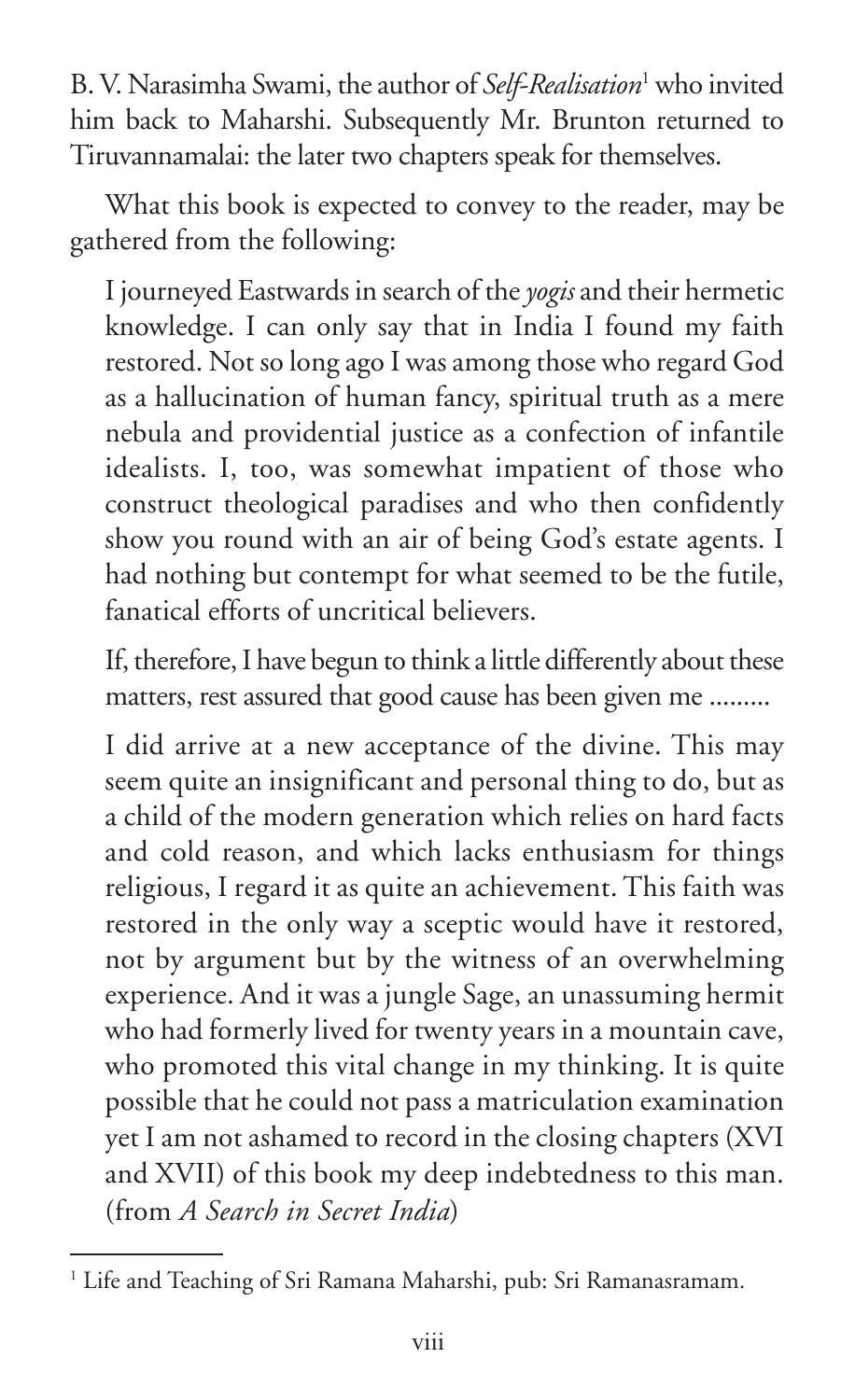The author writes more on this Sage in *The Secret Path* <sup>2</sup> as follows:

Some years ago I wandered for a while through sunbaked Oriental lands, intent on discovering the last remnants of that 'mystic East' about which most of us often hear, but which few of us ever find. During those journeyings I met an unusual man who quickly earned my profound respect and received my humble veneration. For although he belonged by tradition to the class of Wise Men of the East, a class which has largely disappeared from the modern world, he avoided all record of his existence and disdained all efforts to give him publicity.

Time rushes onward like a roaring stream, bearing the human race with it, and drowning our deepest thoughts in its noise. Yet this Sage sat apart, quietly ensconced upon the grassy bank, and watched the gigantic spectacle with a calm Buddhalike smile. The world wants its great men to measure their lives by its puny footrule. But no rule has yet been devised which will take their full height, for such men, if they are really worth the name, derive their greatness, not from themselves but from another source. And that source stretches far away into the Infinite. Hidden here and there in stray corners of Asia and Africa, a few Seers have preserved the traditions of an ancient wisdom. They live like angels as they guard their treasure. They live outwardly apart, this celestial race, keeping alive the divine secrets, which life and fate have conspired to confide in their care.

The hour of our first meeting is still graven on my memory. I met him unexpectedly. He made no attempt at formal introduction. For an instant, those sibylline eyes gazed into mine, but all the stained earth of my past and the white flowers that had begun to spring upon it, were alike seen during that one tinkle of the bell of time. There in that seated being was

<sup>2</sup> Rider and Co. London.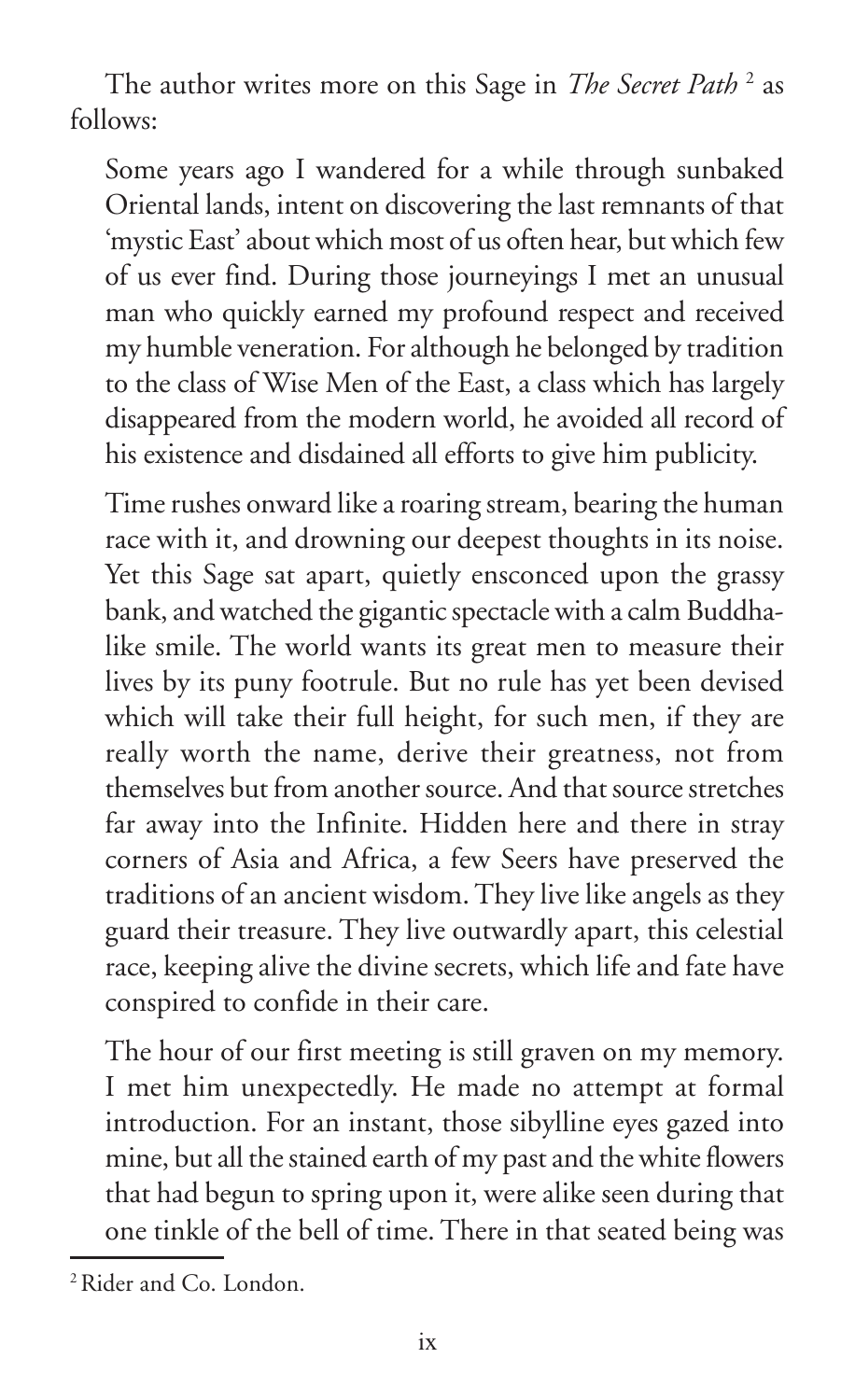a great impersonal force that read the scales of my life with better sight than I could ever hope to do. I had slept in the scented bed of Aphrodite, and he knew it; I had also lured the gnomes of thought to mine for strange enchanted gold in the depths of my spirit; he knew that too. I felt, too, that if I could follow him into his mysterious places of thought, all my miseries would drop away, my resentments turn to toleration, and I would understand life, not merely grumble at it! He interested me much despite the fact that his wisdom was not of a kind which is easily apparent and despite the strong reserve which encircled him. He broke his habitual silence only to answer questions upon such recondite topics as the nature of man's soul, the mystery of God, the strange powers which lie unused in the human mind, and so on, but when he did venture to speak I used to sit enthralled as I listened to his soft voice under burning tropic sun or pale crescent moon. For authority was vested in that calm voice and inspiration gleamed in those luminous eyes. Each phrase that fell from his lips seemed to contain some precious fragment of essential truth. The theologians of a stuffier century taught the doctrine of man's original goodness.

In the presence of this Sage one felt security and inward peace. The spiritual radiations which emanated from him were allpenetrating. I learnt to recognise in his person the sublime truths which he taught, while I was no less hushed into reverence by his incredibly sainted atmosphere. He possessed a deific personality which defies description. I might have taken shorthand notes of the discourses of the Sage. I might even print the record of his speech. But the most important part of his utterances, the subtle and silent flavour of spirituality which emanated from him, can never be reported. If, therefore, I burn literary incense before his bust, it is but a mere fraction of the tribute I ought to pay him.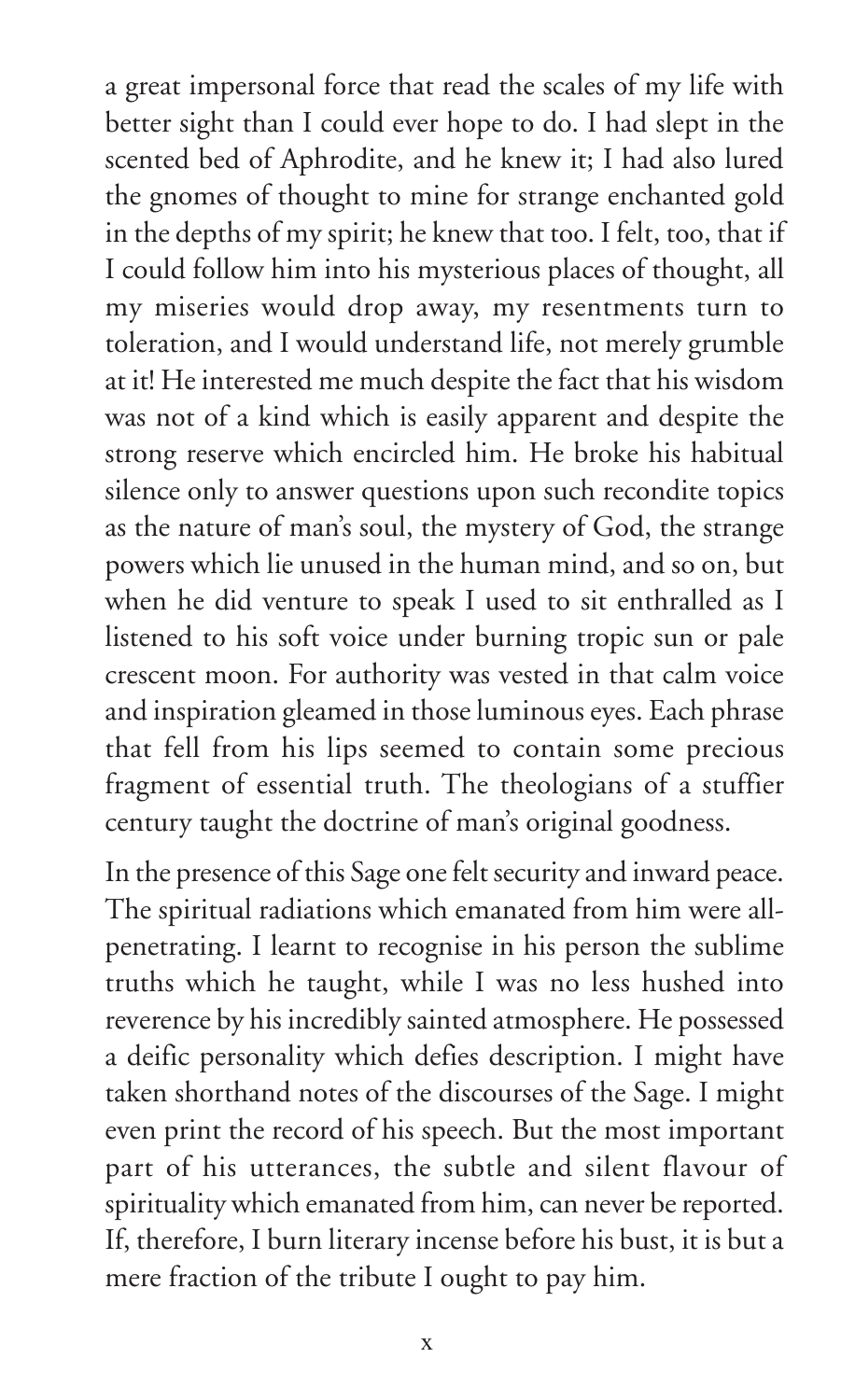One could not forget that wonderful pregnant smile of his, with its hint of wisdom and peace won from suffering and experience. He was the most understanding man I have ever known; you could be sure always of some words from him that would smooth your way a little, and that word always *verified* what your deepest feeling told you already.

The words of this Sage still flame out in my memory like beacon lights. 'I pluck golden fruit from rare meetings with wise men,' wrote trans-Atlantic Emerson in his diary, and it is certain that I plucked whole basketfuls during my talks with this man. Our best philosophers of Europe could not hold a candle to him. But the inevitable hour of parting came.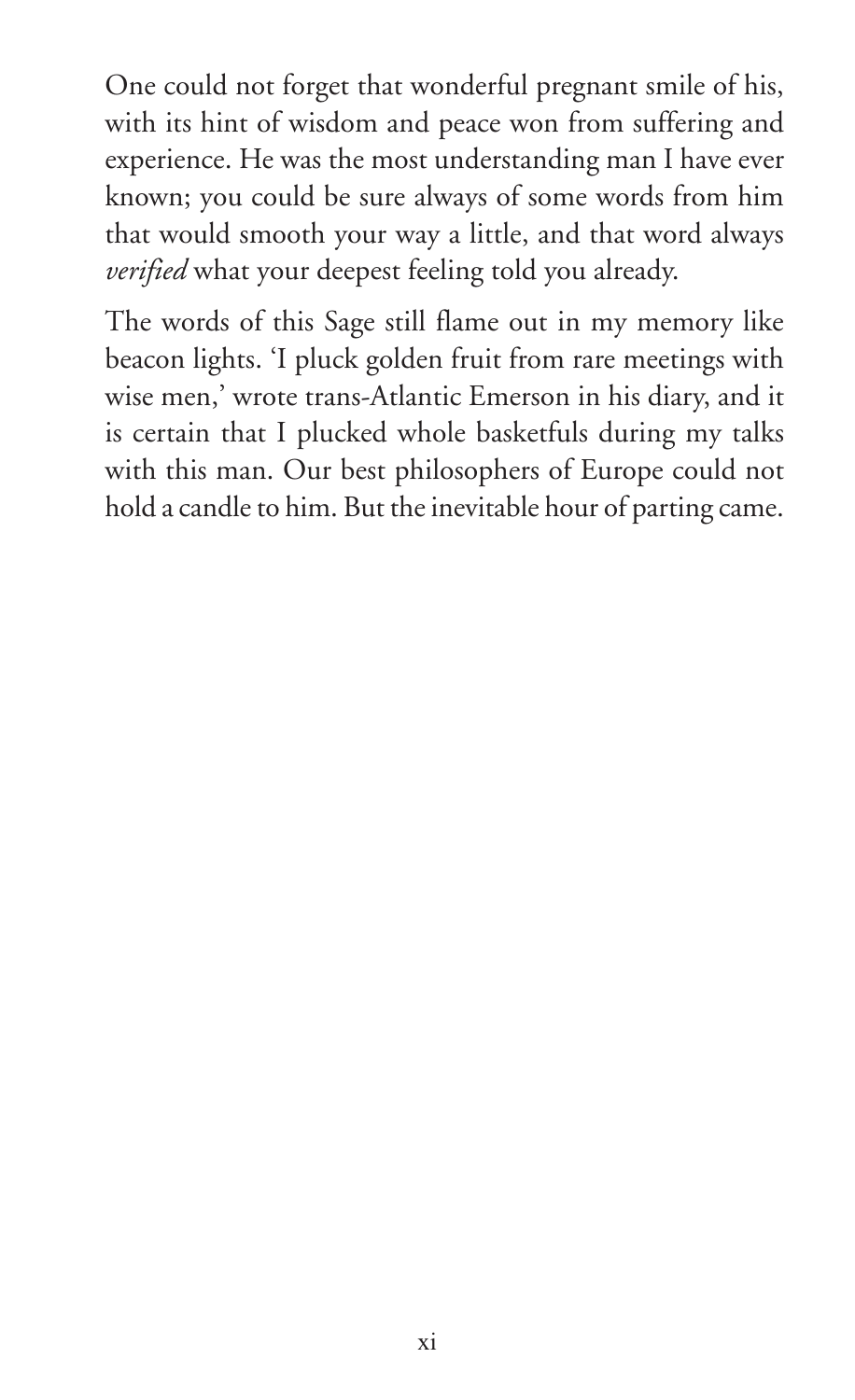## <span id="page-14-0"></span>The Hill of the Holy Beacon

**AT THE MADRAS TERMINUS OF THE SOUTH**<br>Indian Railway, Subramanya and I board a carriage on<br>the Ceylon boat train. For example hours we rell opwords through the Ceylon boat train. For several hours we roll onwards through the most variegated scenes. Green stretches of growing rice alternate with gaunt red hills, shady plantations of stately coconut trees are followed by scattered peasants toiling in the paddy fields.

As I sit at the window, the swift Indian dusk begins to blot out the landscape and I turn my head to muse of other things. I begin to wonder at the strange things which have happened since I have worn the golden ring which Brama has given me. For my plans have changed their face; a concatenation of unexpected circumstances has arisen to drive me farther south, instead of going further east as I have intended. Is it possible, I ask myself, that these golden claws hold a stone which really possesses the mysterious power which the *yogi* has claimed for it? Although I endeavour to keep an open mind, it is difficult for any Westerner of scientifically trained mind to credit the idea. I dismiss the speculation from my mind, but do not succeed in driving away the uncertainty which lurks at the back of my thoughts. Why is it that my footsteps have been so strangely guided to the mountain hermitage whither I am travelling? Why is it that two men, who both wear the yellow robe, have been coupled as destiny's agents to the extent of directing my reluctant eyes towards the Maharshi? I use this word destiny, not in its common sense, but because I am at a loss for a better one. Past experience has taught me full well that seemingly unimportant happenings sometimes play an unexpected part in composing the picture of one's life.

We leave the train, and with it the main line, forty miles from Pondicherry, that pathetic little remnant of France's territorial possessions in India. We go over to a quiet, little used branch railroad which runs into the interior, and wait for nearly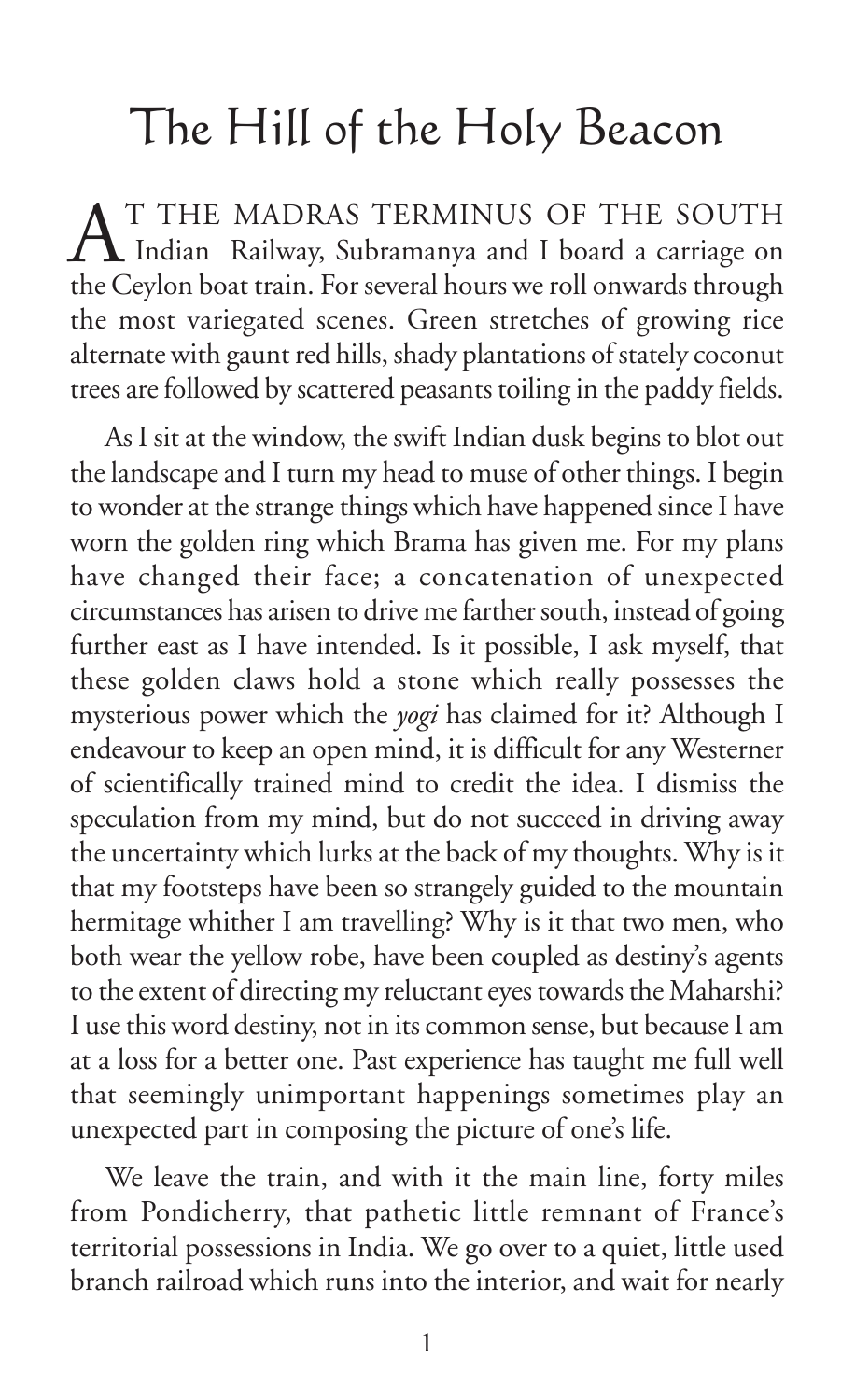two hours in the semi-gloom of a bleak waiting-room. The holy man paces along the bleaker platform outside, his tall figure looking half-ghost, half-real in the starlight. At last the ill-timed train, which puffs infrequently up and down the line, carries us away. There are but few other passengers.

I fall into a fitful, dream-broken sleep which continues for some hours until my companion awakens me. We descend at a little wayside station and the train screeches and grinds away into the silent darkness. Night's life has not quite run out and so we sit in a bare and comfortless little waiting-room, whose small kerosene lamp we light ourselves.

We wait patiently while day fights with darkness for supremacy. When a pale dawn emerges at last, creeping bit by bit through a small barred window in the back of our room, I peer out at such portion of our surroundings as becomes visible. Out of the morning haze there rises the faint outline of a solitary hill apparently some few miles distant. The base is of impressive extent and the body of ample girth, but the head is not to be seen, being yet thick-shrouded in the dawn mists.

My guide ventures outside, where he discovers a man loudly snoring in his tiny bullock cart. A shout or two brings the driver back to this mundane existence thus making him aware of business waiting in the offing. When informed of our destination he seems but too eager to transport us. I gaze somewhat dubiously at his narrow conveyance — a bamboo canopy balanced on two wheels. Anyway, we clamber aboard and the man bundles the luggage after us. The holy man manages to compress himself into the minimum space which a human being can possibly occupy; I crouch under the low canopy with legs dangling out in space; the driver squats upon the shaft between his bulls with his chin almost touching his knees, and the problem of accommodation being thus solved more or less satisfactorily, we bid him be off.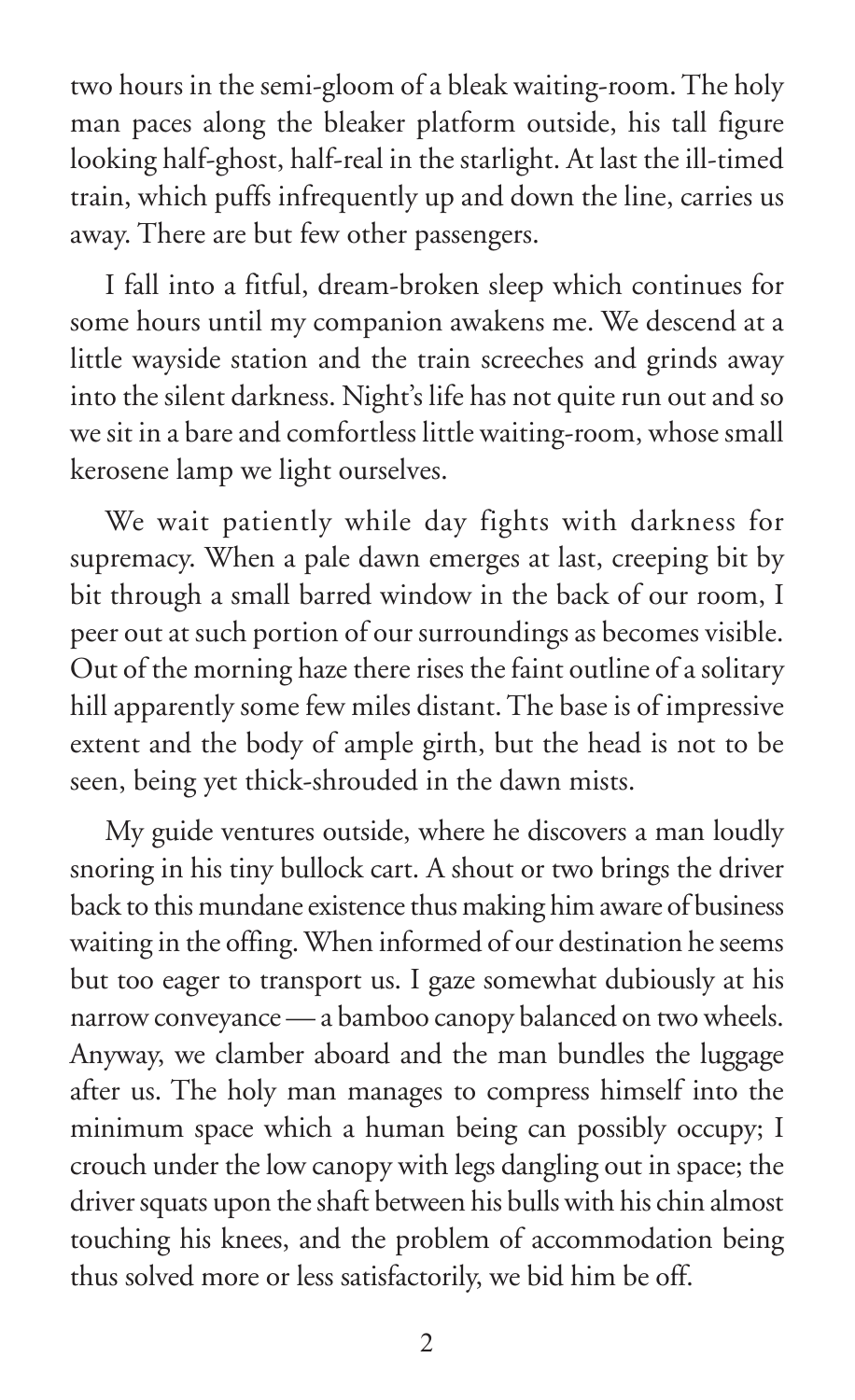Our progress is anything but rapid, despite the best efforts of a pair of strong, small, white bullocks. These charming creatures are very useful as draught animals in the interior of India, because they endure heat better than horses and are less fastidious in the matter of diet. The customs of the quiet villages and small townships of the interior have not changed very much in the course of centuries. The bullock cart which transported the traveller from place to place in BC 100, transports him still, two thousand years after.

Our driver, whose face is the colour of beaten bronze, has taken much pride in his animals. Their long beautifully curved horns are adorned with shapely gift ornaments; their thin legs have tinkling brass bells tied to them. He guides them by means of a rein threaded through their nostrils. While their feet merrily jog away upon the dust laden road, I watch the quick tropic dawn come on apace.

An attractive landscape shapes itself both on our right and left. No drab flat plain this, for heights and hillocks are not long absent from the eyes whenever one searches the horizon's length. The road traverses a district of red earth dotted with terrains of scrubby thorn-bush and a few bright emerald paddy fields.

A peasant with toil-worn face passes us. No doubt he is going out to his long day's work in the fields. Soon we overtake a girl with a brass water pitcher mounted upon her head. A single vermilion robe is wrapped around her body, but her shoulders are left bare. A blood coloured ruby ornaments one nostril, and a pair of gold bracelets gleam on her arms in the pale morning sunlight. The blackness of her skin reveals her as a Dravidian as indeed most of the inhabitants of these parts probably are, save the *brahmins* and Muhammadans. These Dravidian girls are usually gay and happy by nature. I find them more talkative than their brown country women and more musical in voice.

The girl stares at us with unfeigned surprise and I guess that Europeans rarely visit this part of the interior.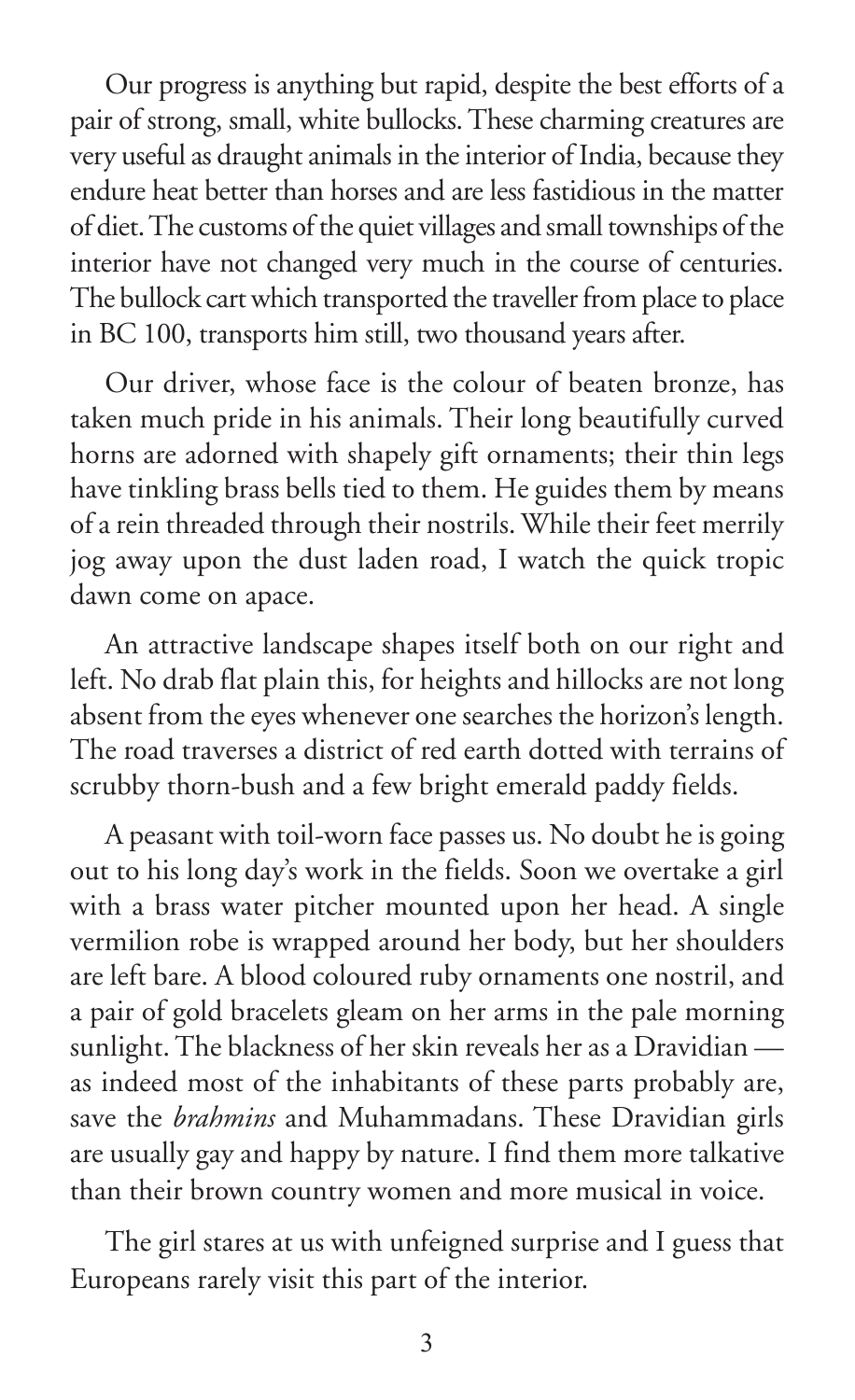And so we ride on until the little township is reached. Its houses are prosperous looking and arranged into streets which cluster around three sides of an enormous temple. If I am not mistaken, the latter is a quarter of a mile long. I gather a rough conception of its architectural massiveness a while later when we reach one of its spacious gateways. We halt for a minute or two and I peer inside to register some fleeting glimpses of the place. Its strangeness is as impressive as its size. Never before have I seen a structure like this. A vast quadrangle surrounds the enormous interior, which looks like a labyrinth. I perceive that the four high enclosing walls have been scorched and coloured by hundreds of years of exposure to the fierce tropical sunshine. Each wall is pierced by a single gateway, above which rises a queer superstructure consisting of a giant pagoda. The latter seems strangely like an ornate, sculptured pyramid. Its lower part is built of stone, but the upper portion seems to be thickly plastered brickwork. The pagoda is divided into many storeys, but the entire surface is profusely decorated with a variety of figures and carvings. In addition to these four entrance towers, I count no less than five others which rise up within the interior of the temple. How curiously they remind one of Egyptian pyramids in the similarity of outline!

My last glimpse is of long-roofed cloisters, of serried ranks of flat stone pillars in large numbers, of a great central enclosure, of dim shrines and dark corridors and many little buildings. I make a mental note to explore this interesting place before long.

The bullocks trot off and we emerge into open country again. The scenes which we pass are quite pretty. The road is covered with red dust; on either side there are low bushes and occasional clumps of tall trees. There are many birds hidden among the branches, for I hear the flutter of their wings, as well as the last notes of that beautiful chorus which is their morning song all over the world.

Dotted along the route are a number of charming little wayside shrines. The differences of architectural style surprise me, until I conclude that they have been erected during changing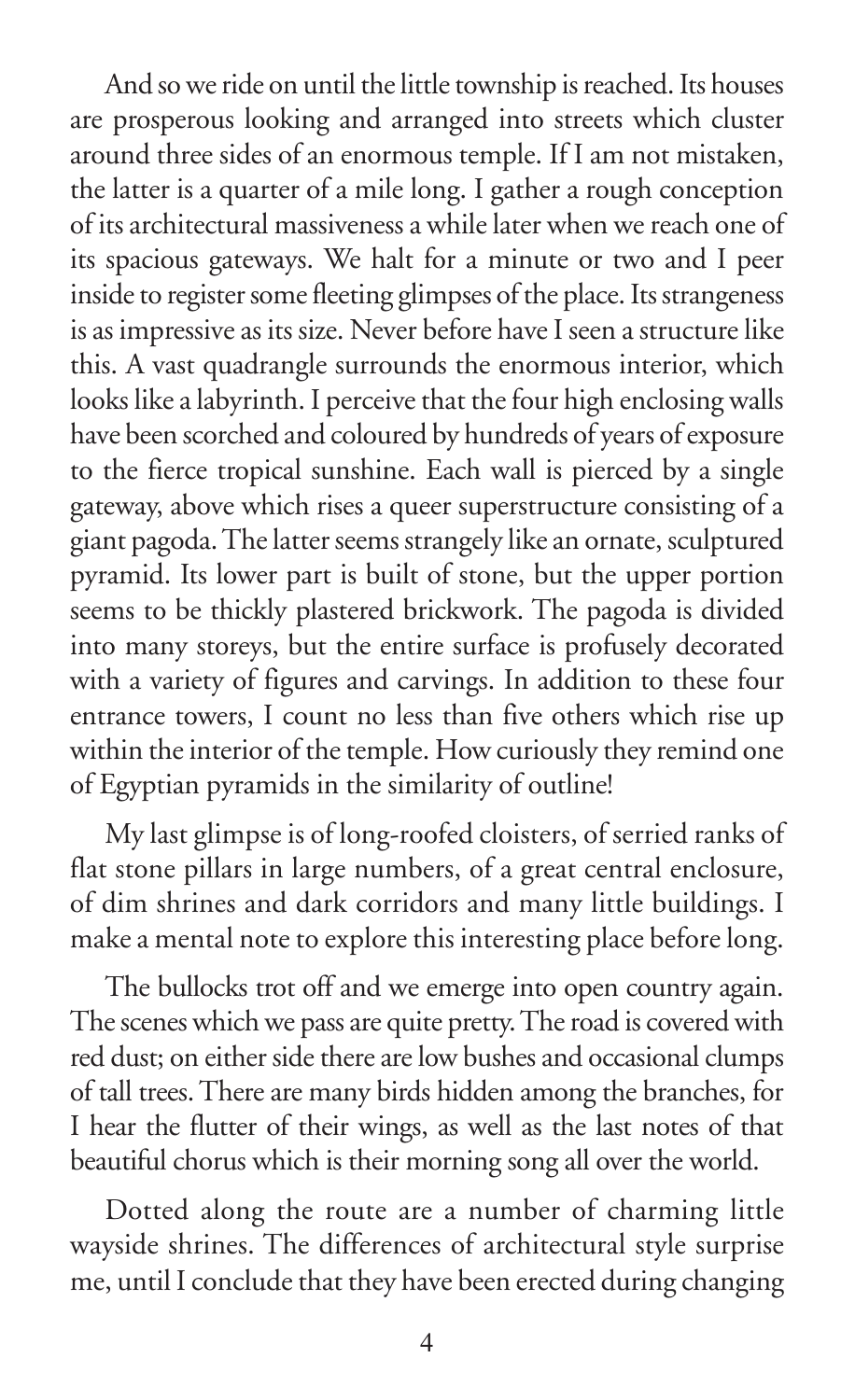epochs. Some are highly ornate, over-decorated and elaborately carved in the usual Hindu manner, but the larger ones are supported by flat-surfaced pillars which I have seen nowhere else but in the South. There are even two or three shrines whose classical severity of outline is almost Grecian.

I judge that we have now travelled about five or six miles (though we have done only two miles), when we reach the lower slopes of the hill whose vague outline I had seen from the station. It rises like a reddish brown giant in the clear morning sunlight. The mists have now rolled away, revealing a broad skyline at the top. It is an isolated upland of red soil and brown rock, barren for the most part, with large tracts almost treeless, and with masses of stone split into great boulders tossed about in chaotic disorder.

"Arunachala! The sacred red mountain!" exclaims my companion, noticing the direction of my gaze. A fervent expression of adoration passes across his face. He is momentarily rapt in ecstasy like some medieval saint.

I ask him, "Does the name mean anything?"

"I have just given you the meaning," he replies with a smile. "The name is composed of two words 'Aruna' and 'Achala', which means red mountain and since it is also the name of the presiding deity of the temple, its full translation should be 'sacred red mountain'."

"Then where does the holy beacon come in?"

"Ah! Once a year the temple priests celebrate their central festival. Immediately that occurs within the temple, a huge fire blazes out on top of the mountain, its flame being fed with vast quantities of melted butter (ghee) and camphor. It burns for many days and can be seen for many miles around. Whoever sees it, at once prostrates himself before it. It symbolises the fact that this mountain is sacred ground, overshadowed by a great deity."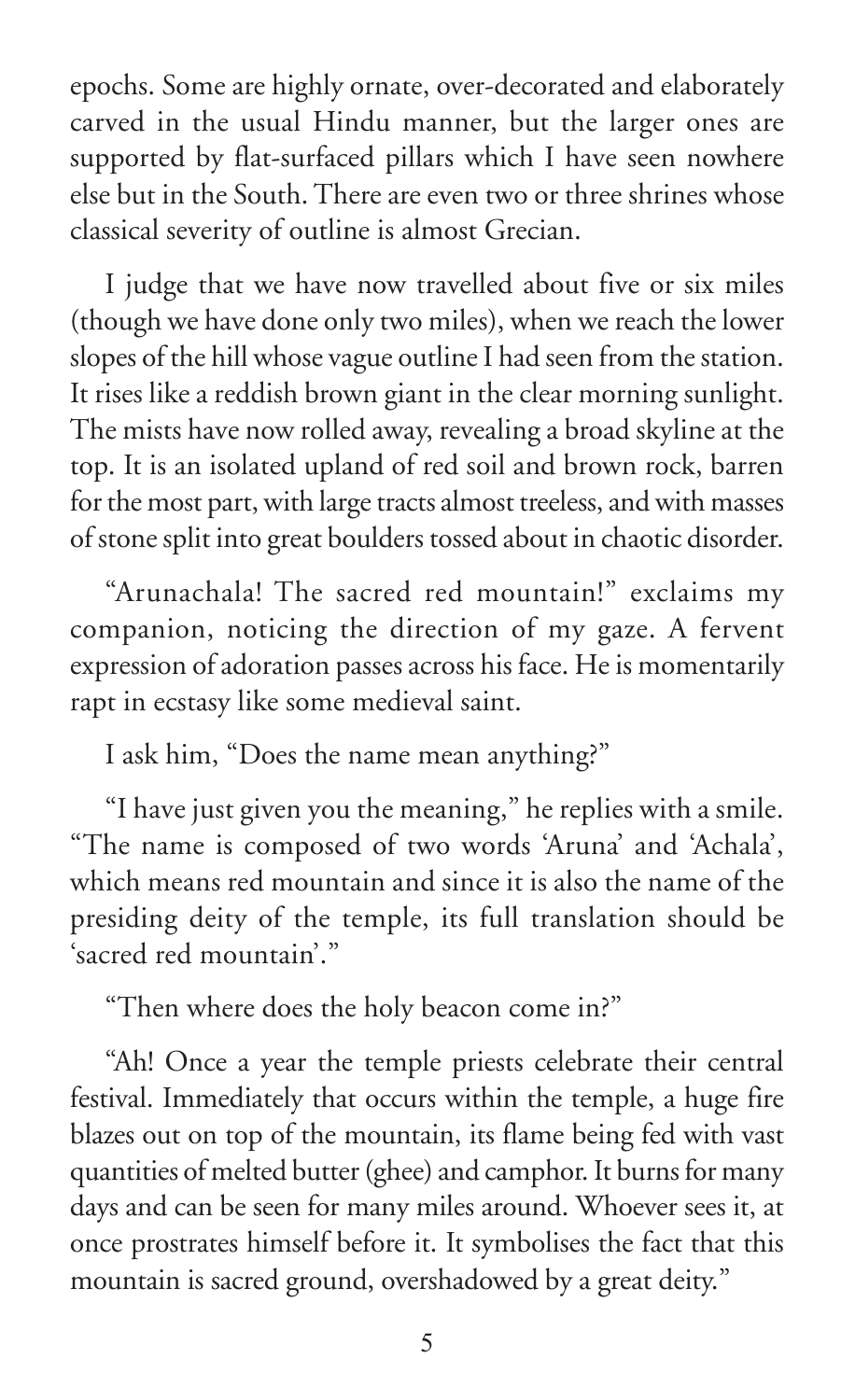The hill now towers over our heads. It is not without its rugged grandeur, this lonely peak patterned with red, brown and grey boulders, thrusting its flat head thousands of feet into the pearly sky. Whether the holy man's words have affected me or whether for some unaccountable cause, I find a queer feeling of awe arising in me as I meditate upon the picture of the sacred mountain, as I gaze up wonderingly at the steep incline of Arunachala.

"Do you know," whispers my companion, "that this mountain is not only esteemed holy ground, but the local traditions dare to assert that the gods placed it there to mark the spiritual centre of the world!"

This little bit of legend forces me to smile. How naive it is!

At length I learn that we are approaching the Maharshi's hermitage. We turn aside from the road and move down a rough path which brings us to a thick grove of coconut and mango trees. We cross this until the path suddenly comes to an abrupt termination before an unlocked gate. The driver descends, pushes the gate open, and then drives us into a large unpaved courtyard. I stretch out my cramped limbs, descend to the ground, and look around.

The cloistered domain of the Maharshi is hemmed in at the front by closely growing trees and a thickly clustered garden; it is screened at the back and side by hedgerows of shrub and cactus, while away to the west stretches the scrub jungle and what appears to be dense forest. It is most picturesquely placed on a lower spur of the hill. Secluded and apart, it seems a fitting spot for those who wish to pursue profound themes of meditation.

Two small buildings with thatched roofs occupy the left side of the courtyard. Adjoining them stands a long, modern structure, whose red-tiled roof comes sharply down into overhanging eaves. A small verandah stretches across a part of the front.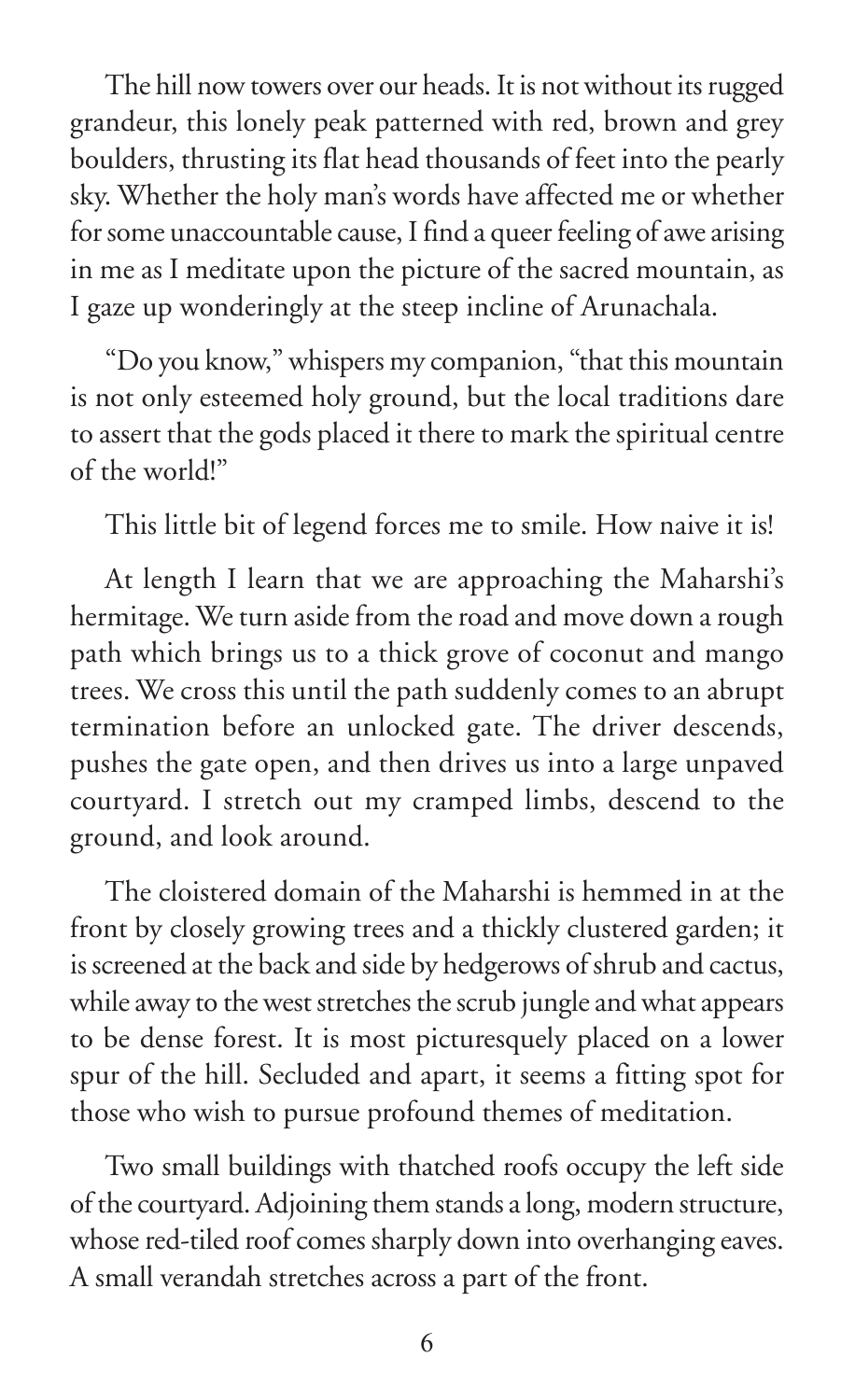The centre of the courtyard is marked by a large well. I watch a boy, who is naked to the waist and dark-skinned to the point of blackness, slowly draw a bucket of water to the surface with the aid of a creaking hand windlass.

The sound of our entry brings a few men out of the buildings into the courtyard. Their dress is extremely varied. One is garbed in nothing but a ragged loin-cloth, but another is prosperously attired in a white silk robe. They stare questioningly at us. My guide grins hugely, evidently enjoying their astonishment. He crosses to them and says something in Tamil. The expression on their faces changes immediately, for they smile in unison and beam at me with pleasure. I like their faces and their bearing.

"We shall now go into the hall of the Maharshi," announces the holy man of the yellow robe, bidding me follow him. I pause outside the uncovered stone verandah and remove my shoes. I gather up the little pile of fruits which I have brought as an offering, and pass into an open doorway.

Twenty faces flash their eyes upon us. Their owners are squatting in half-circles on a dark grey floor paved with Cuddapah slabs. They are grouped at a respectful distance from the corner which lies farthest to the right hand of the door. Apparently everyone has been facing this corner just prior to our entry. I glance there for a moment and perceive a seated figure upon a long white divan, but it suffices to tell me that here indeed is the Maharshi.

My guide approaches the divan, prostrates himself prone on the floor, and buries his eyes under folded hands.

The divan is but a few paces away from a broad high window in the end wall. The light falls clearly upon the Maharshi and I can take in every detail of his profile, for he is seated gazing rigidly through the window in the precise direction whence we have come this morning. His head does not move, so, thinking to catch his eye and greet him as I offer the fruits, I move quietly over to the window, place the gift before him, and retreat a pace or two.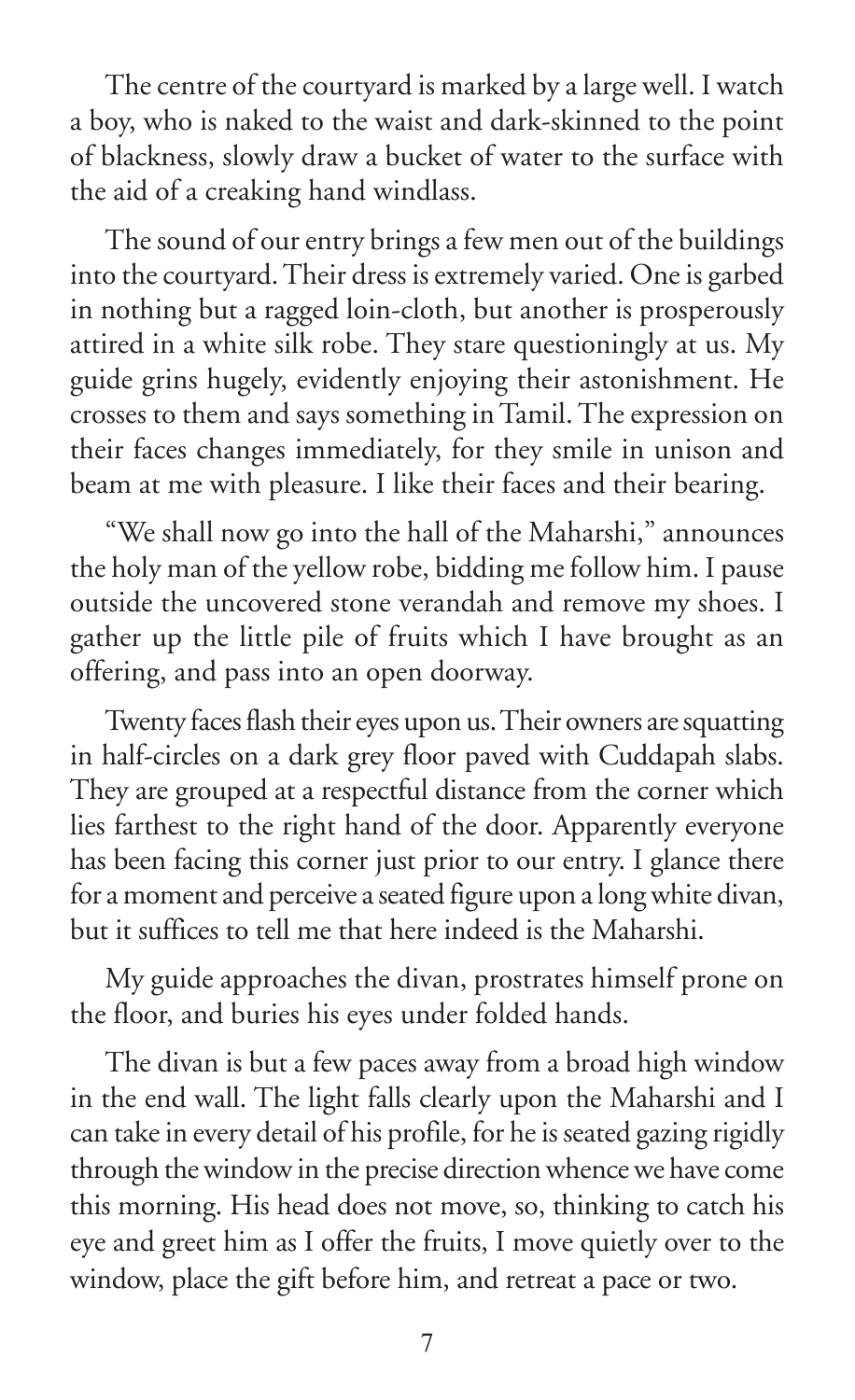A small iron brazier stands before his couch. It is filled with burning charcoal, and a pleasant odour tells me that some aromatic powder has been thrown on the glowing embers. Close by is an incense burner filled with joss sticks. Threads of bluish grey smoke arise and float in the air, but the pungent perfume is quite different.

I fold a thin cotton blanket upon the floor and sit down, gazing expectantly at the silent figure in such a rigid attitude upon the couch. The Maharshi's body is almost nude, except for a thin, narrow loin cloth, but that is common enough in these parts. His skin is slightly copper coloured, yet quite fair in comparison with that of the average South Indian. I judge him to be a tall man; his age is somewhere in the early fifties. His head, which is covered with closely cropped grey hair, is well formed. The high and broad expanse of forehead gives intellectual distinction to his personality. His features are more European than Indian. Such is my first impression.

The couch is covered with white cushions and the Maharshi's feet rest upon a magnificently marked tiger skin.

Pin-drop silence prevails throughout the long hall. The Sage remains perfectly still, motionless, quite undisturbed at our arrival. A swarthy disciple sits on the floor at the other side of the divan. He breaks into the quietude by beginning to pull at a rope which works a *punkah* fan made of plaited khaki. The fan is fixed to a wooden beam and suspended immediately above the Sage's head. I listen to its rhythmic purring, the while I look full into the eyes of the seated figure in the hope of catching his notice. They are dark brown, medium sized and wide open.

If he is aware of my presence, he betrays no hint, gives no sign. His body is supernaturally quiet, as steady as a statue. Not once does he catch my gaze for his eyes continue to look into remote space, and infinitely remote it seems. I find this scene strangely reminiscent. Where have I seen its like? I rummage through the portrait gallery of memory and find the picture of the Sage Who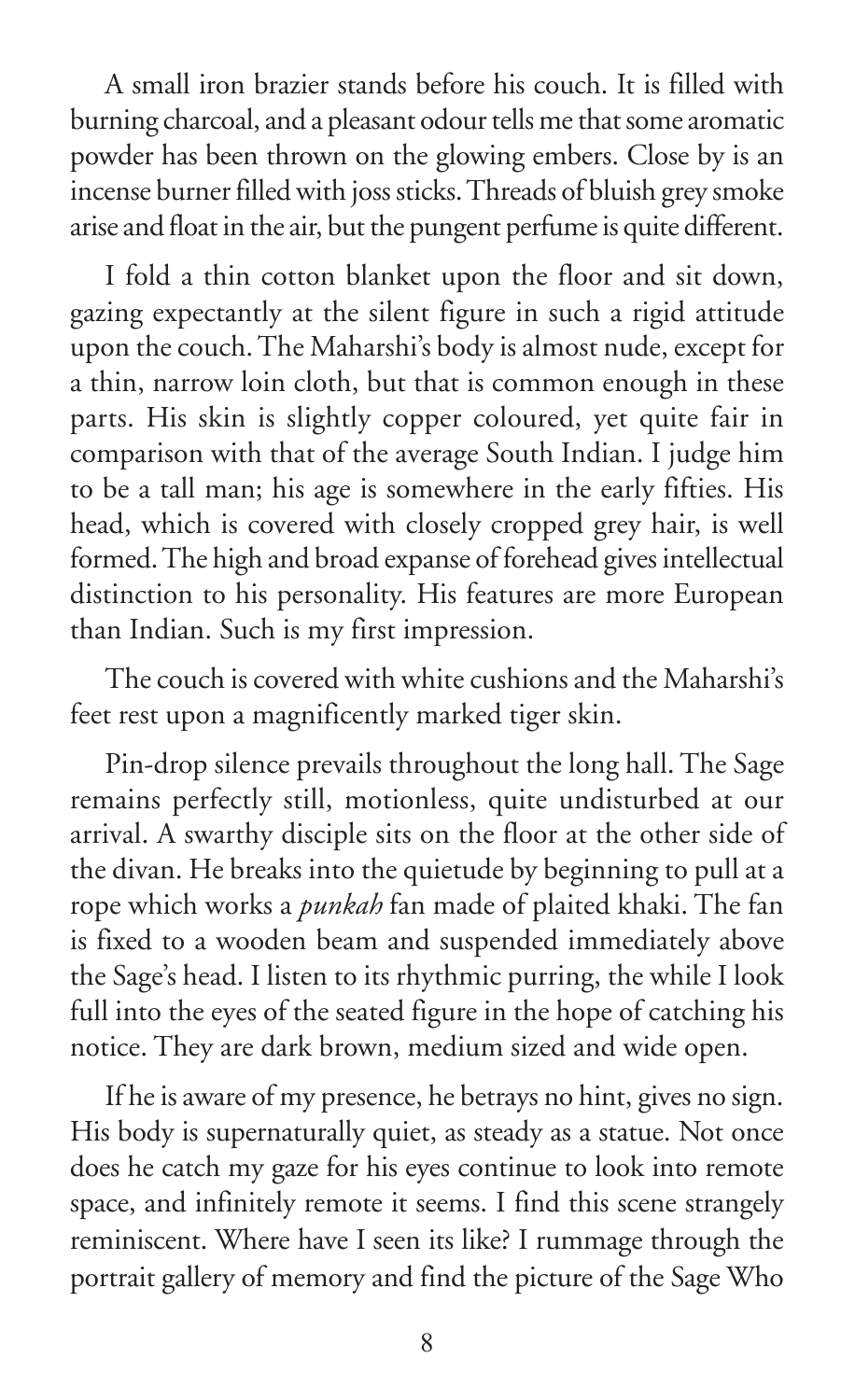Never Speaks, that recluse whom I visited in his isolated cottage near Madras, that man whose body seemed cut from stone, so motionless it was. There is a curious similarity in this unfamiliar stillness of body which I now behold in the Maharshi.

It is an ancient theory of mine that one can take the inventory of a man's soul from his eyes. But before those of the Maharshi I hesitate, puzzled and baffled.

The minutes creep by with unutterable slowness. First they mount up to a half-hour by the hermitage clock which hangs on a wall; this too passes by and becomes a whole hour. Yet no one dares to speak. I reach a point of visual concentration where I have forgotten the existence of all save this silent figure on the couch. My offering of fruit remains unregarded on the small carved table which stands before him.

My guide has given me no warning that his Master will receive me as I had been received by the Sage Who Never Speaks. It has come upon me abruptly, this strange reception characterised by complete indifference. The first thought which would come into the mind of any European, "Is this man merely posing for the benefit of his devotees?" crosses my mind once or twice, but I soon rule it out. He is certainly in a trance condition, though my guide has not informed me that his Master indulges in trances. The next thought which occupies my mind, "Is this state of mystical contemplation nothing more than meaningless vacancy?" has a longer sway, but I let it go for the simple reason that I cannot answer it.

There is something in this man which holds my attention as steel filings are held by a magnet. I cannot turn my gaze away from him. My initial bewilderment, my perplexity at being totally ignored, slowly fade away as this strange fascination begins to grip me more firmly. But it is not till the second hour of the uncommon scene that I become aware of a silent, resistless change which is taking place within my mind. One by one, the questions which I prepared in the train with such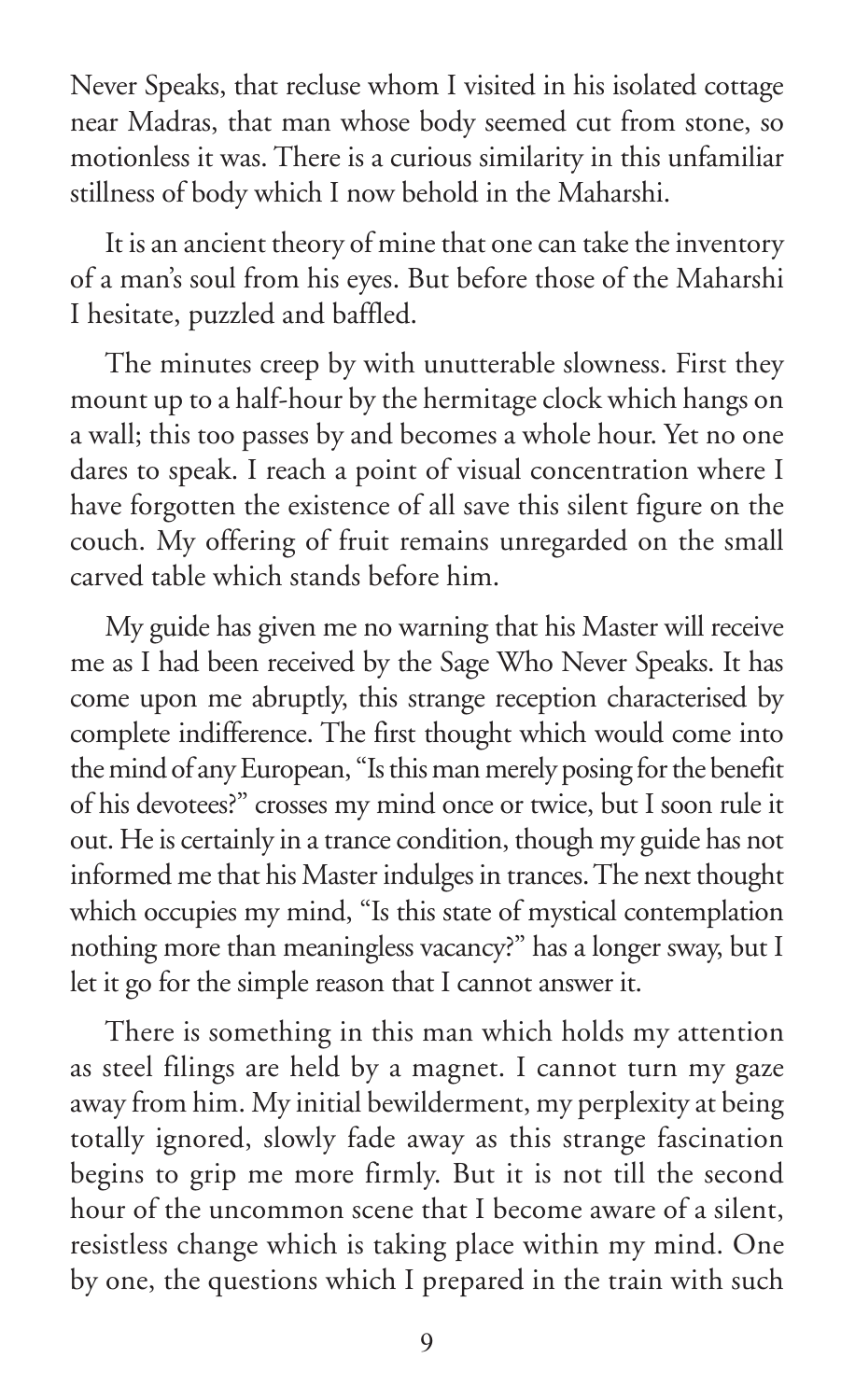meticulous accuracy drop away. For it does not now seem to matter whether they are asked or not, and it does not matter whether I solve the problems which have hitherto troubled me. I know only that a steady river of quietness seems to be flowing near me; that a great peace is penetrating the inner reaches of my being, and that my thought-tortured brain is beginning to arrive at some rest.

How small seem those questions which I have asked myself with such frequency? How petty grows the panorama of the last years! I perceive with sudden clarity that intellect creates its own problems and then makes itself miserable trying to solve them. This is indeed a novel concept to enter the mind of one who has hitherto placed such high value upon intellect.

I surrender myself to the steadily deepening sense of restfulness until two hours have passed. The passage of time now provokes no irritation, because I feel that the chains of mind-made problems are being broken and thrown away. And then, little by little, a new question takes the field of consciousness.

"Does this man, the Maharshi, emanate the perfume of spiritual peace as the flower emanates fragrance from its petals?"

I do not consider myself a competent person to apprehend spirituality, but I have personal reactions to other people. The dawning suspicion that the mysterious peace which has arisen within me must be attributed to the geographical situation in which I am now placed, is my reaction to the personality of the Maharshi. I begin to wonder whether, by some radioactivity of the soul, some unknown telepathic process, the stillness which invades the troubled waters of my own soul really comes from him. Yet he remains completely impassive completely unaware of my very existence, it seems.

Comes the first ripple. Someone approaches me and whispers in my ear. "Did you not wish to question the Maharshi?"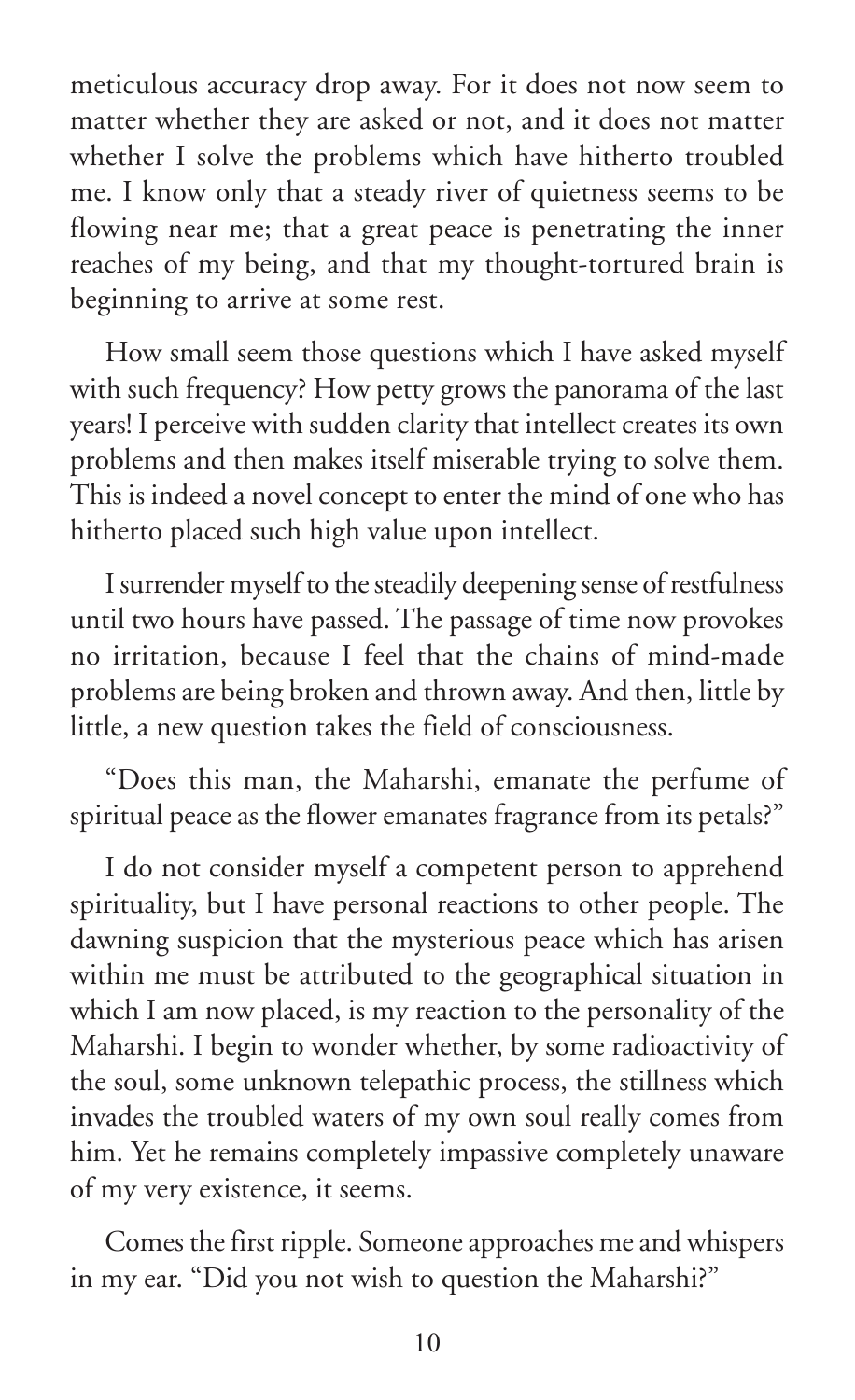He may have lost patience, this quondam guide of mine. More likely, he imagines that I, a restless European, have reached the limit of my own patience. Alas, my inquisitive friend! Truly I came here to question your Master, but now ... I, who am at peace with all the world and with myself, why should I trouble my head with questions? I feel that the ship of my soul is beginning to slip its moorings; a wonderful sea waits to be crossed; yet you would draw me back to the noisy port of this world, just when I am about to start the great adventure!

But the spell is broken. As if this infelicitous intrusion is a signal, figures rise from the floor and begin to move about the hall, voices float up to my hearing, and wonder of wonders! the dark brown eyes of the Maharshi flicker once or twice. Then the head turns, the face moves slowly, very slowly, and bends downward at an angle. A few more moments and it has brought me into the ambit of its vision. For the first time the Sage's mysterious gaze is directed upon me. It is plain that he has now awakened from his long trance.

The intruder, thinking perhaps that my lack of response is a sign that I have not heard him, repeats his question aloud. But in those lustrous eyes which are gently staring at me, I read another question, albeit unspoken:

"Can it be — is it possible — that you are still tormented with distracting doubts when you have now glimpsed the deep mental peace which you — and all men — may attain?"

The peace overwhelms me. I turn to the guide and answer:

"No. There is nothing I care to ask now. Another time......"

I feel now that some explanation of my visit is required of me, not by the Maharshi himself but by the little crowd which has begun to talk so animatedly. I know from the accounts of my guide that only a handful of these people are resident disciples, and that the others are visitors from the country around. Strangely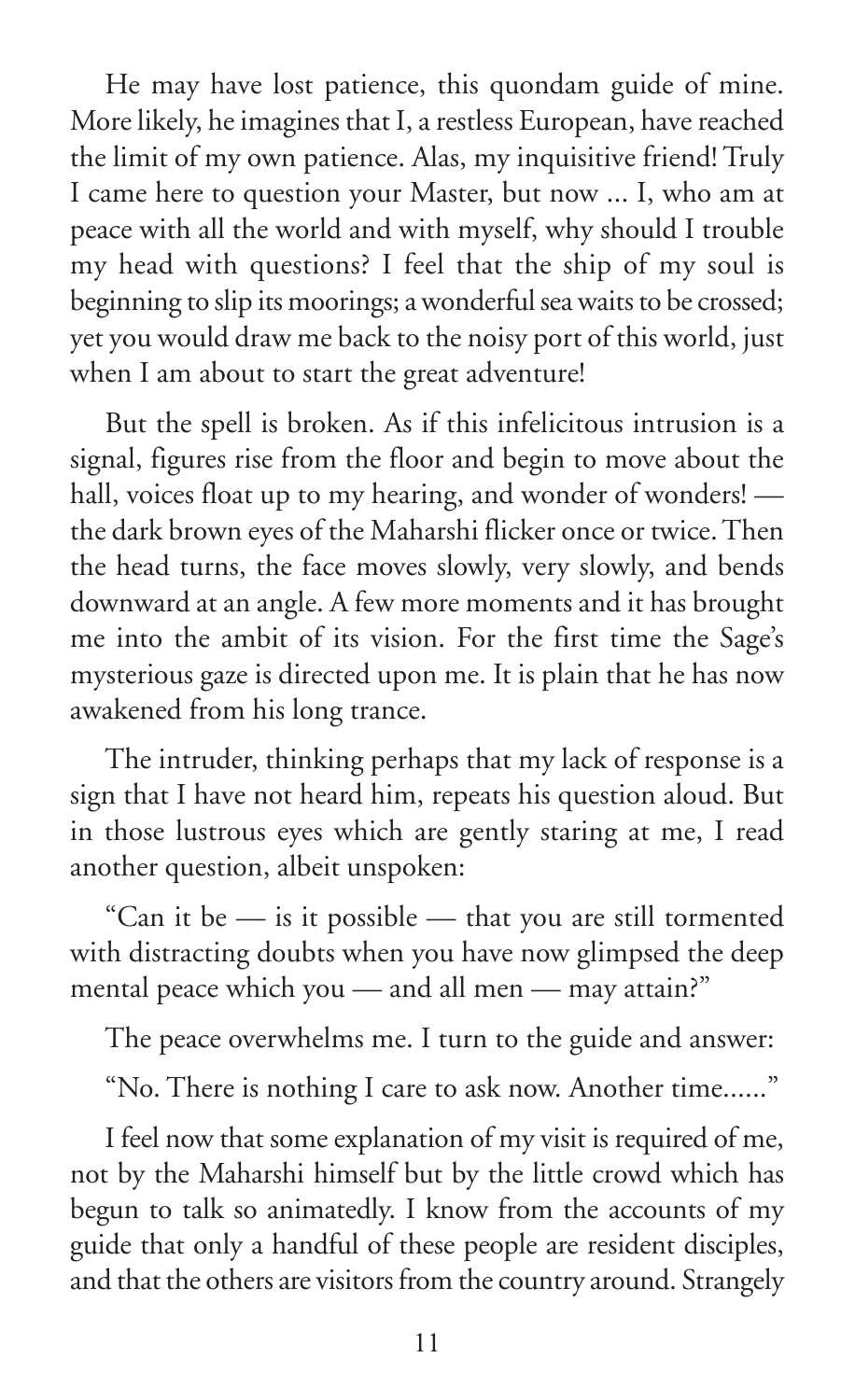enough, at this point my guide himself arises and makes the required introduction. He speaks energetically in Tamil, using a wealth of gesture while he explains matters to the assembled company. I fear that the explanation is mixing a little fable with his facts, for it draws cries of wonder.

The midday meal is over. The sun unmercifully raises the afternoon temperature to a degree I have never before experienced. But then, we are now in a latitude not so far from the Equator. For once I am grateful that India is favoured with a climate which does not foster activity, because most of the people have disappeared into the shady groves to take a siesta. I can, therefore, approach the Maharshi in the way I prefer, without undue notice or fuss.

I enter the large hall and sit down near him. He half reclines upon some white cushions placed on the divan. An attendant pulls steadily at the cord which operates the *punkah* fan. The soft burr of the rope and the gentle swish of the fan as it moves through the sultry air sound pleasantly in my ears.

The Maharshi holds a folded manuscript book in his hands; he is writing something with extreme slowness. A few minutes after my entry he puts the book aside and calls a disciple. A few words pass between them in Tamil and the man tells me that his Master wishes to reiterate his regrets at my inability to partake of their food. He explains that they live a simple life and never having catered for Europeans before do not know what the latter eat. I thank the Maharshi, and say that I shall be glad to share their unspiced dishes with them; for the rest, I shall procure some food from the township. I add that I regard the question of diet as being far less important than the quest which has brought me to his hermitage.

The Sage listens intently, his face calm, imperturbable and non-committal.

"It is a good object," he comments at length.

This encourages me to enlarge upon the same theme.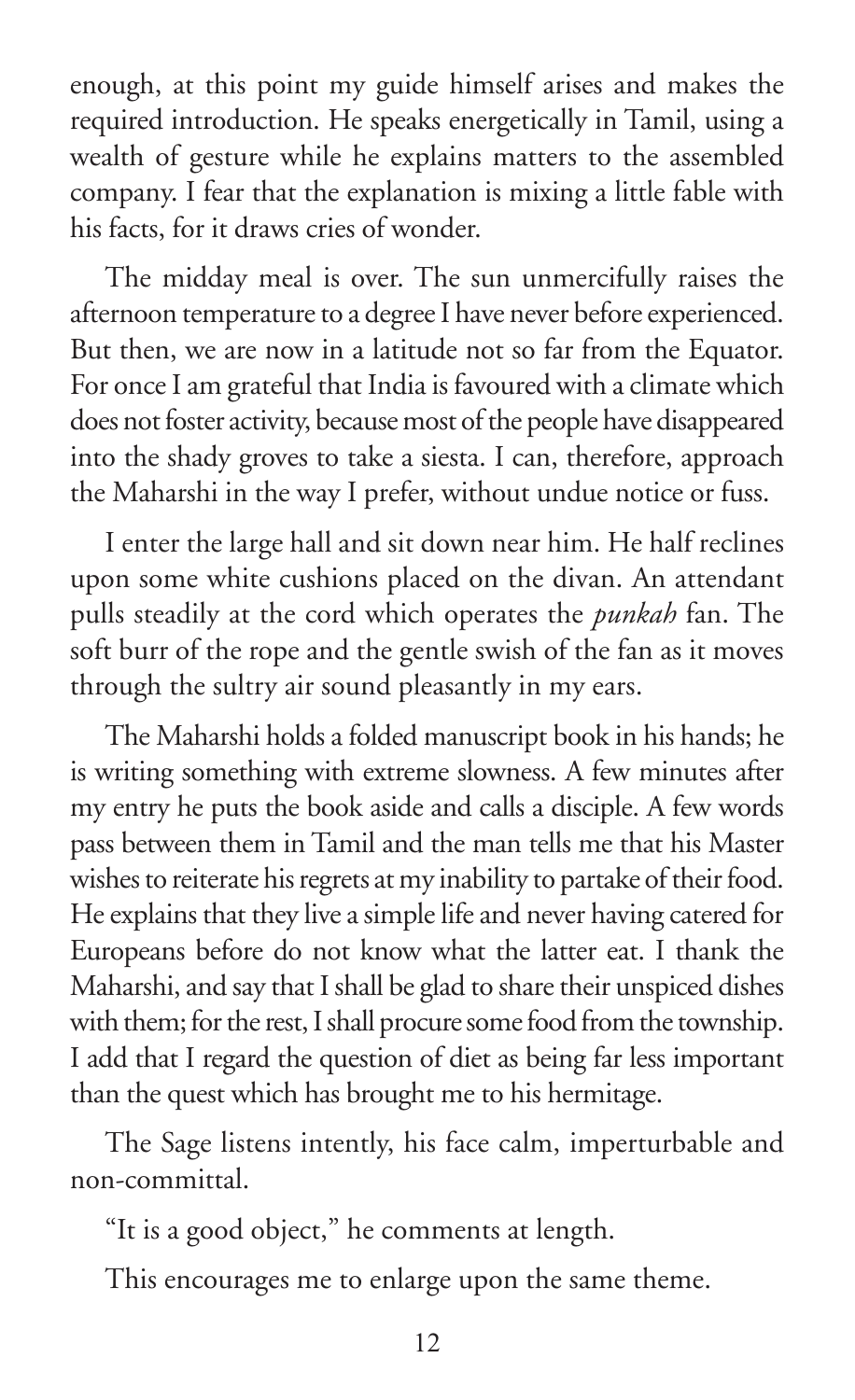"Master, I have studied our Western philosophies and sciences, lived and worked among the people of our crowded cities, tasted their pleasures and allowed myself to be caught up into their ambitions. Yet I have also gone into solitary places and wandered there amid the loneliness of deep thought. I have questioned the sages of the West; now I have turned my face towards the East. I seek more light."

The Maharshi nods his head, as if to say, "Yes, I quite understand."

"I have heard many opinions, listened to many theories. Intellectual proofs of one belief or another lie piled up all around me. I am tired of them, sceptical of anything which cannot be proved by personal experience. Forgive me for saying so, but I am not religious. Is there anything beyond man's material existence? If so, how can I realize it for myself?"

The three or four devotees who are gathered around us stare in surprise. Have I offended the subtle etiquette of the hermitage by speaking so brusquely and boldly to their Master? I do not know; perhaps I do not care. The accumulated weight of many years' desire has unexpectedly escaped my control and passed beyond my lips. If the Maharshi is the right kind of man, surely he will understand and brush aside mere lapses from convention.

He makes no verbal reply but appears to have dropped into some train of thought. Because there is nothing else to do and because my tongue has now been loosened, I address him for the third time:

"The wise men of the West, our scientists, are greatly honoured for their cleverness. Yet they have confessed that they can throw but little light upon the hidden truth behind life. It is said that there are some in your land who can give what our Western sages fail to reveal. Is this so? Can you assist me to experience enlightenment? Or is the search itself a mere delusion?"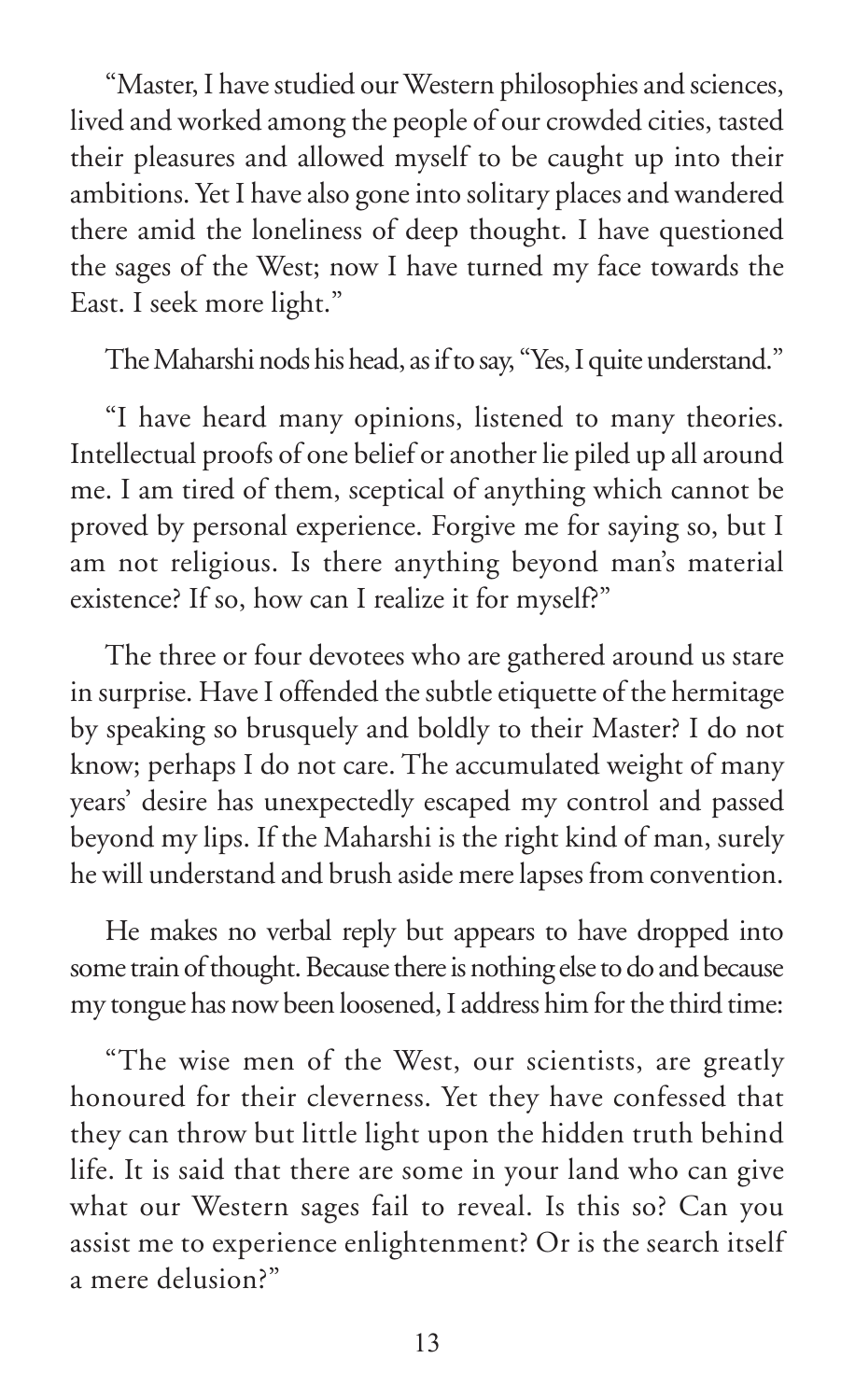I have now reached my conversational objective and decide to await the Maharshi's response. He continues to stare thoughtfully at me. Perhaps he is pondering over my questions. Ten minutes pass in silence.

At last his lips open and he says gently:

"You say I. '*I* want to know.' Tell me, who is that *I*?"

What does he mean? He has now cut across the services of the interpreter and speaks direct to me in English. Bewilderment creeps across my brain.

"I am afraid I do not understand your question," I reply blankly.

"Is it not clear? Think again!"

I puzzle over his words once more. An idea suddenly flashes into my head. I point a finger towards myself and mention my name.

"And do you know him?"

"All my life!" I smile back at him.

"But that is only your body! Again I ask, 'Who are *you*'?"

I cannot find a ready answer to this extraordinary query.

The Maharshi continues:

"Know first that *I* and then you shall know the truth."

My mind hazes again. I am deeply puzzled. This bewilderment finds verbal expression. But the Maharshi has evidently reached the limit of his English, for he turns to the interpreter and the answer is slowly translated to me:

"There is only one thing to be done. Look into your own self. Do this in the right way and you shall find the answer to all your problems."

It is a strange rejoinder. But I ask him:

"What must one do? What method can I pursue?"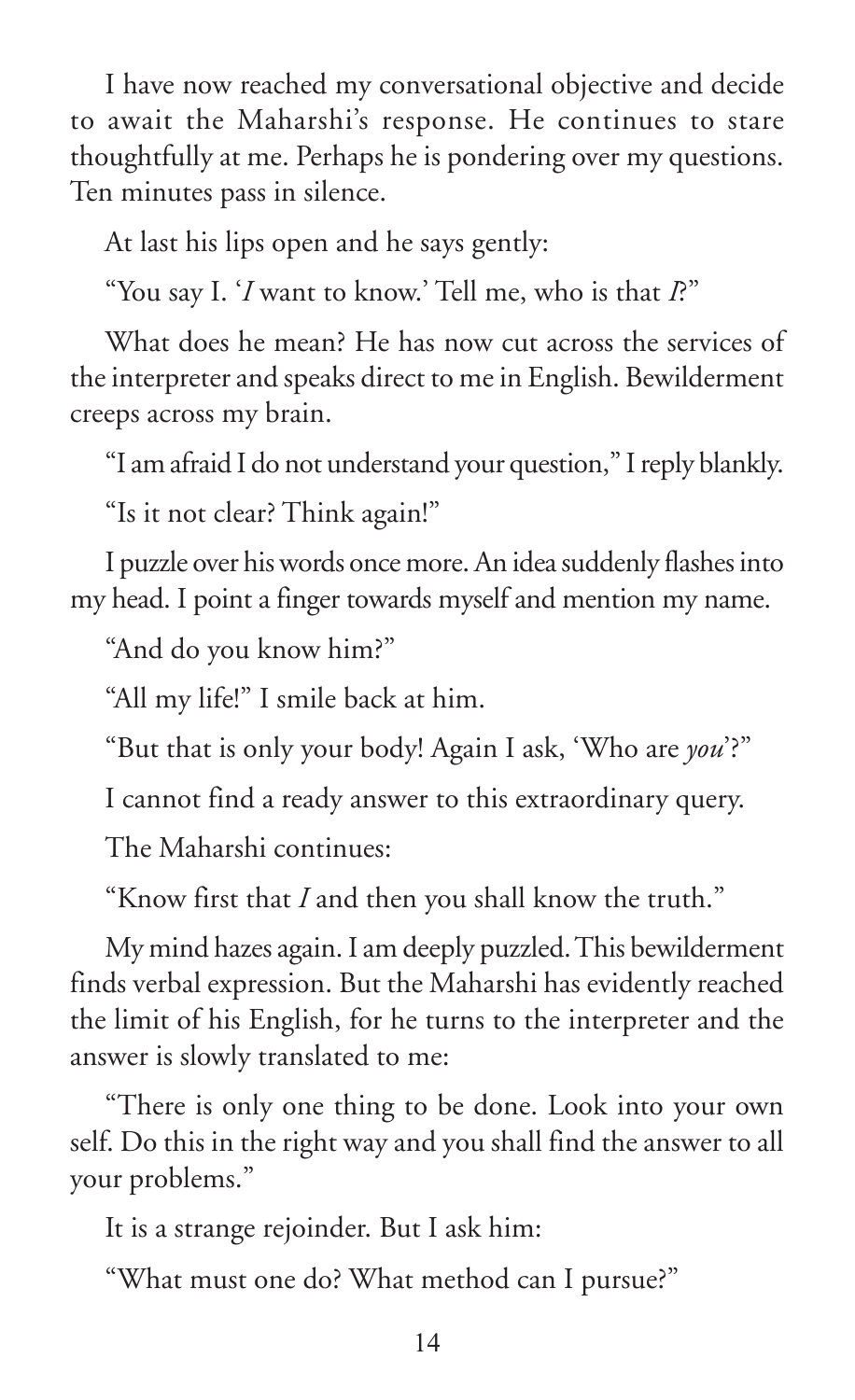"Through deep reflection on the nature of one's self and through constant meditation, the light can be found."

"I have frequently given myself up to meditation upon the truth, but I see no signs of progress."

"How do you know that no progress has been made? It is not easy to perceive one's progress in the spiritual realm."

"Is help of a Master necessary?"

"It might be."

"Can a Master help a man to look into his own self in the way you suggest?"

"He can give the man all that he needs for this quest. Such a thing can be perceived through personal experience."

"How long will it take to get some enlightenment with a Master's help?"

"It all depends on the maturity of the seeker's mind. The gunpowder catches fire in an instant, while much time is needed to set fire to the coal."

I receive a queer feeling that the Sage dislikes to discuss the subject of Masters and their methods. Yet my mental pertinacity is strong enough to override this feeling, and I address a further question on the matter to him. He turns a stolid face toward the window, gazes out at the expanse of hilly landscape beyond, and vouchsafes no answer. I take the hint and drop the subject.

"Will the Maharshi express an opinion about the future of the world, for we are living in critical times?"

"Why should you trouble yourself about the future?" demands the Sage. "You do not even properly know about the present! Take care of the present; the future will then take care of itself."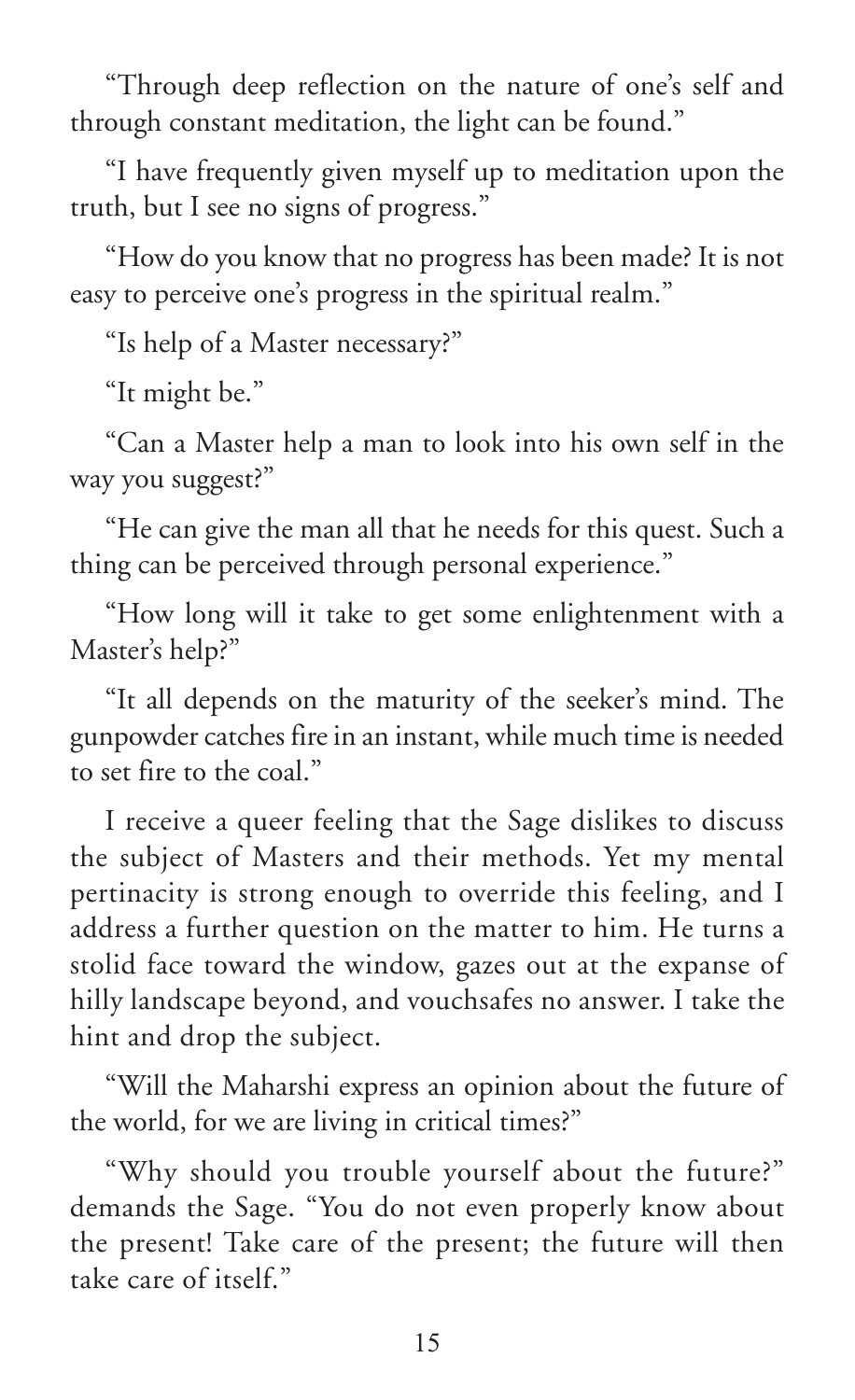Another rebuff! But I do not yield so easily on this occasion, for I come from a world where the tragedies of life press far more heavily on people than they do in this peaceful jungle retreat.

"Will the world soon enter a new era of friendliness and mutual help, or will it go down into chaos and war?" I persist.

The Maharshi does not seem at all pleased, but nevertheless he makes a reply.

"There is One who governs the world, and it is His lookout to look after the world. He who has given life to the world knows how to look after it also. He bears the burden of this world, not you."

"Yet if one looks around with unprejudiced eyes, it is difficult to see where this benevolent regard comes in," I object.

The Sage appears to be still less pleased. Yet his answer comes:

"As you are, so is the world. Without understanding yourself, what is the use of trying to understand the world? This is a question that seekers after truth need not consider. People waste their energies over all such questions. First, find out the truth behind yourself; then you will be in a better position to understand the truth behind the world, of which yourself is a part."

There is an abrupt pause. An attendant approaches and lights another incense stick. The Maharshi watches the blue smoke curl its way upwards and then picks up his manuscript book. He unfolds its pages and begins to work on it again, thus dismissing me from the field of his attention.

This renewed indifference of his plays like cold water upon my self-esteem. I sit around for another quarter of an hour, but I can see that he is in no mood to answer my questions. Feeling that our conversation is really at an end, I rise from the tiled floor, place my hands together in farewell, and leave him.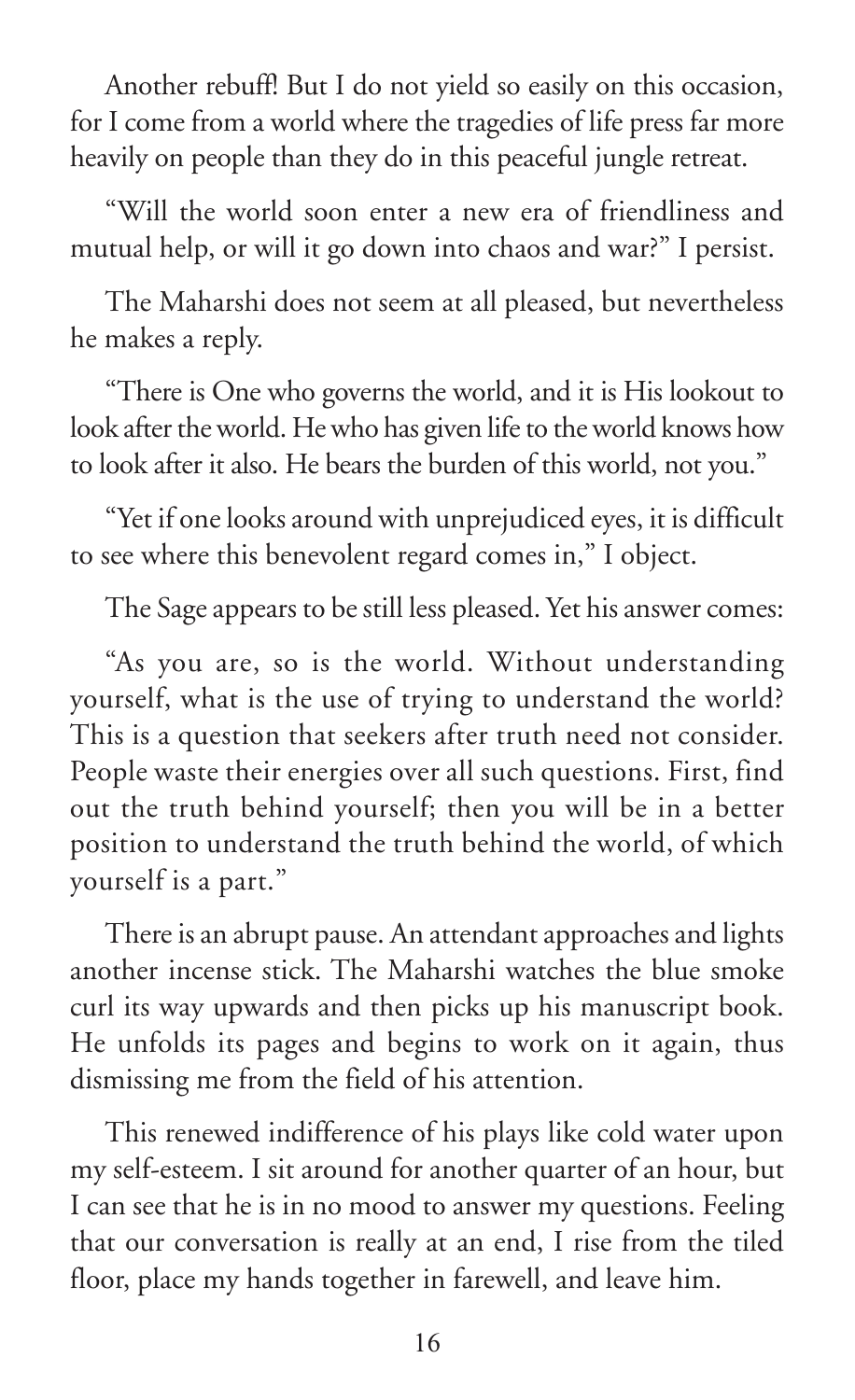I have sent someone to the township with orders to fetch a conveyance, for I wish to inspect the temple. I request him to find a horsed carriage, if there is one in the place, for a bullock cart is picturesque to look at, but hardly as rapid and comfortable as one could wish.

I find a two-wheeled pony carriage waiting for me as I enter the courtyard. It possesses no seat, but such an item no longer troubles me. The driver is a fierce looking fellow with a soiled red turban on his head. His only other garment is a long piece of unbleached cloth made into a waistband with one end passing between his thighs and then tucking into his waist.

A long, dusty ride, and then at last the entrance to the great temple, with its rising storeys of carved reliefs, greets us. I leave the carriage and begin a cursory exploration.

"I cannot say how old is the temple of Arunachala," remarks my companion in response to a question, "but as you can see its age must extend back hundreds of years."

Around the gates and in the approaches to the temple are a few little shops and gaudy booths, set up under overhanging palms. Beside them sit humbly dressed vendors of holy pictures and sellers of little brass images of Siva and other gods. I am struck by the preponderance of representations of the former deity, for in other places Krishna and Rama seem to hold first place. My guide offers an explanation.

"According to our sacred legends, God Siva once appeared as a flame of fire on the top of the sacred red mountain. Therefore, the priests of the temple light the large beacon once a year in memory of this event which must have happened thousands of years ago. I suppose the temple was built to celebrate it, as Siva still overshadows the mountain."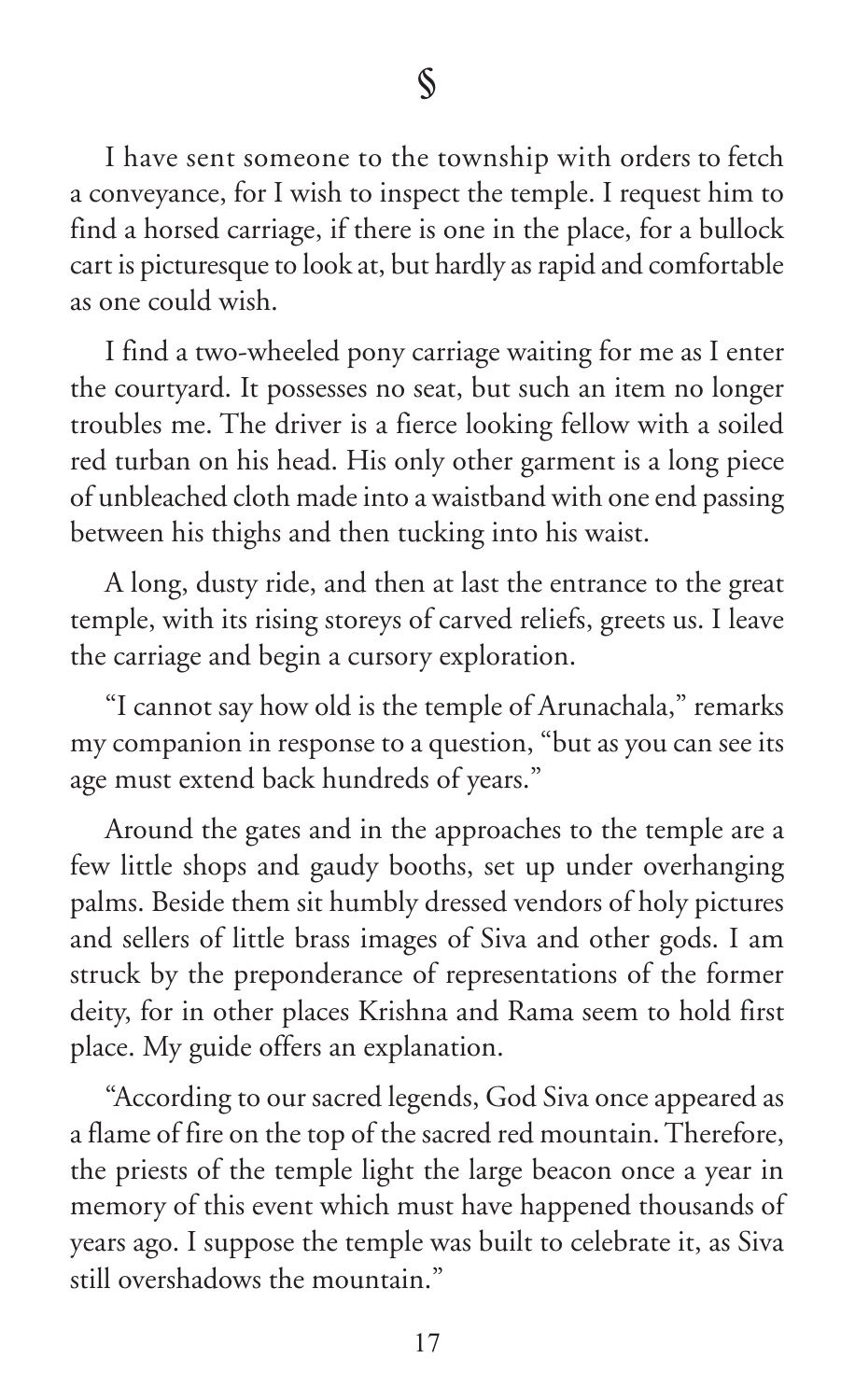A few pilgrims are idly examining the stalls where one can buy not only these little brass deities, but also gaudy chromolithographs picturing some event from the sacred stories, books of a religious character, blotchily printed in Tamil and Telugu languages, and coloured paints wherewith to mark on one's forehead the fitting caste or sect symbol.

A leprous beggar comes hesitatingly towards me. The flesh of his limbs is crumbling away. He is apparently not certain whether I shall have him driven off, poor fellow, or whether he will be able to touch my pity. His face is rigid with his terrible disease. I feel ashamed as I place some alms on the ground, but I fear to touch him.

The gateway, which is shaped into a pyramid of carven figures, next engages my attention. This great towered portico looks like some pyramid out of Egypt with its pointed top chopped off. Together with its three fellows, it dominates the countryside. One sees them miles away long before one approaches them.

The face of the pagodas is lined with profuse carvings and quaint little statues. The subjects have been drawn from sacred myth and legend. They represent a queer jumble. One perceives the solitary forms of Hindu divinities entranced into devout meditation, or observes their intertwined shapes engaged in amorous embraces, and one wonders. It reminds one that there is something in Hinduism for all tastes, such is the all-inclusive nature of this creed.

I enter the precincts of the temple, to find myself in part of an enormous quadrangle. The vast structure encloses a labyrinth of colonnades, cloisters, galleries, shrines, rooms, covered and uncovered spaces. Here is no stone building whose columned beauty stays one's emotions in a few minutes of silent wonder, as do those courts of the deities near Athens, but rather a gloomy sanctuary of dark mysteries. The vast recesses awe me with their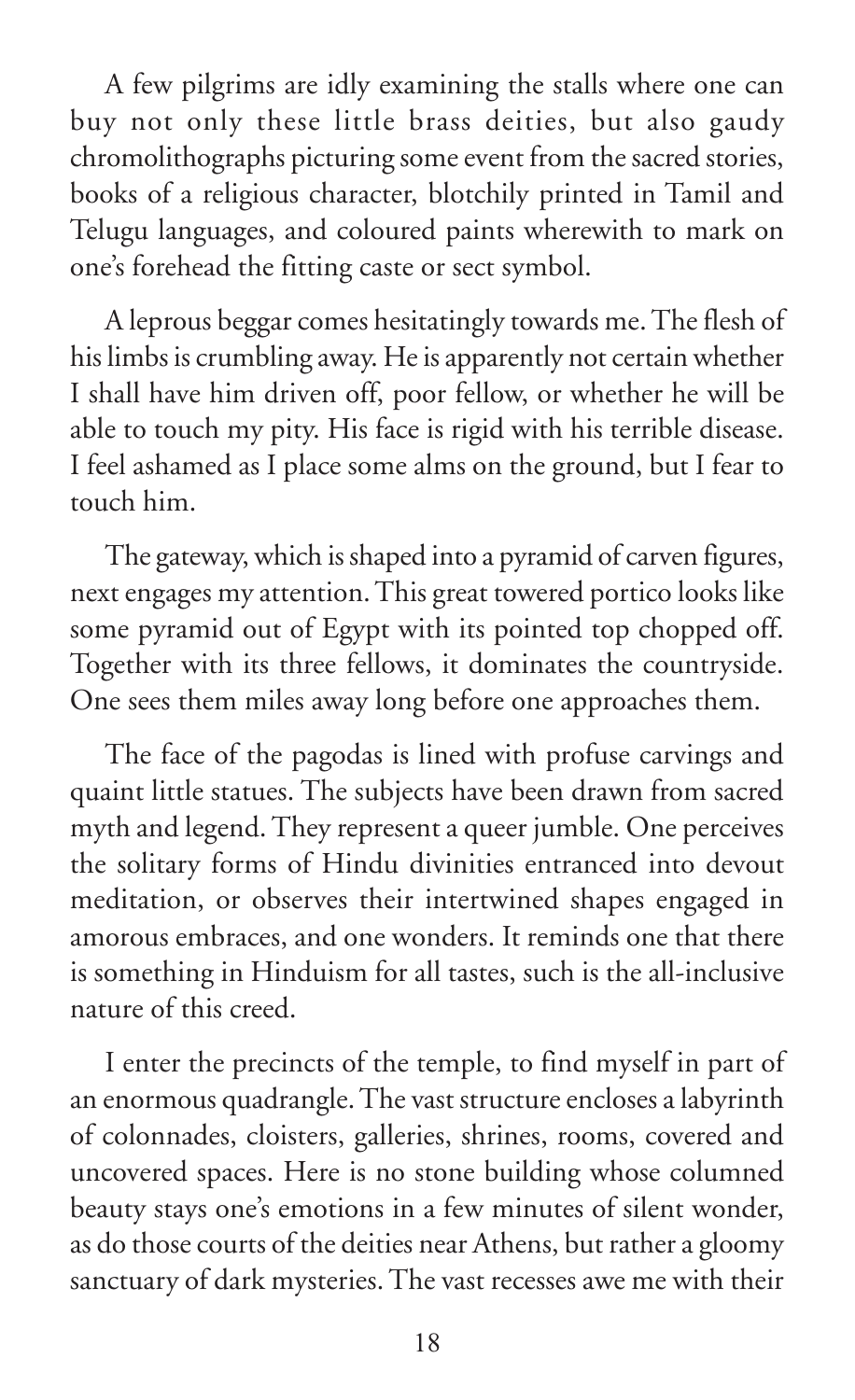chill air of aloofness. The place is a maze, but my companion walks with confident feet. Outside, the pagodas have looked attractive with their reddish stone colouring, but inside the stonework is granite grey.

We pass through a long cloister with solid walls and flat, quaintly carved pillars supporting the roofs. We move into dim corridors and dark chambers and eventually arrive at a vast portico which stands in the outer court of this ancient fane.

"The Hall of a Thousand Pillars!" announces my guide as I gaze at the time-greyed structure. A serried row of flat, carved, gigantic stone columns stretches before me. The place is lonely and deserted; its monstrous pillars loom mysteriously out of the semi-gloom. I approach them more closely to study the old carvings which line many of their faces. Each pillar is composed of a single block of stone, and even the roof which it supports is composed of large pieces of flat stone. Once again I see gods and goddesses disporting themselves with the help of the sculptor's art; once again the carved faces of animals familiar and unfamiliar stare at me.

We wander on across the flagstones of these pillared galleries, pass through dark passages lit here and there by small bowl lamps, whose wicks are sunk in castor oil, and thus arrive near a central enclosure. It is pleasant to emerge once again in the bright sunshine as we cross over to the enclosure. One can now observe the five shorter pagodas which dot the interior of the temple. They are formed precisely like the pyramidal towers which mark the entrance gateways in the high-walled quadrangle. I examine the one which stands near us and arrive at the conclusion that it is built of brick, and that its decorated surface is not really stonecarved, but modelled out of baked clay or some durable plaster. Some of the figures have evidently been picked out with paint, but the colours have now faded.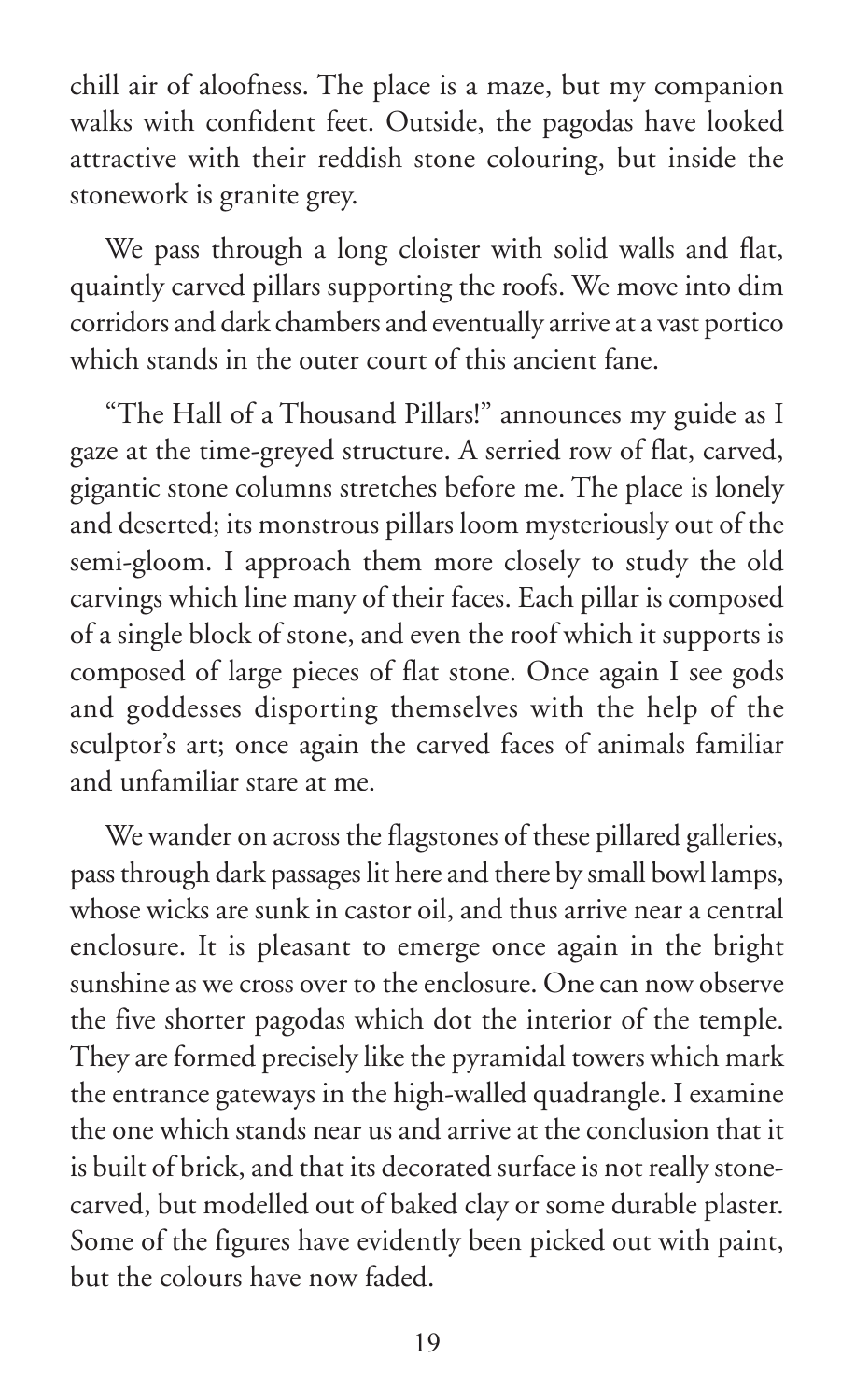We enter the enclosure and after wandering through some more long, dark passages in this stupendous temple, my guide warns me that we are approaching the central shrine, where European feet may not walk. But though the holy of holies is forbidden to the infidel, yet the latter is allowed to catch a glimpse from a dark corridor which leads to the threshold. As if to confirm his warning I hear the beating of drums, the banging of gongs and the droning incantations of priests mingling into a monotonous rhythm that sounds rather eerie in the darkness of the old sanctuary.

I take my glimpse, expectantly. Out of the gloom there rises a golden flame set before an idol, two or three dim altar lights, and the sight of a few worshippers engaged in some ritual. I cannot distinguish the forms of the priests and the musicians, but now I hear the conch, horn and the cymbal add their harsh, weird notes to the music.

My companion whispers that it would be better for me not to stay any longer, as my presence will be decidedly unwelcome to the priests. Thereupon we withdraw into the somnolent sanctity of the outer parts of the temple. My exploration is at an end.

When we reach the gateway once more, I have to step aside because an elderly *brahmin* sits on the ground in the middle of the path with a little brass water-jug beside him. He paints a gaudy caste mark on his forehead, holding a broken bit of mirror in his left hand. The red and white trident which presently appears upon his brow — sign of an orthodox Hindu of the South — gives him, in Western eyes, the grotesque appearance of a clown. A shrivelled old man, who sits in a booth by the temple gates and sells little images of holy Siva, raises his eyes to meet mine and I pause to buy something at his unuttered request.

Somewhere in the far end of the township I espy the gleaming whiteness of a couple of minarets. So I leave the temple and drive to the local mosque. Something inside me always thrills to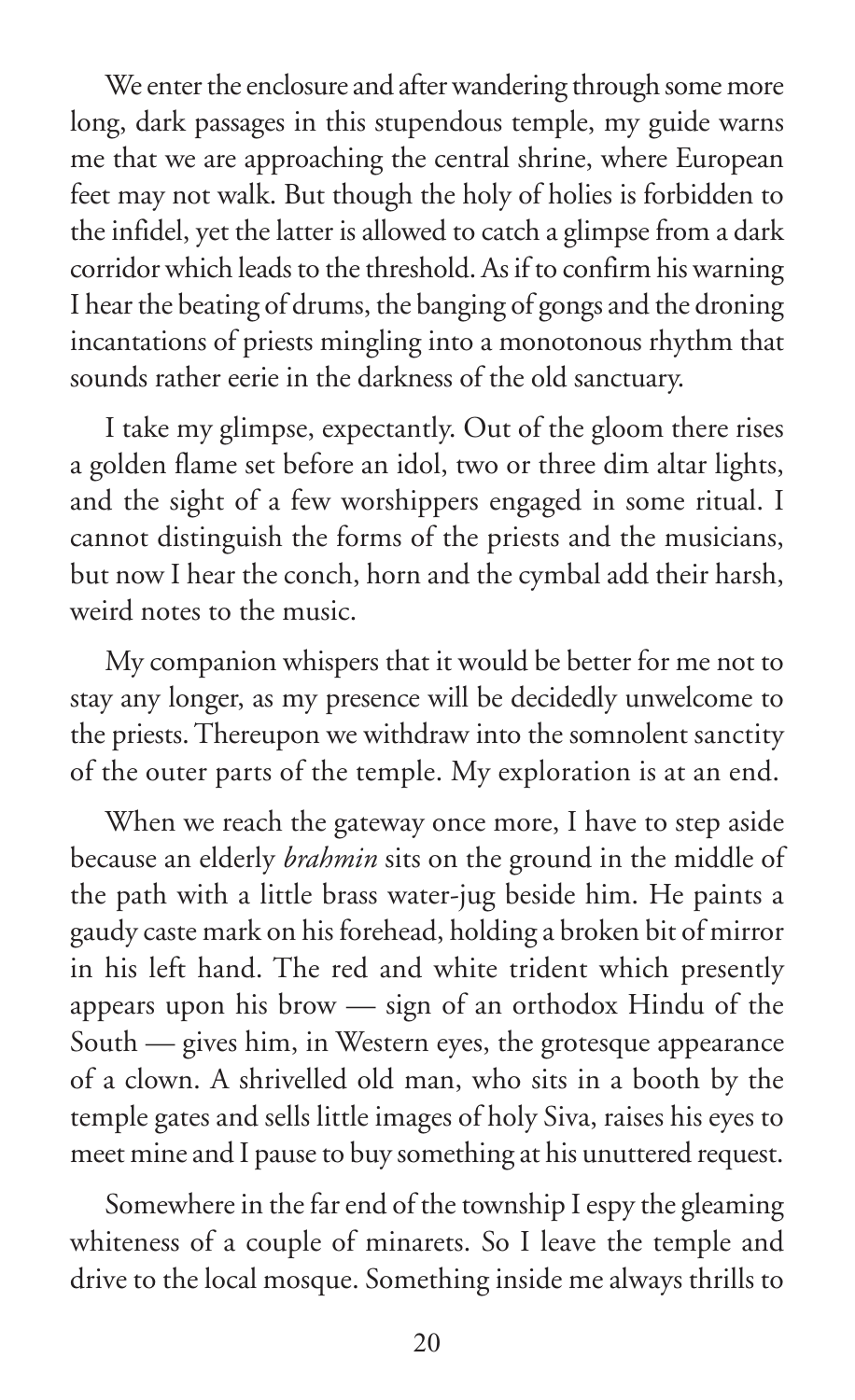the graceful arches of a mosque and to the delicate beauty of cupolas. Once again I remove my shoes and enter the charming white building. How well it has been planned, for its vaulted height inevitably elevates one's mood! There are a few worshippers present; they sit, kneel or prostrate themselves upon their small, colourful prayer rugs. There are no mysterious shrines here, no gaudy images, for the Prophet has written that nothing shall come between a man and God, not even a priest! All worshippers are equal before the face of Allah. There is neither priest nor pundit, no hierarchy of superior beings to interpose themselves in a man's thoughts when he turns towards Mecca.

As we return through the main street I note the money-changers' booths, the sweetmeat stalls, the cloth merchants' shops and the sellers of grain and rice — all existing for the benefit of pilgrims to the ancient sanctuary which has called the place into being.

I am now eager to get back to the Maharshi and the driver urges his pony to cover the distance which lies before us at a rapid pace. I turn my head and take a final glimpse of the temple of Arunachala. The nine sculptured towers rise like pylons into the air. They speak to me of the patient toil in the name of God which has gone into the making of the old temple, for it has undoubtedly taken more than a man's lifetime to construct. And again that queer reminiscence of Egypt penetrates my mind. Even the domestic architecture of the streets possesses an Egyptian character in the low houses and thick walls.

Shall a day ever come when these temples will be abandoned and left, silent and deserted, to crumble slowly into the red and grey dust whence they have emerged? Or will man find new gods and build new fanes wherein to worship them?

While our pony gallops along the road towards the hermitage which lies on one of the slopes of yonder rock strewn hill, I realise with a catch in my breath that Nature is unrolling an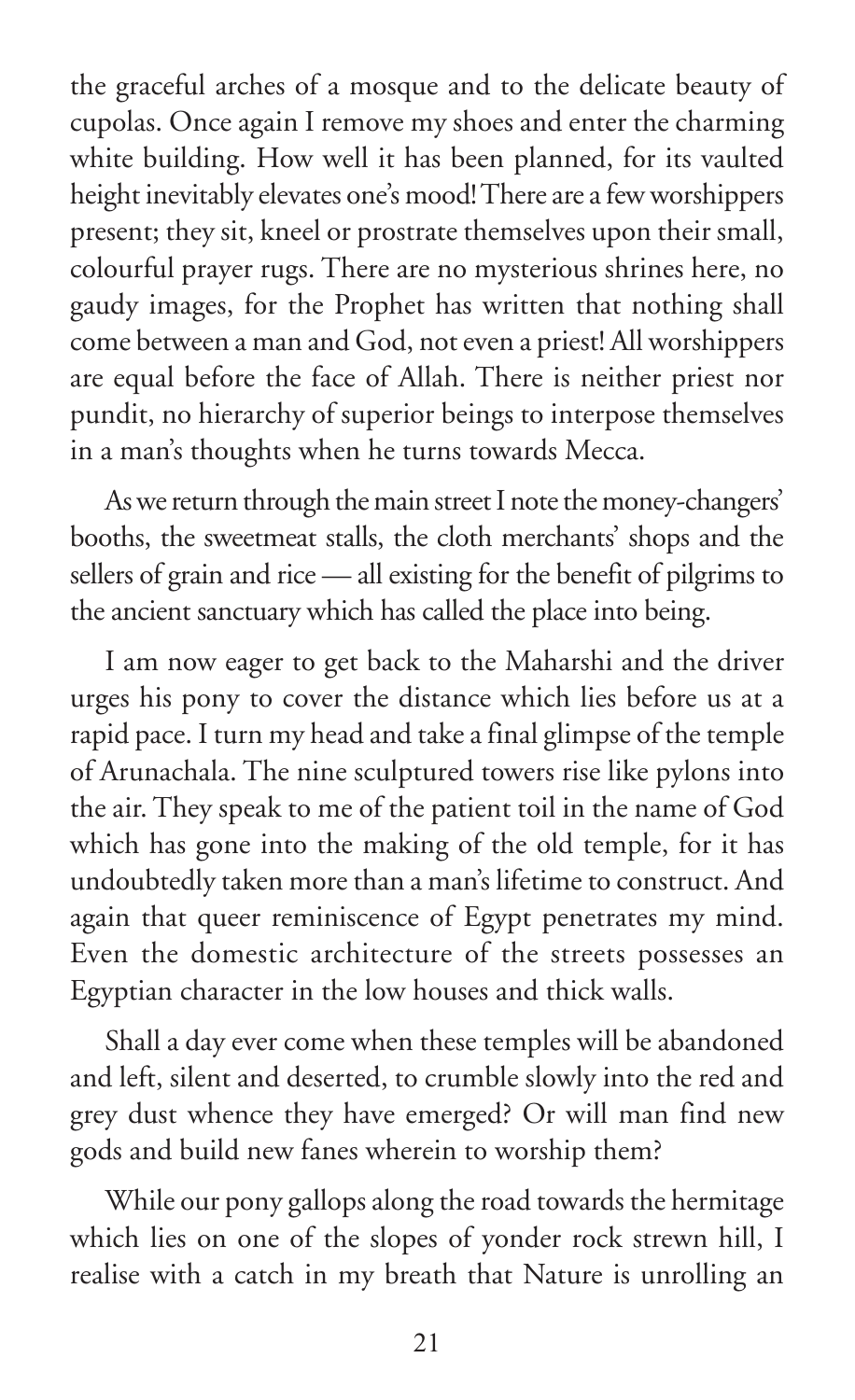entire pageant of beauty back before our eyes. How often have I waited for this hour in the East, when the sun, with much splendour, goes to rest upon its bed of night! An Oriental sunset holds the heart with its lovely play of vivid colours. And yet the whole event is over so quickly, an affair of less than half an hour.

Those lingering autumnal evenings of Europe are almost unknown here. Out in the west a great flaming ball of fire begins its visible descent into the jungle. It assumes the most striking orange hue as a prelude to its rapid disappearance from the vault of heaven. The sky around it takes on all the colours of the spectrum, providing our eyes with an artistic feast which no painter could ever provide. The field and groves around us have entered into an entranced stillness. No more can the chirruping of little birds be heard. The giant circle of red fire is quickly fading into some other dimension. Evening's curtain falls thicker yet and soon the whole panorama of thrusting tongues of flame and outspread colours sinks away into darkness.

The calmness sinks into my thoughts, the loveliness of it all touches my heart. How can one forget these benign minutes which the fates have portioned us, when they make us play with the thought that, under the cruel face of life, a benevolent and beautiful Power may yet be hiding? These minutes put our commonplace hours to shame. Out of the dark void they come like meteors, to light a transient trail of hope and then to pass away from our ken.

#### **§**

Fireflies whirl about the hermitage garden, drawing strange patterns of light on the background of darkness, as we drive in the palm-fringed courtyard. And when I enter the long hall and drop to a seat on the floor, the sublime silence appears to have reached this place and pervaded the air.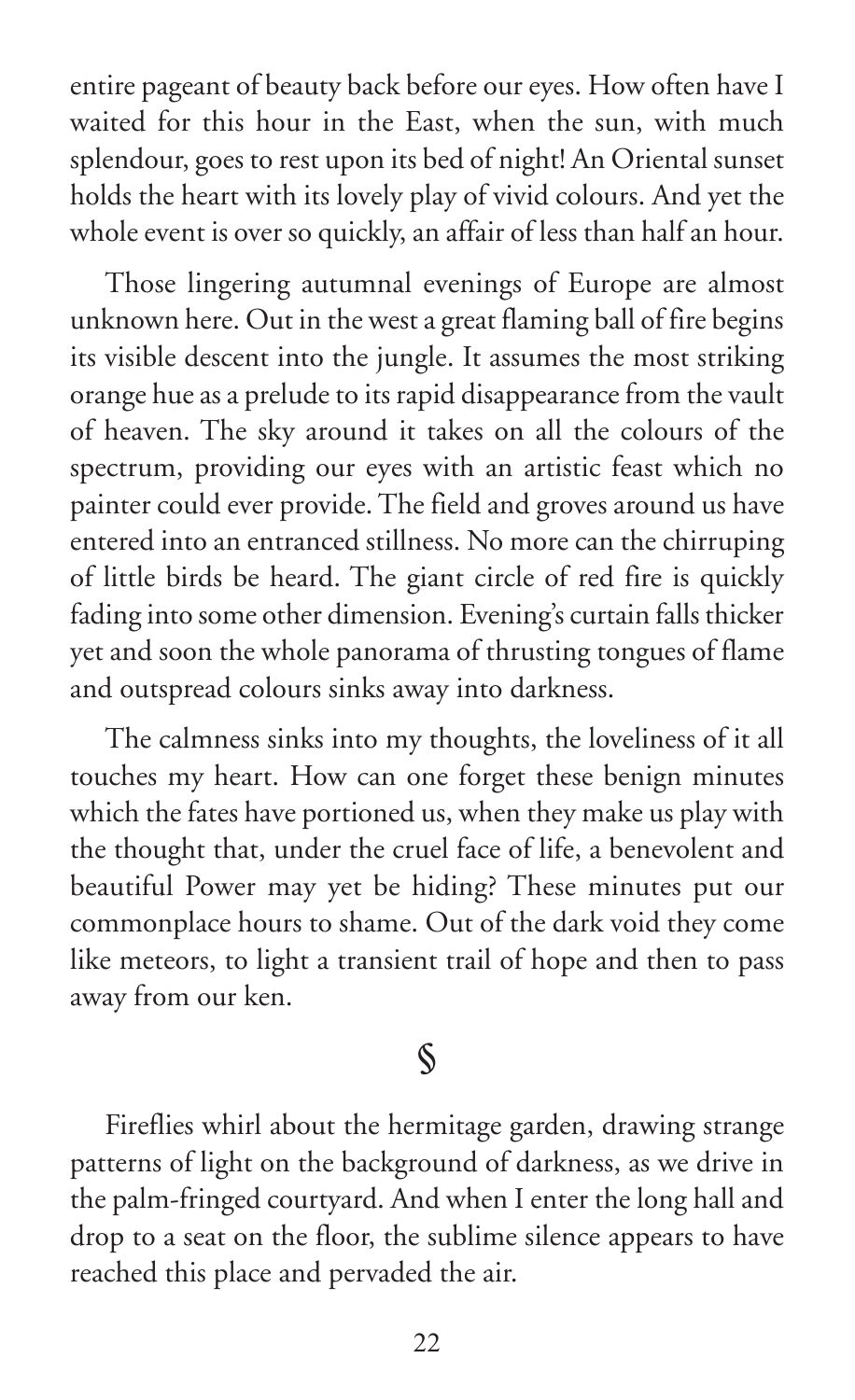The assembled company squats in rows around the hall, but among them there is no noise and no talk. Upon the corner couch sits the Maharshi, his feet folded beneath him, his hands resting unconcernedly upon his knees. His figure strikes me anew as being simple, modest; yet withal it is dignified and impressive. His head is nobly poised, like the head of some Homeric sage. His eyes gaze immovably towards the far end of the hall. That strange steadiness of sight is as puzzling as ever. Has he been merely watching through the window the last ray of light fade out of the sky, or is he so wrapt in some dreamlike abstraction as to see naught of this material world at all?

The usual cloud of incense floats among the rafters of the roof. I settle down and try to fix my eyes on the Maharshi, but after a while feel a delicate urge to close them. It is not long before I fall into a half sleep lulled by the intangible peace which, in the Sage's proximity, begins to penetrate me more deeply. Ultimately there comes a gap in my consciousness and then I experience a vivid dream.

It seems that I become a little boy of five. I stand on a rough path which winds up and around the sacred hill of Arunachala, and hold the Maharshi's hand; but now he is a great towering figure at my side, for he seems to have grown to giant's size. He leads me away from the hermitage and, despite the impenetrable darkness of the night guides me along the path which we both slowly walk together. After a while the stars and the moon conspire to bestow a faint light upon our surroundings. I notice that the Maharshi carefully guides me around fissures in the rocky soil and between monstrous boulders that are shakily perched. The hill is steep and our ascent is slow. Hidden in narrow clefts between the rocks and boulders or sheltered by clusters of low bushes, tiny hermitages and inhabited caves come into view. As we pass by, the inhabitants emerge to greet us and, although their forms take on a ghostly appearance in the starlight, I recognise that they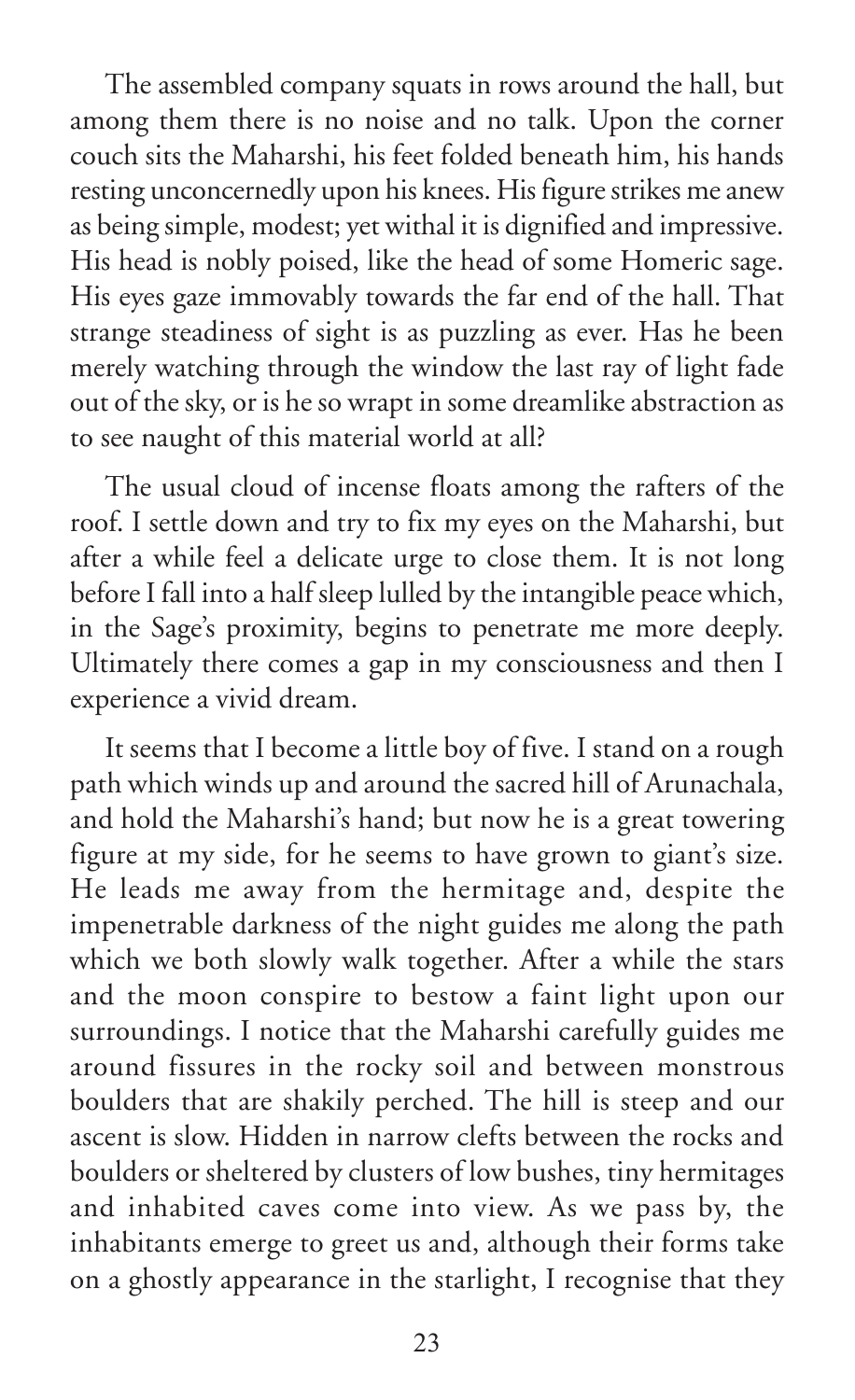are *yogi*s of varying kinds. We never stop for them, but continue to walk until the top of the peak is reached. We halt at last, my heart throbbing with a strange anticipation of some momentous event about to befall me.

The Maharshi turns and looks down into my face; I, in turn, gaze expectantly up at him. I become aware of a mysterious change taking place with great rapidity in my heart and mind. The old motives which have lured me on begin to desert me. The urgent desires which have sent my feet hither and thither vanish with incredible swiftness. The dislikes, misunderstandings, coldnesses and selfishness which have marked my dealings with many of my fellows collapse into the abyss of nothingness. An untellable peace falls upon me and I know that there is nothing further that I shall ask from life.

Suddenly the Maharshi bids me turn my gaze away to the bottom of the hill. I obediently do so and to my astonishment discover that the Western hemisphere of our globe lies stretched out far below. It is crowded with millions of people; I can vaguely discern them as masses of forms, but the night's darkness still enshrouds them.

The Sage's voice comes to my ears, his words slowly uttered:

"When you go back there, you shall have this peace which you now feel, but its price will be that you shall henceforth cast aside the idea that you are this body or this brain. When this peace will flow into you, then you shall have to forget your own self, for you will have turned your life over to THAT!"

And the Maharshi places one end of a thread of silver light in my hand.

I awaken from that extraordinarily vivid dream with the sense of its penetrating sublimity yet upon me. Immediately the Maharshi's eyes meet mine. His face is now turned in my direction, and he is looking fixedly into my eyes.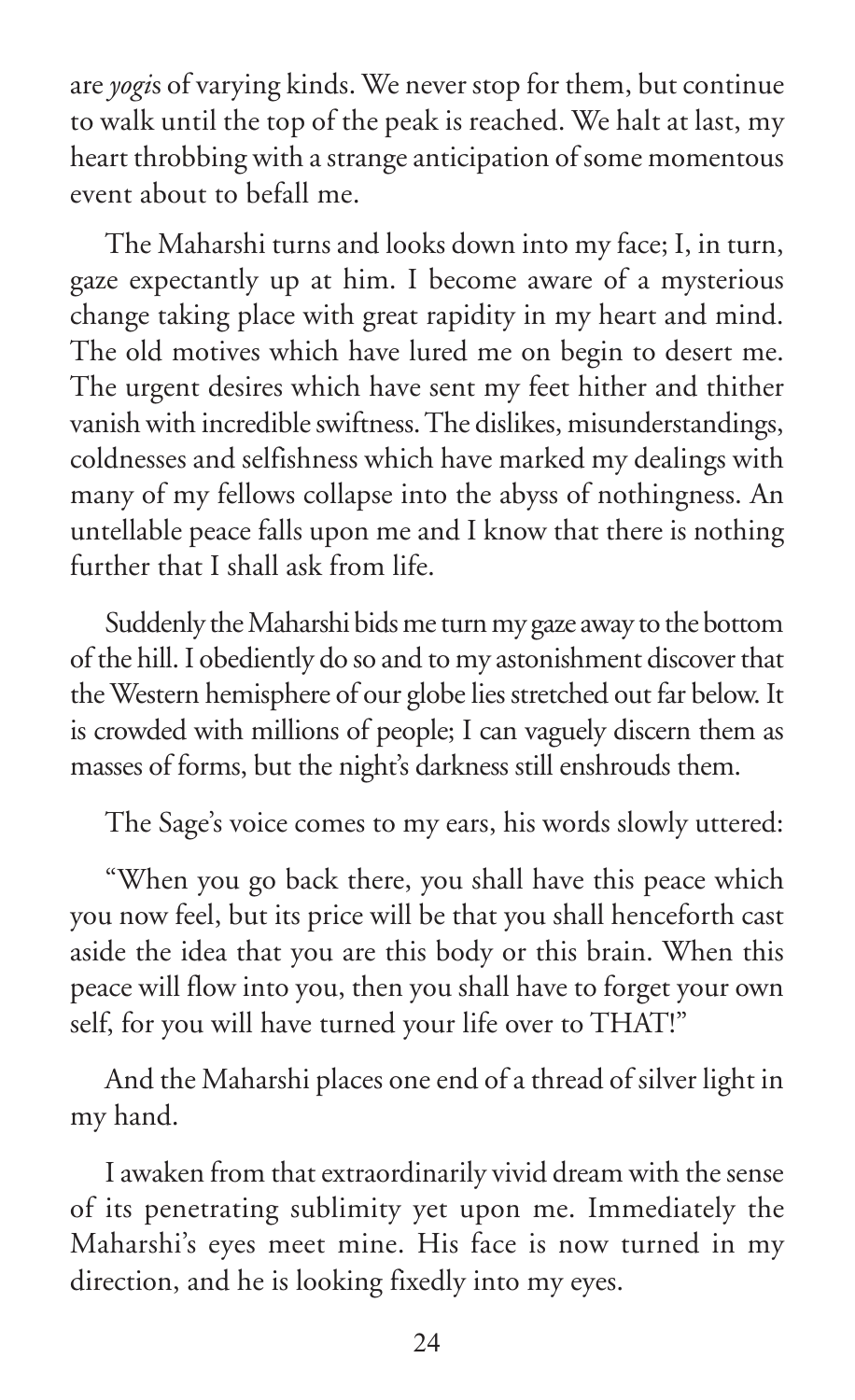What lies behind that dream? For the desires and bitternesses of personal life fade for a while into oblivion. That condition of lofty indifference to self and profound pity for my fellows which I have dreamt into being, does not take its departure even though I am now awake. It is a strange experience.

But if the dream has any verity in it, then the thing will not last; it is not yet for me.

How long have I been sunk in dream? For everyone in the hall now begins to rise and to prepare for sleep. I must perforce follow the example.

It is too stuffy to sleep in that long, sparsely ventilated hall, so I choose the courtyard. A tall, grey-bearded disciple brings me a lantern and advises me to keep it burning throughout the night. There is a possibility of unwelcome visitors, such as snakes and even cheetahs, but they are likely to keep clear of a light.

The earth is baked hard and I possess no mattress, with the result that I do not fall asleep for some hours. But no matter — I have enough to think over, for I feel that in the Maharshi I have met the most mysterious personality whom life has yet brought within the orbit of my experience.

The Sage seems to carry something of great moment to me, yet I cannot easily determine its precise nature. It is intangible, imponderable, perhaps spiritual. Each time I think of him tonight, each time I remember that vivid dream, a peculiar sensation pierces me and causes my heart to throb with vague, but lofty expectations.

#### **§**

During the ensuing days I endeavour to get into closer contact with the Maharshi, but fail. There are three reasons for this failure. The first arises naturally out of his own reserved nature, his obvious dislike of argument and discussion, his stolid indifference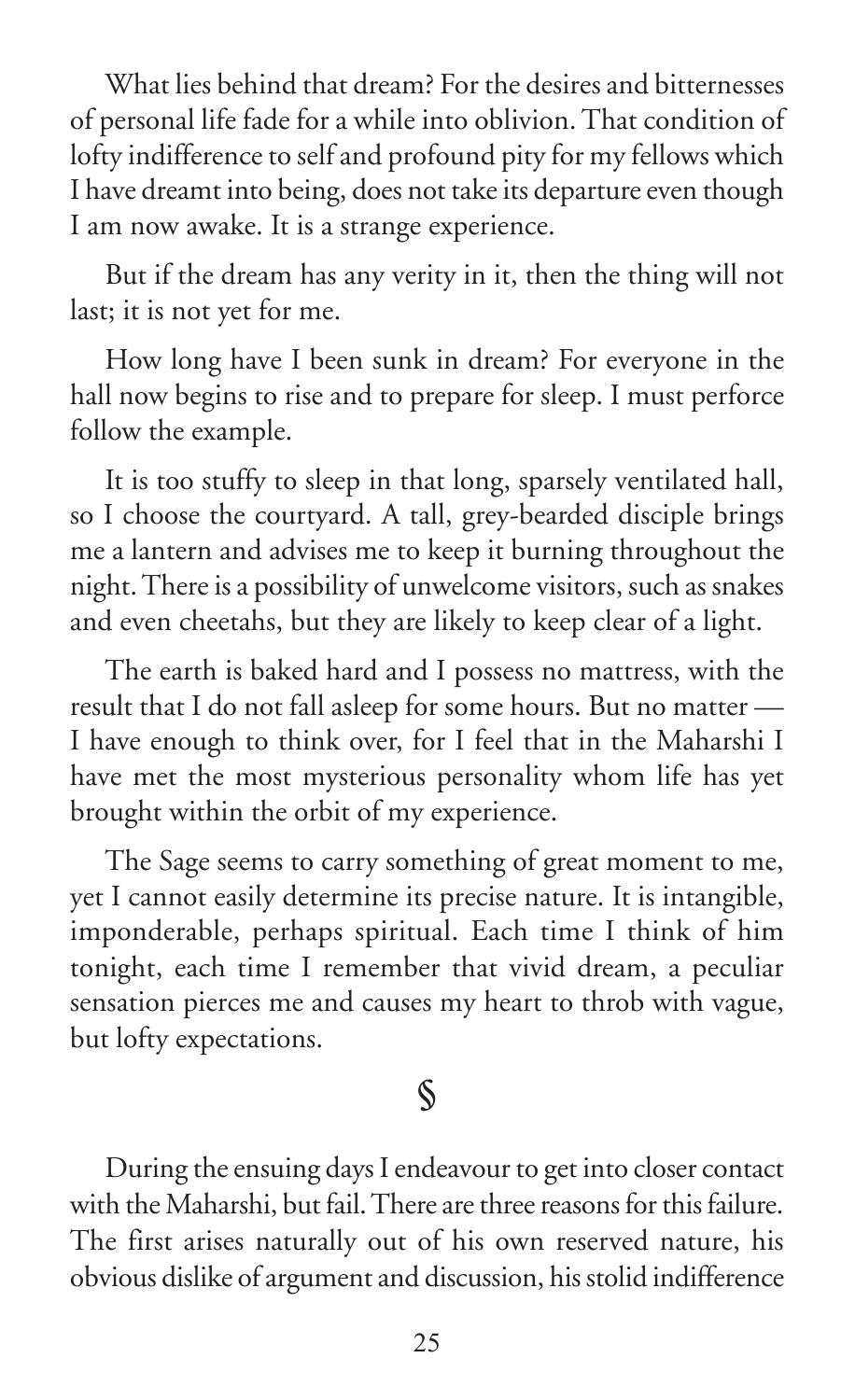to one's beliefs and opinions. It becomes perfectly obvious that the Sage has no wish to convert anyone to his own ideas, whatever they may be, and no desire to add a single person to his following.

The second cause is certainly a strange one, but nevertheless exists. Since the evening of that peculiar dream, I feel a great awe whenever I enter his presence. The questions which would otherwise have come chatteringly from my lips are hushed, because it seems almost sacrilege to regard him as a person with whom one can talk and argue on an equal plane, so far as common humanity is concerned.

The third cause of my failure is simple enough. Almost always there are several other persons present in the hall, and I feel disinclined to bring out my private thoughts in their presence. After all, I am a stranger to them and a foreigner in this district. That I voice a different language to some of them is a fact of little import, but that I possess a cynical, sceptical outlook unstirred by religious emotion is a fact of much import when I attempt to give utterance to that outlook. I have no desire to hurt their pious susceptibilities, but I have also no desire to discuss matters from an angle which makes little appeal to me. So, to some extent, this thing makes me tongue-tied.

It is not easy to find a smooth way across all three barriers; several times I am on the point of putting a question to the Maharshi, but one of the three factors intervenes to cause my failure.

My proposed weekend quickly passes and I extend it to a week. The first conversation which I have had with the Maharshi worthy of the name is likewise the last. Beyond one or two quite perfunctory and conventional scraps of talk, I find myself unable to get to grips with the man.

The week passes and I extend it to a fortnight. Each day I sense the beautiful peace of the Sage's mental atmosphere, the serenity which pervades the very air around him.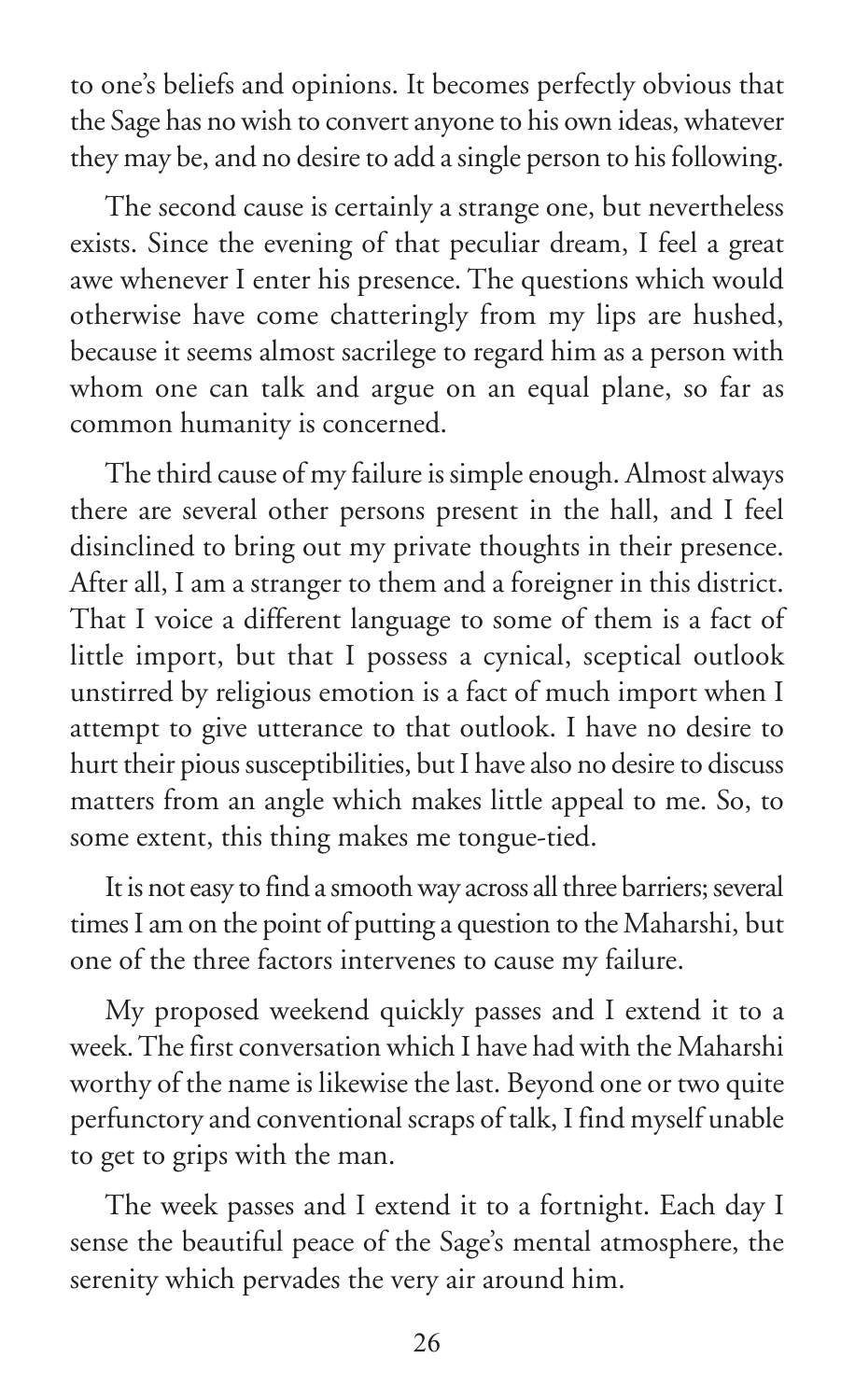The last day of my visit arrives and yet I am no closer to him. My stay has been a tantalising mixture of sublime moods and disappointing failures to effect any worthwhile personal contact with the Maharshi. I look around the hall and feel a slight despondency. Most of these men speak a different language, both outwardly and inwardly; how can I hope to come closer to them? I look at the Sage himself. He sits there on Olympian heights and watches the panorama of life as one apart. There is a mysterious property in this man which differentiates him from all others I have met. I feel, somehow, that he does not belong to us, the human race, so much as he belongs to Nature, to the solitary peak which rises abruptly behind the hermitage, to the rough tract of jungle which stretches away into distant forests, and to the impenetrable sky which fills all space.

Something of the stony, motionless quality of lonely Arunachala seems to have entered into the Maharshi. I have learnt that he has lived on the hill for about twenty years and refuses to leave it, even for a single short journey. Such a close association must inevitably have its effects on a man's character. I know that he loves this hill, for someone has translated a few lines of a charming but pathetic poem which the Sage has written to express this love. Just as this isolated hill rises out of the jungle's edge and rears its squat head to the sky, so does this strange man raise his own head in solitary grandeur, nay, in uniqueness, out of the jungle of common humanity. Just as Arunachala, Hill of the Sacred Beacon, stands aloof, apart from the irregular chain of hills which girdles the entire landscape, so does the Maharshi remain mysteriously aloof even when surrounded by his own devotees, men who have loved him and lived near him for years. The impersonal, impenetrable quality of all Nature — so peculiarly exemplified in this sacred mountain — has somehow entered into him. It has segregated him from his weak fellows, perhaps forever. Sometimes I catch myself wishing that he would be a little more human, a little more susceptible to what seems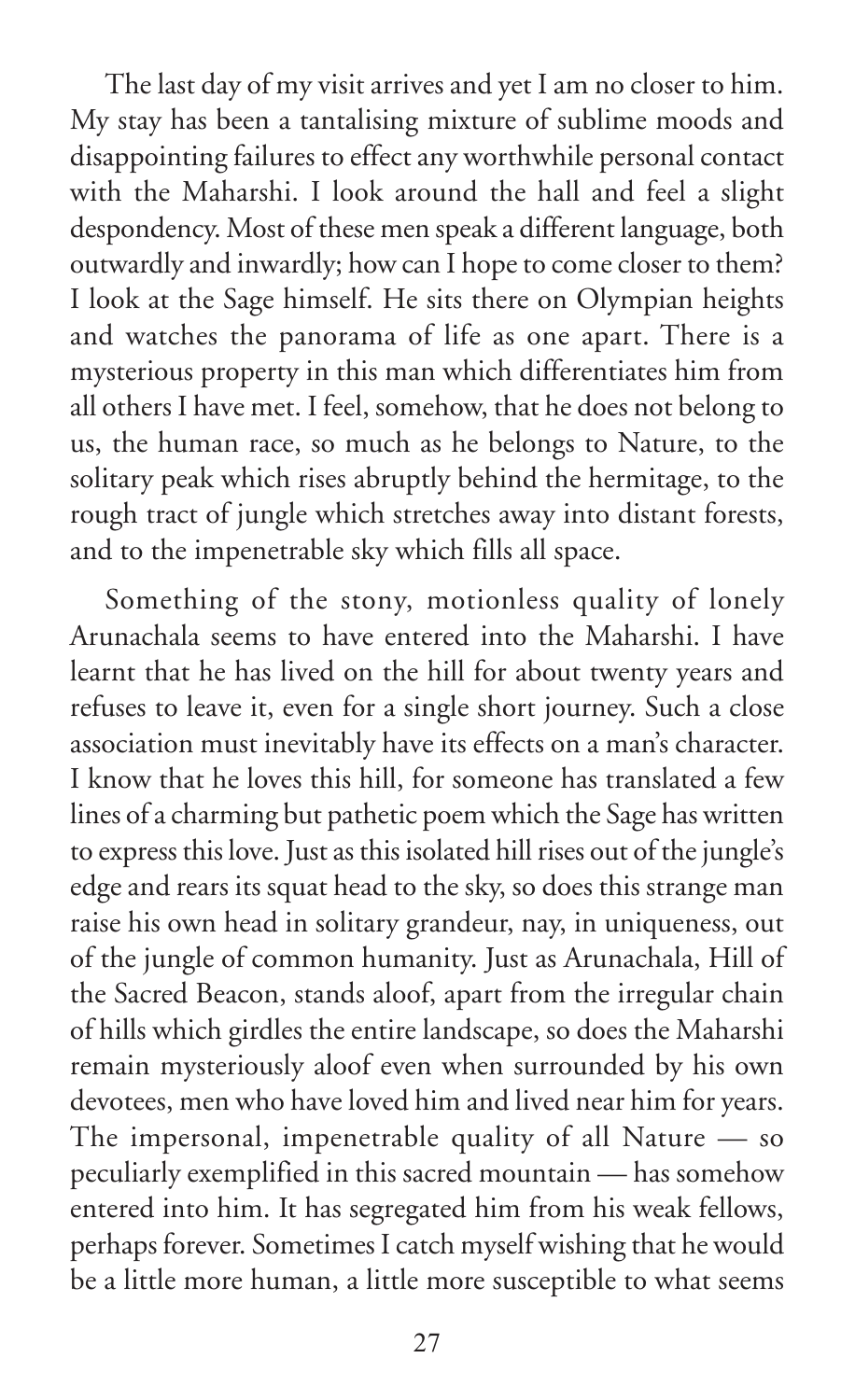so normal to us, but so like feeble failings when exhibited in his impersonal presence. And yet, if he has really attained to some sublime realisation beyond the common, how can one expect him to do so without leaving his laggard race behind forever? Why is it that under his strange glance I invariably experience a peculiar expectancy, as though some stupendous revelation will soon be made to me?

Yet beyond the moods of palpable serenity and the dream which stars itself in the sky of memory, no verbal or other revelation has been communicated to me. I feel somewhat desperate at the pressure of time. Almost a fortnight gone and only a single talk that means anything! Even the abruptness in the Sage's voice has helped, metaphorically, to keep me off. This unwanted reception is also unexpected, for I have not forgotten the glowing inducements to come here with which the yellowrobed holy man plied me. The tantalising thing is that I want the Sage, above all other men, to loosen his tongue for me, because a single thought has somehow taken possession of my mind. I do not obtain it by any process of ratiocination; it comes unbidden, entirely of its own accord.

"This man has freed himself from all problems, and no woe can touch him."

Such is the purport of this dominating thought.

I resolve to make a fresh attempt to force my questions into voice and to engage the Maharshi in answer to them. I go out to one of his old disciples, who is doing some work in the adjoining cottage and who has been exceedingly kind to me, and tell him earnestly of my wish to have a final chat with his Master. I confess that I feel too shy to tackle the Sage myself. The disciple smiles compassionately. He leaves me and soon returns with the news that his Master will be very pleased to grant the interview.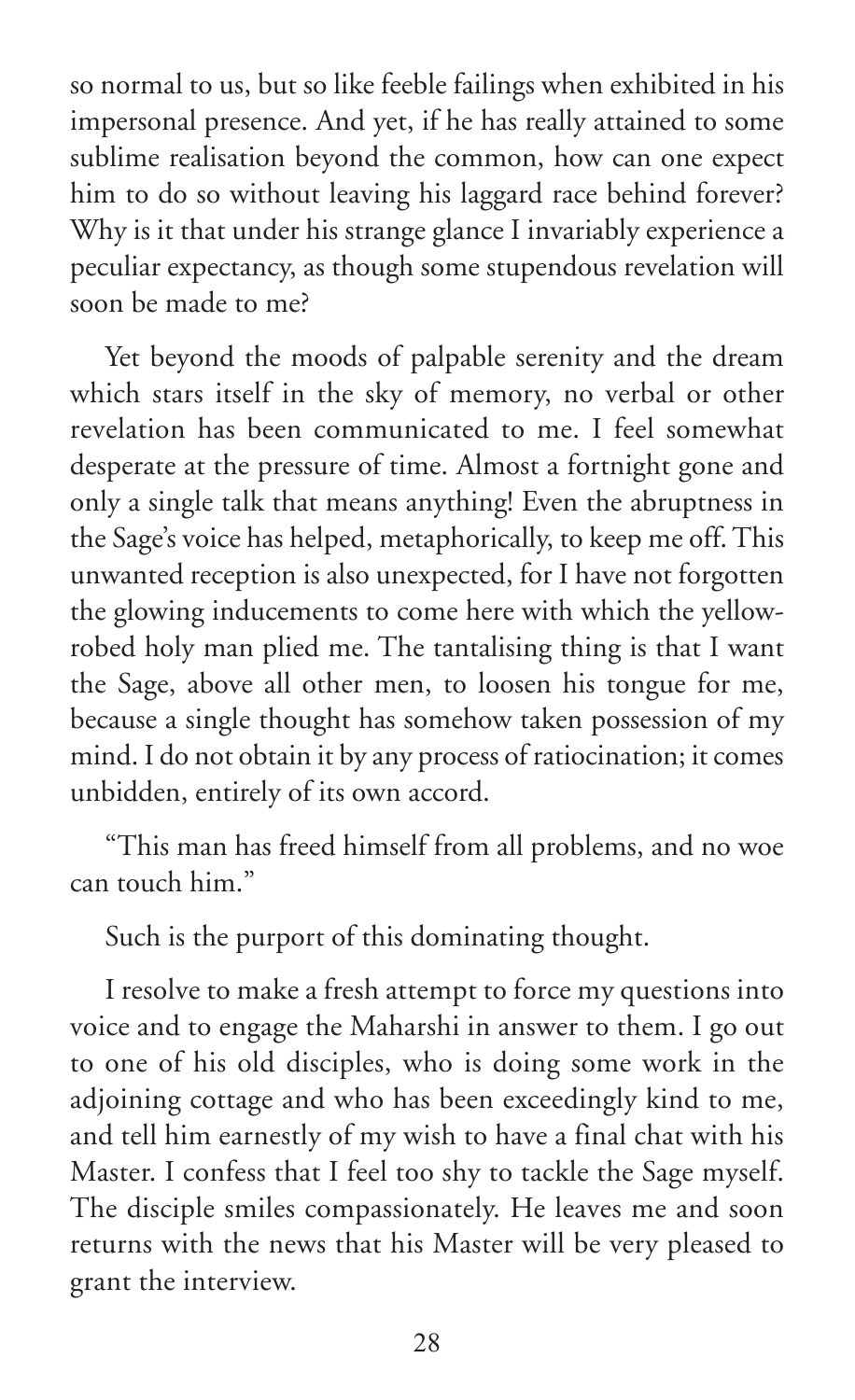I hasten back to the hall and sit down conveniently near the divan. The Maharshi turns his face immediately, his mouth relaxing into a pleasant greeting. Straightaway, I feel at ease and begin to question him.

"The *yogi*s say that one must renounce this world and go off into secluded jungles or mountains, if one wishes to find truth. Such things can hardly be done in the West; our lives are so different. Do you agree with the *yogi*s?"

The Maharshi turns to a *brahmin* disciple of courtly countenance. The latter translates his answer to me:

"The life of action need not be renounced. If you will meditate for an hour or two every day, you can then carry on with your duties. If you meditate in the right manner, then the current of mind induced will continue to flow even in the midst of your work. It is as though there were two ways of expressing the same idea; the same line which you take in meditation will be expressed in your activities."

"What will be the result of doing that?"

"As you go on you will find that your attitude towards people, events and objects will gradually change. Your actions will tend to follow your meditations of their own accord."

"Then you do not agree with the *yogi*s?" I try to pin him down.

But the Maharshi eludes a direct answer.

"A man should surrender the personal selfishness which binds him to this world. Giving up the false self is the true renunciation."

"How is it possible to become selfless while leading a life of worldly activity?"

"There is no conflict between work and wisdom."

"Do you mean that one can continue all the old activities in one's profession, for instance, and at the same time get enlightenment?"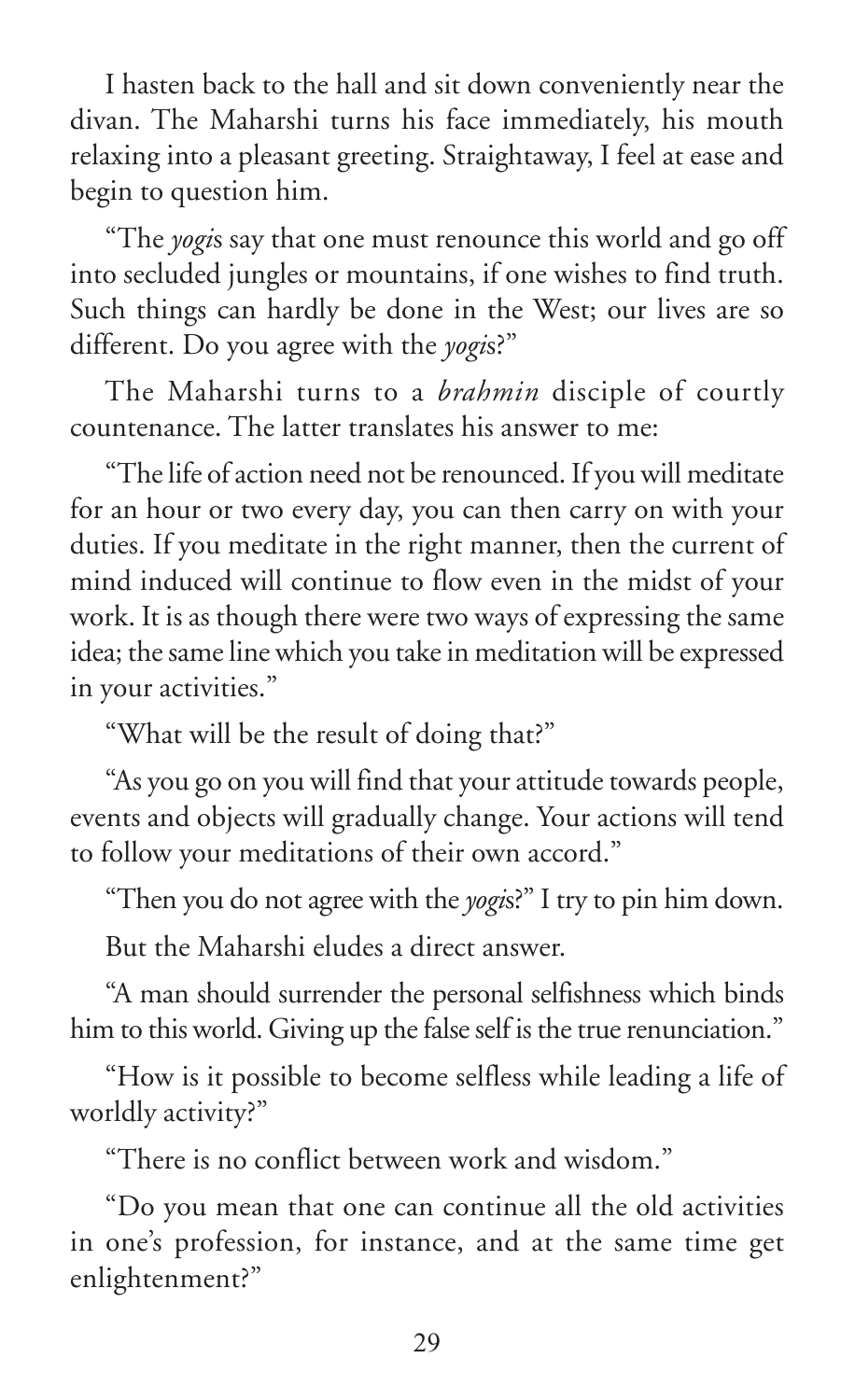"Why not? But in that case one will not think that it is the old personality which is doing the work, because one's consciousness will gradually become transferred until it is centred in That which is beyond the little self."

"If a person is engaged in work, there will be little time left for him to meditate."

The Maharshi seems quite unperturbed at my poser.

"Setting apart time for meditation is only for the merest spiritual novices," he replies. "A man who is advancing will begin to enjoy the deeper beatitude, whether he is at work or not. While his hands are in society, he keeps his head cool in solitude."

"Then you do not teach the way of *yoga*?"

"The *yogi* tries to drive his mind to the goal, as a cowherd drives a bull with a stick, but on this path the seeker coaxes the bull by holding out a handful of grass."

"How is that done?"

"You have to ask yourself the question, 'Who am I?'. This investigation will lead in the end to the discovery of something within you which is behind the mind. Solve that great problem, and you will solve all other problems thereby."

There is a pause as I try to digest his answer. From the squareframed and barred hole in the wall which does duty as a window, as it does in so many Indian buildings, I obtain a fine view of the lower slopes of the sacred hill. Its strange outline is bathed in the early morning sunlight.

The Maharshi addresses me again:

"Will it be clear if it is put in this way? All human beings are ever wanting happiness, untainted with sorrow. They want to grasp a happiness which will not come to an end. The instinct is a true one. But have you ever been struck by the fact that they love their own selves most?"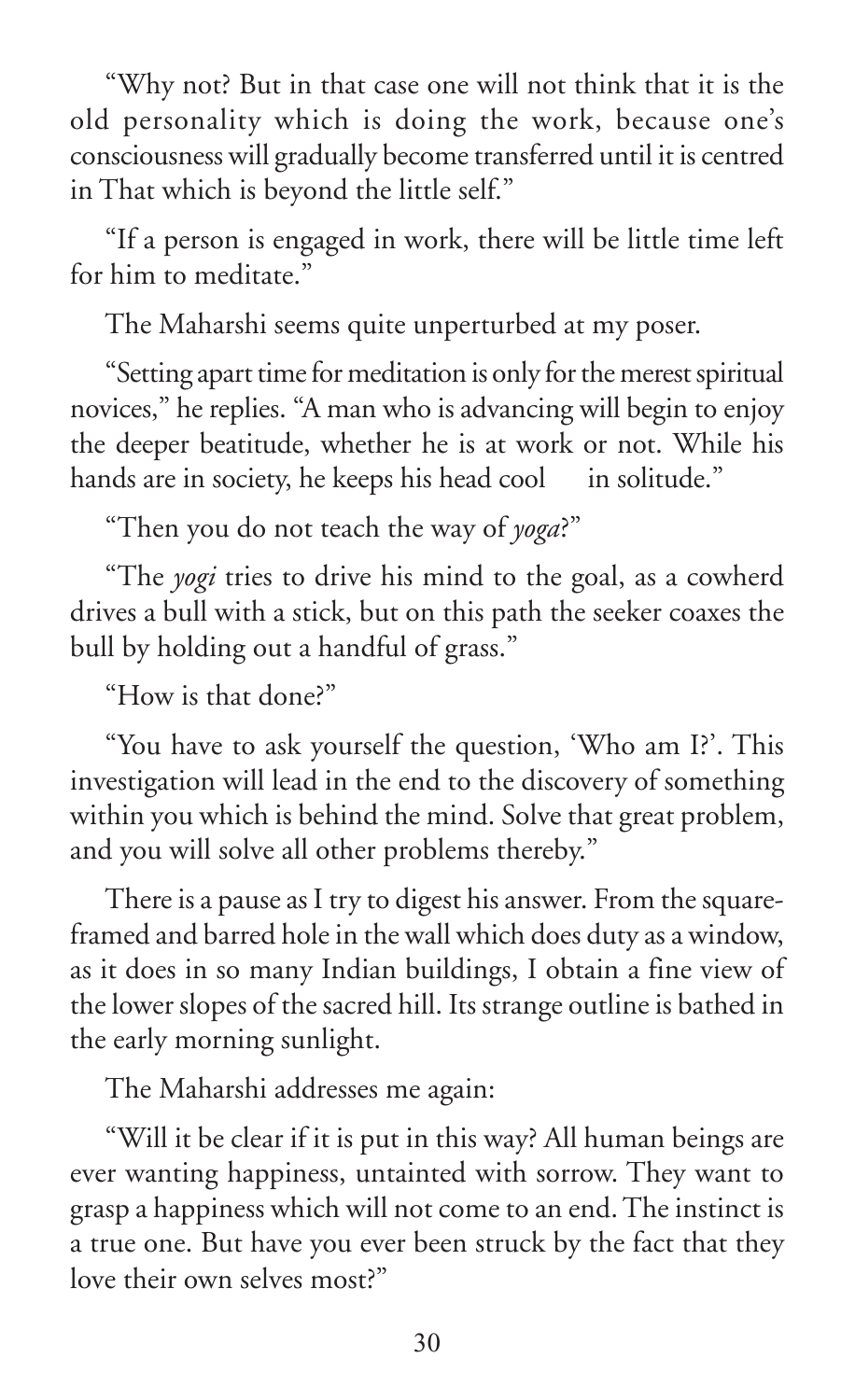"Well?"

"Now relate that to the fact that they are ever desirous of attaining happiness through one means or another, through drink or through religion, and you are provided with a clue to the real nature of man."

"I fail to see........"

The tone of his voice becomes higher.

"Man's real nature is happiness. Happiness is inborn in the true Self. His search for happiness is an unconscious search for his true Self. The true Self is imperishable; therefore when a man finds it, he finds a happiness which does not come to an end."

"But the world is so unhappy?"

"Yes, but that is because the world is ignorant of its true Self. All men, without exception, are consciously or unconsciously seeking for it."

"Even the wicked, the brutal and the criminal?" I ask.

"Even they sin because they are trying to find the Self's happiness in every sin which they commit. This striving is instinctive in man, but they do not know that they are really seeking their true selves, and so they try these wicked ways first as a means to happiness. Of course, they are wrong ways, for a man's acts are reflected back to him."

"So we shall feel lasting happiness when we know this true Self?"

The other nods his head.

A slanting ray of sunshine falls through the unglazed window upon the Maharshi's face. There is serenity in that unruffled brow, there is contentment around that firm mouth, there is a shine-like peace in those lustrous eyes. His unlined countenance does not belie his revelatory words.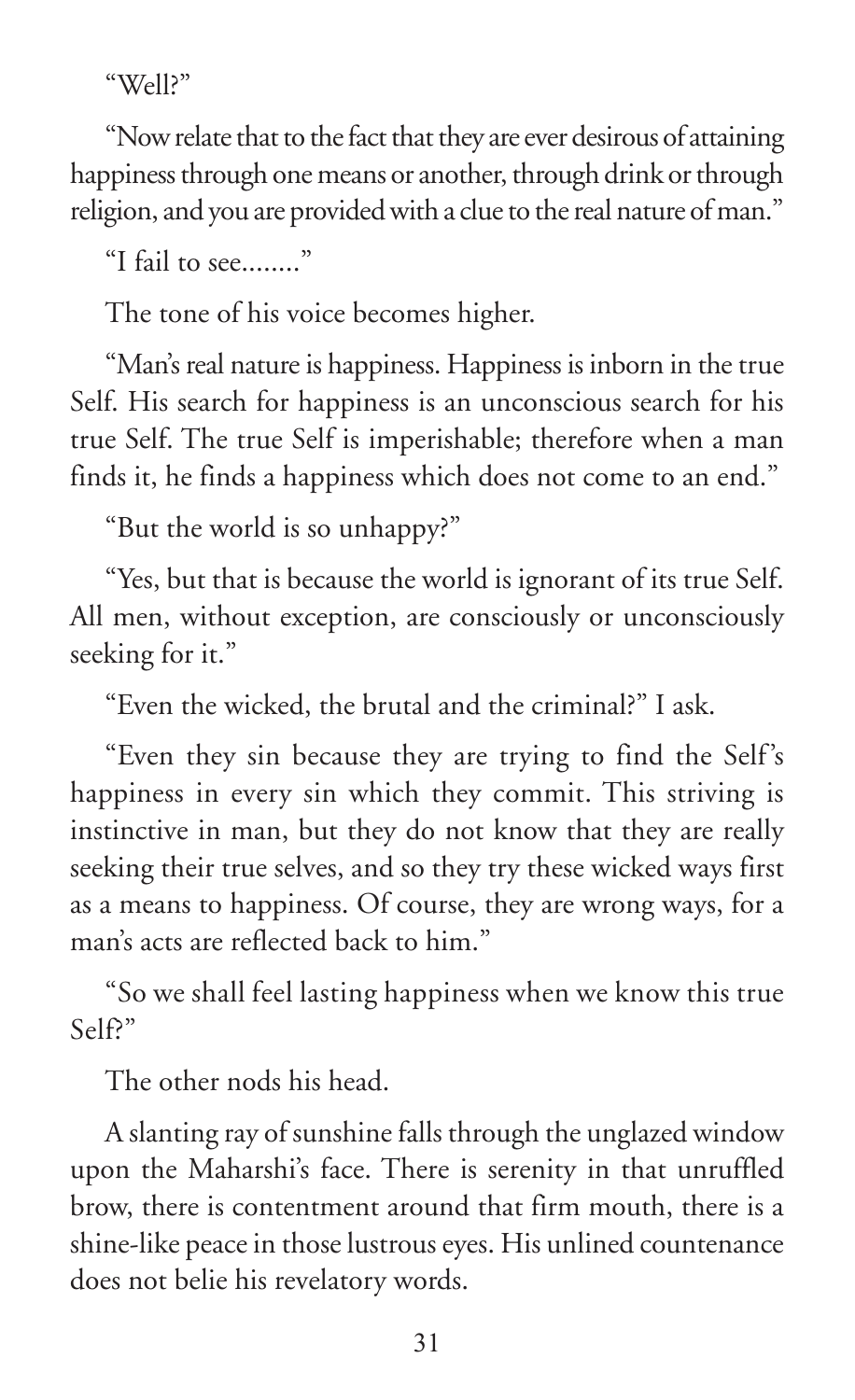What does the Maharshi mean by these apparently simple sentences? The interpreter has conveyed their outward meaning to me in English, yes, but there is a deeper purport which he cannot convey. I know that I must discover that for myself. The Sage seems to speak, not as a philosopher, not as a pundit trying to explain his own doctrine, but rather out of the depth of his own heart. Are these words the marks of his own fortunate experience?

"What exactly is this Self of which you speak? If what you say is true, then there must be another self in man."

His lips curve in smile for a moment.

"Can a man be possessed of two identities, two selves?" he makes answer. "To understand this matter it is first necessary for a man to analyse himself. Because it has long been his habit to think as others think, he has never faced his 'I' in the true manner. He has not a correct picture of himself; he has too long identified himself with the body and the brain. Therefore, I tell you to pursue this enquiry, 'Who am I?'"

He pauses to let these words soak into me. I listen eagerly to his next sentences.

"You ask me to describe this true Self to you. What can be said? It is That out of which the sense of the personal 'I' arises, and into which it shall have to disappear."

"Disappear?" I echo back. "How can one lose the feeling of one's personality?"

"The first and foremost of all thoughts, the primeval thought in the mind of every man, is the thought 'I'. It is only after the birth of this thought that any other thoughts can arise at all. It is only after the first personal pronoun 'I' has arisen in the mind that the personal pronoun 'you' can make its appearance. If you could mentally follow the 'I' thread until it leads you back to its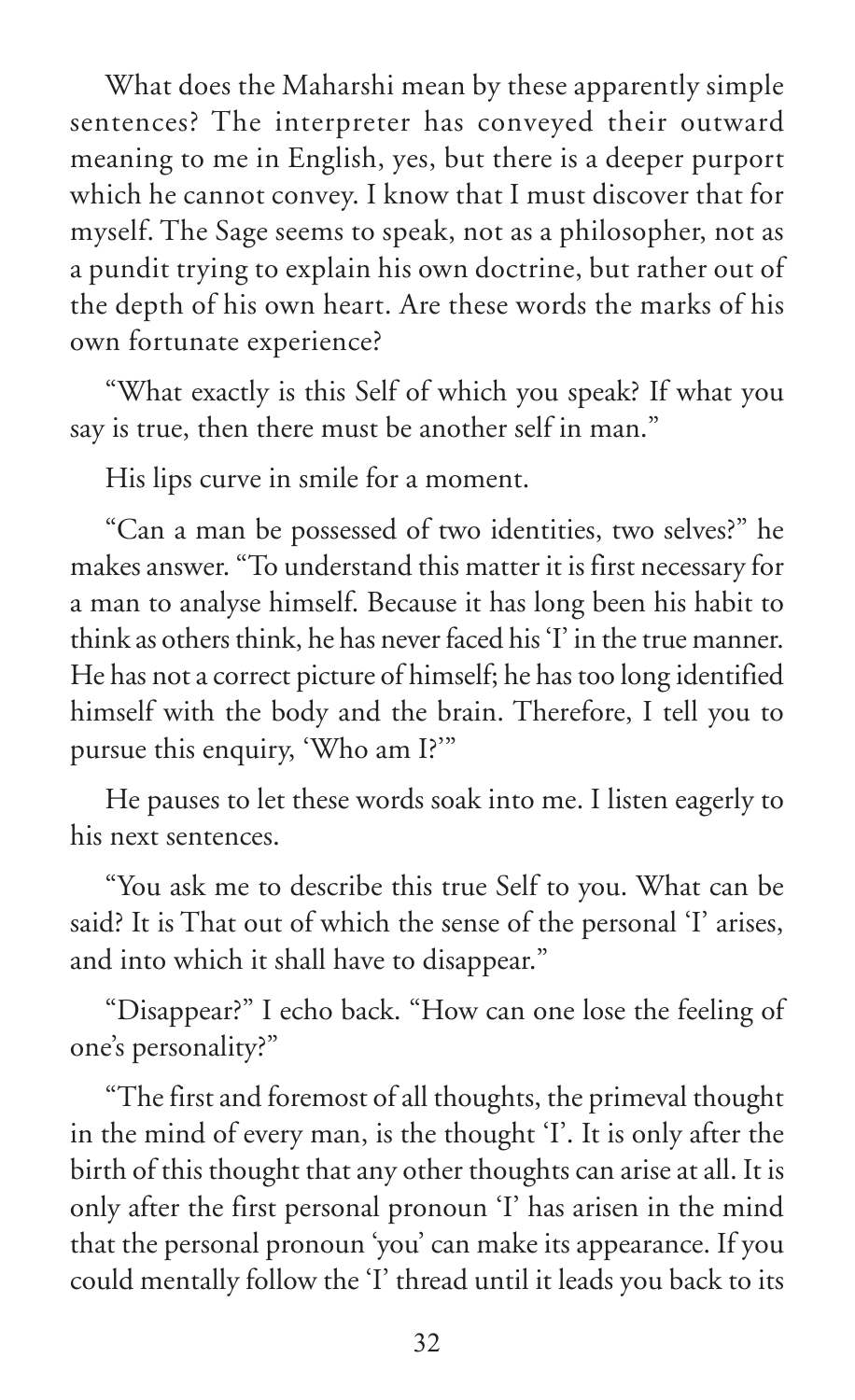source, you would discover that, just as it is the first thought to appear, so is it the last to disappear. This is a matter which can be experienced."

"You mean that it is perfectly possible to conduct such a mental investigation into oneself?"

"Assuredly! It is possible to go inwards until the last thought 'I' gradually vanishes."

"What is left?" I query. "Will a man then become quite unconscious, or will he become an idiot?"

"Not so! On the contrary, he will attain that consciousness which is immortal, and he will become truly wise, when he has awakened to his true Self, which is the real nature of man."

"But surely the sense of 'I' must also pertain to that?" I persist.

"The sense of 'I' pertains to the person, the body and the brain," replies the Maharshi calmly. "When a man knows his true Self for the first time, something else arises from the depths of his being and takes possession of him. That something is behind the mind; it is infinite, divine, eternal. Some people call it the kingdom of heaven, others call it the soul, still others name it *Nirvana*, and we Hindus call it Liberation; you may give it what name you wish. When this happens, a man has not really lost himself; rather, he has found himself."

As the last word falls from the interpreter's lips there flashes across my mind those memorable words which were uttered by a wandering Teacher in Galilee, words which have puzzled so many good persons: *Whosoever shall seek to save his life shall lose it: and whosoever shall lose his life shall preserve it*.

How strangely similar are the two sentences! Yet the Indian Sage has arrived at the thought in his own non-Christian way, through a psychological path which seems exceedingly difficult and appears unfamiliar.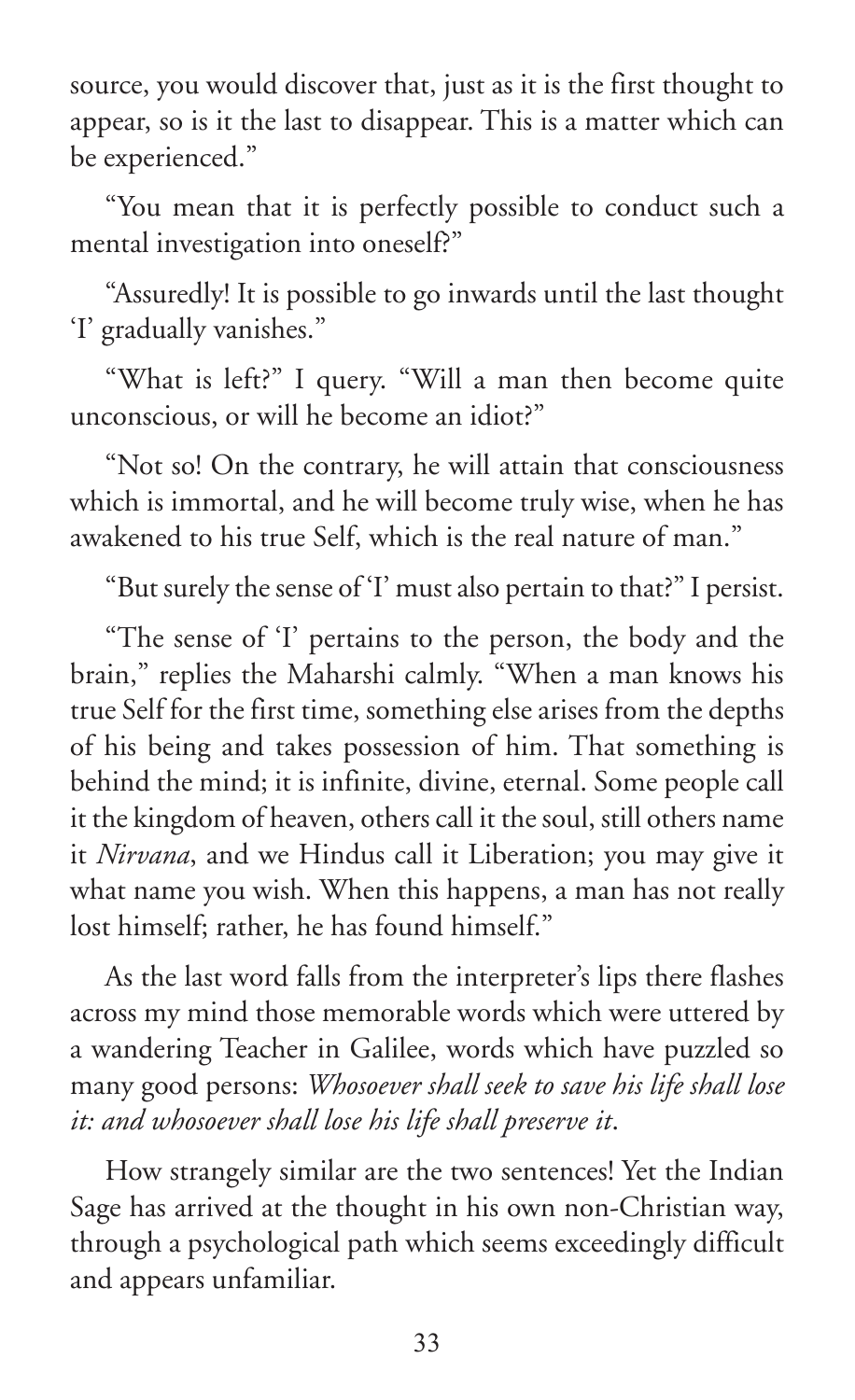The Maharshi speaks again, his words breaking into my thoughts:

"Unless and until a man embarks upon this quest of the true Self, doubt and uncertainty will follow his footsteps throughout life. The greatest kings and statesmen try to rule others, when in their heart of hearts they know that they cannot rule themselves. Yet the greatest power is at the command of the man who has penetrated to his inmost depth. There are men of giant intellects who spend their lives gathering knowledge about many things. Ask these men if they have solved the mystery of man, if they have conquered themselves, and they will hang their heads in shame. What is the use of knowing about everything else when you do not yet know who you are? Men avoid this enquiry into the true Self, but what else is there so worthy to be undertaken?"

"That is such a difficult, superhuman task," I comment.

The Sage gives an almost imperceptible shrug of his shoulders.

"The question of its possibility is a matter of one's own experience. The difficulty is less real than you think."

"For us, who are active, practical Westerners, such introspections . . . . . ?" I begin doubtfully and leave my sentence trailing in midair.

The Maharshi bends down to light a fresh joss stick, which will replace one whose red spark is dying out.

"The realization of truth is the same for both Indians and Europeans. Admittedly the way to it may be harder for those who are engrossed in worldly life, but even then one can and must conquer. The current induced during meditation can be kept up by habit, by practising to do so. Then one can perform his work and activities in that very current itself; there will be no break. Thus, too there will be no difference between meditation and external activities. If you meditate on this question, 'Who am I?', if you begin to perceive that neither the body nor the brain nor the desires are really you, then the very attitude of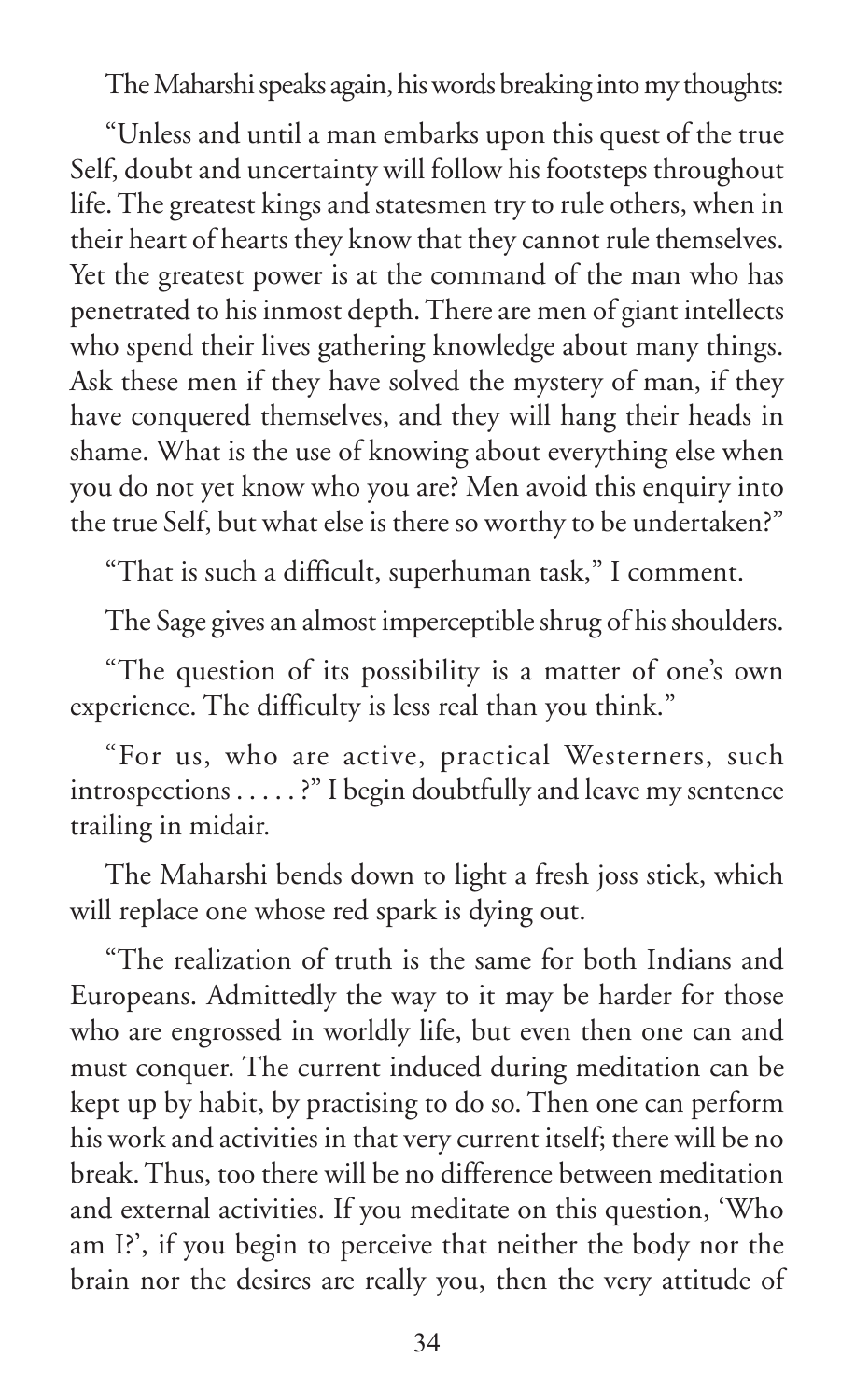enquiry will eventually draw the answer to you out of the depths of your own being; it will come to you of its own accord as a deep realization."

Again I ponder his words.

"Know the real Self," he continues, "and then the truth will shine forth within your heart like sunshine. The mind will become untroubled and real happiness will flood it; for happiness and the true self are identical. You will have no more doubts once you attain this Self-awareness."

He turns his head and fixes his gaze at the far end of the hall. I know then that he has reached his conversational limit. Thus ends our last talk and I congratulate myself that I have drawn him out of the shell of taciturnity before my departure.

## **§**

I leave him and wander away to a quiet spot in the jungle, where I spend most of the day among my notes and books. When dusk falls I return to the hall, for within an hour or two a pony-carriage or a bullock-cart will arrive to bear me away from the hermitage.

Burning incense makes the air odorous. The Maharshi has been half reclining under the waving *punkah* as I enter but he soon sits up and assumes his favourite attitude. He sits with legs crossed, the right foot placed on the left thigh and the left foot merely folded beneath the right thigh. I remember being shown a similar position by Brama, the *yogi* who lives near Madras, who called it "The Comfortable Posture." It is really a half-Buddha posture and quite easy to do. The Maharshi, as is his wont, holds his chin with his right hand and rests the elbow on a knee; next he gazes attentively at me but remains quite silent. On the floor beside him I notice his gourd-shell, water jug and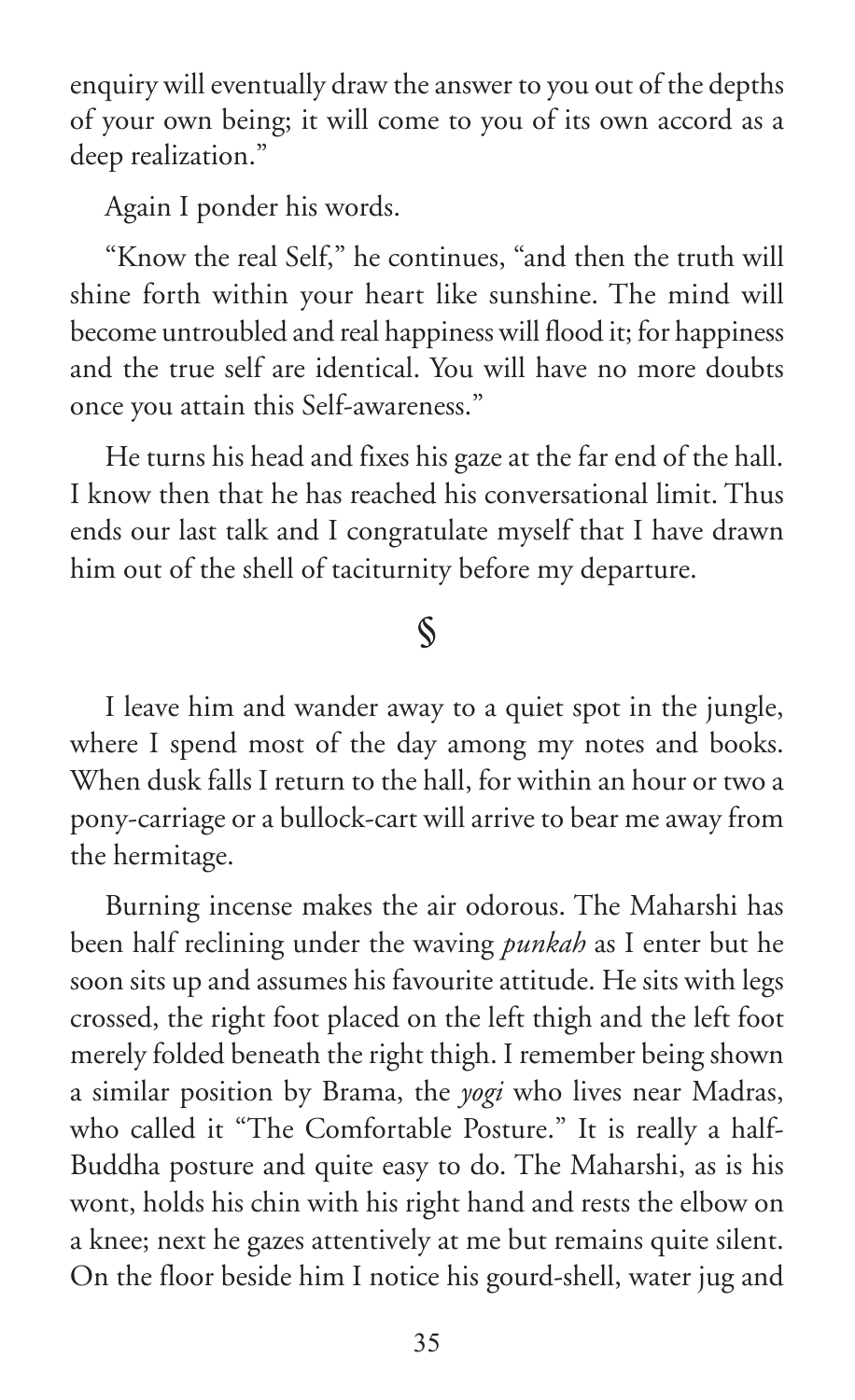his bamboo staff. They are his sole earthly possessions, apart from the strip of loin-cloth. What a mute commentary on our Western spirit of acquisitiveness!

His eyes, always shining, steadily become more glazed and fixed; his body sets into a rigid pose; his head trembles slightly and then comes to rest. A few more minutes and I can plainly see that he has re-entered the trance like condition in which he was when I first met him. How strange that our parting shall repeat our meeting! Someone brings his face close to mine and whispers in my ear, "The Maharshi has gone into holy trance. It is useless now to talk."

A hush falls upon the little company. The minutes slowly pass but the silence only deepens. I am not religious but I can no more resist the feeling of increasing awe which begins to grip my mind than a bee can resist a flower in all its luscious bloom. The hall is becoming pervaded with a subtle, intangible and indefinable power which affects me deeply. I feel, without doubt and without hesitation, that the centre of this mysterious power is no other than the Maharshi himself.

His eyes shine with astonishing brilliance. Strange sensations begin to arise in me. Those lustrous orbs seem to be peering into the inmost recesses of my soul. In a peculiar way, I feel aware of everything he can see in my heart. His mysterious glance penetrates my thoughts, my emotions and my desires; I am helpless before it. At first this disconcerting gaze troubles me; I become vaguely uneasy. I feel that he has perceived pages that belong to a past which I have forgotten. He knows it all, I am certain. I am powerless to escape; somehow, I do not want to, either. Some curious intimation of future benefit forces me to endure that pitiless gaze.

And so he continues to catch the feeble quality of my soul for a while, to perceive my motley past, to sense the mixed emotions which have drawn me this way and that. But I feel that he understands also what mind-devastating quest has impelled me to leave the common way and seek out such men as he.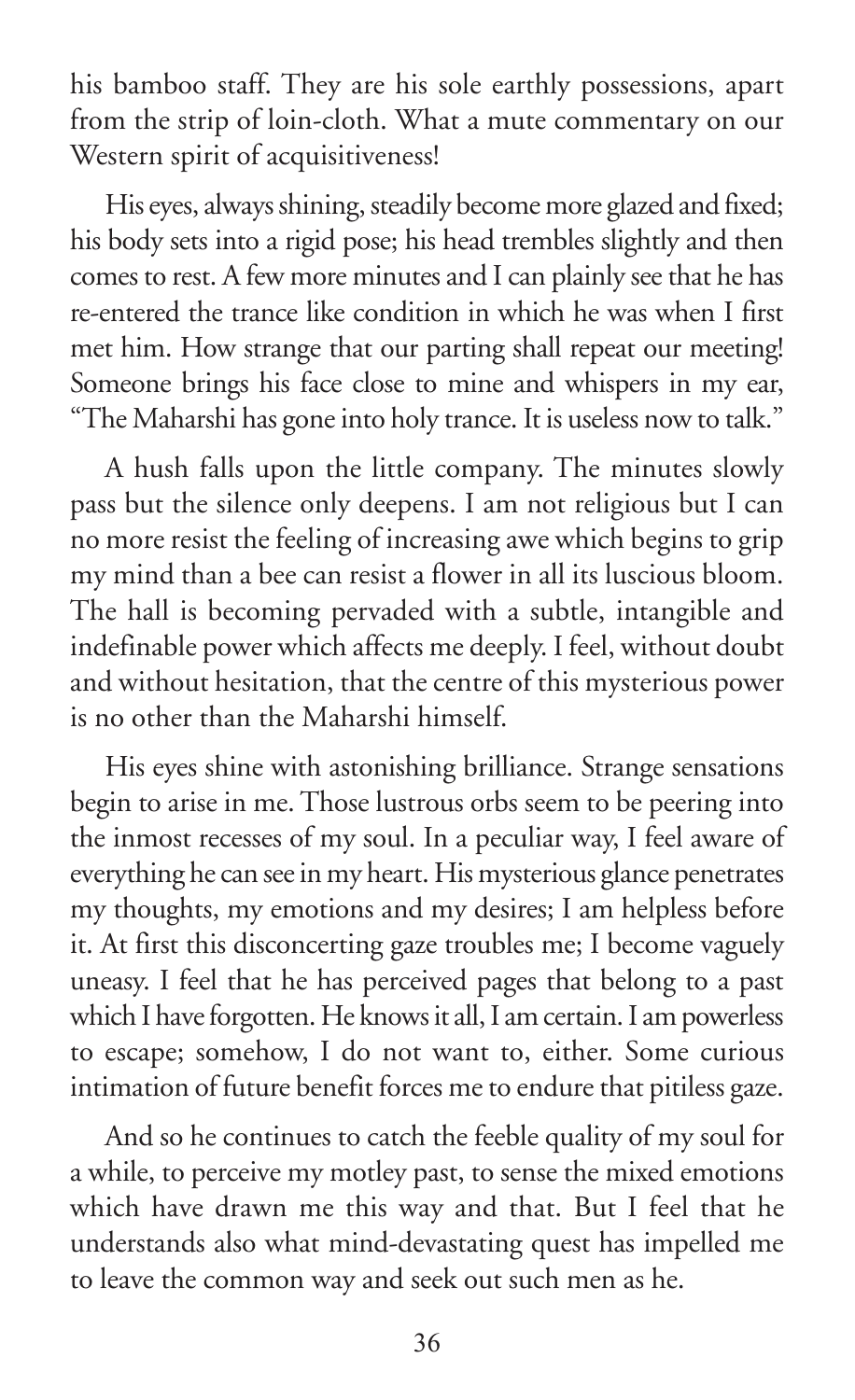There comes a perceptible change in the telepathic current which plays between us, the while my eyes blink frequently but his remain without the least tremor. I become aware that he is definitely linking my own mind with his; that he is provoking my heart into that state of starry calm which he seems perpetually to enjoy. In this extraordinary peace, I find a sense of exaltation and lightness. Time seems to stand still. My heart is released from its burden of care. Never again, I feel, shall the bitterness of anger and the melancholy of unsatisfied desire afflict me. I realize deeply that the profound instinct which is innate in the race, which bids man look up, which encourages him to hope on, and which sustains him when life has darkened, is a true instinct, for the essence of being is good. In this beautiful, entranced silence, when the clock stands still and the sorrows and errors of the past seem like trivialities, my mind is being submerged in that of the Maharshi and wisdom is now at its perihelion. What is this man's gaze but a thaumaturgic wand, which evokes a hidden world of unexpected splendour before my profane eyes?

I have sometimes asked myself why these disciples have been staying around the Sage for years, with few conversations, fewer comforts and no external activities to attract them. Now I begin to understand — not by thought but by lightning like illumination — that through all those years they have been receiving a deep and silent reward.

Hitherto, everyone in the hall has been hushed to a deathlike stillness. At length, someone quietly rises and passes out. He is followed by another, and then another, until all have gone.

I am alone with the Maharshi! Never before has this happened. His eyes begin to change; they narrow down to pin-points. The effect is curiously like the "stopping-down" in the focus of a camera lens. There comes a tremendous increase in the intense gleam which shines between the lids, now almost closed. Suddenly, my body seems to disappear, and we are both out in space!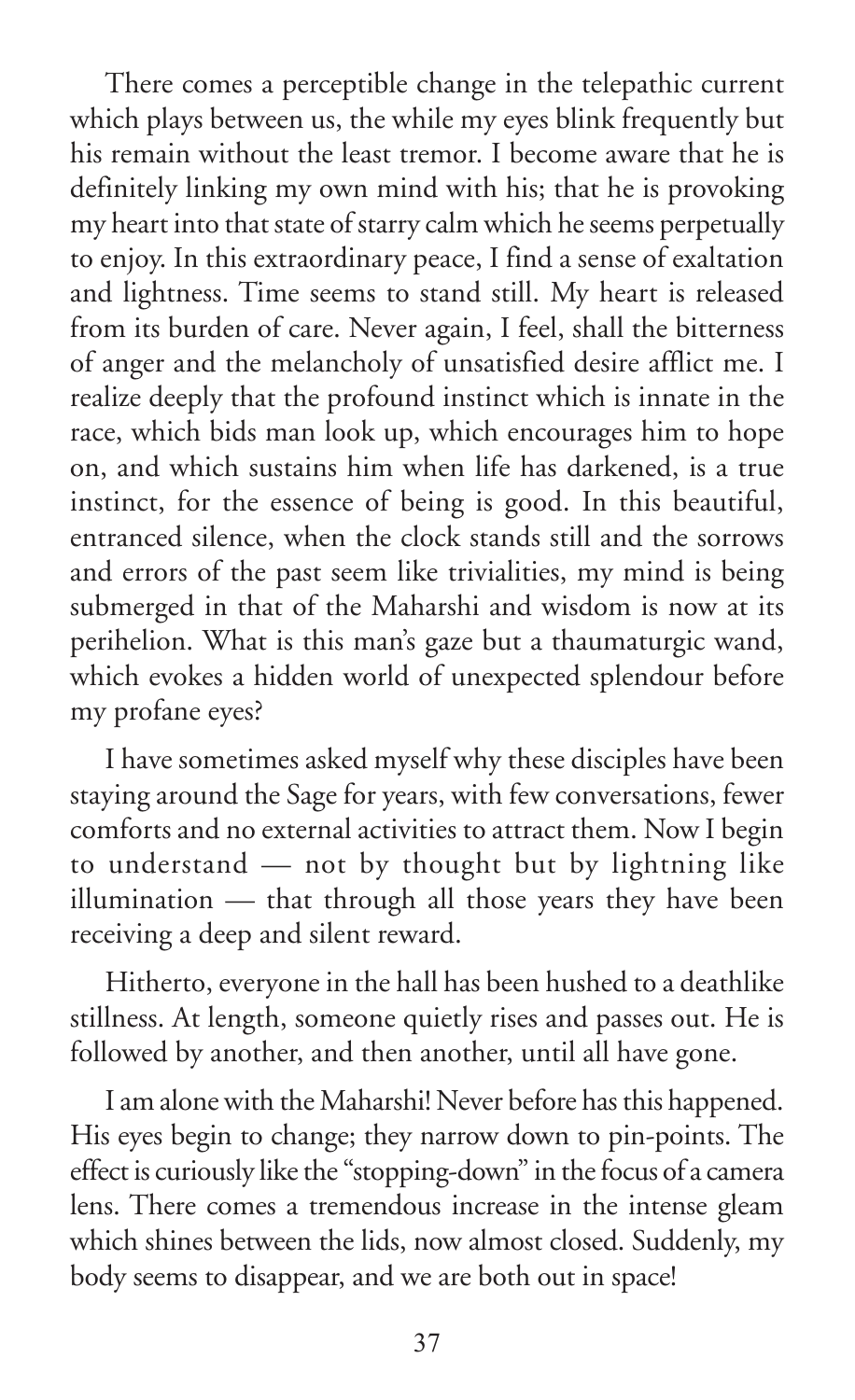It is a crucial moment. I hesitate — and decide to break this enchanter's spell. Decision brings power and once again I am back in the flesh, back in the hall.

No word passes from him to me. I collect my faculties, look at the clock, and rise quietly. The hour of departure has arrived.

I bow my head in farewell. The Sage silently acknowledges the gesture. I utter a few words of thanks. Again, he silently nods his head.

I linger reluctantly at the threshold. Outside, I hear the tinkle of a bell. The bullock cart has arrived. Once more I raise my hands, palms touching.

And so we part.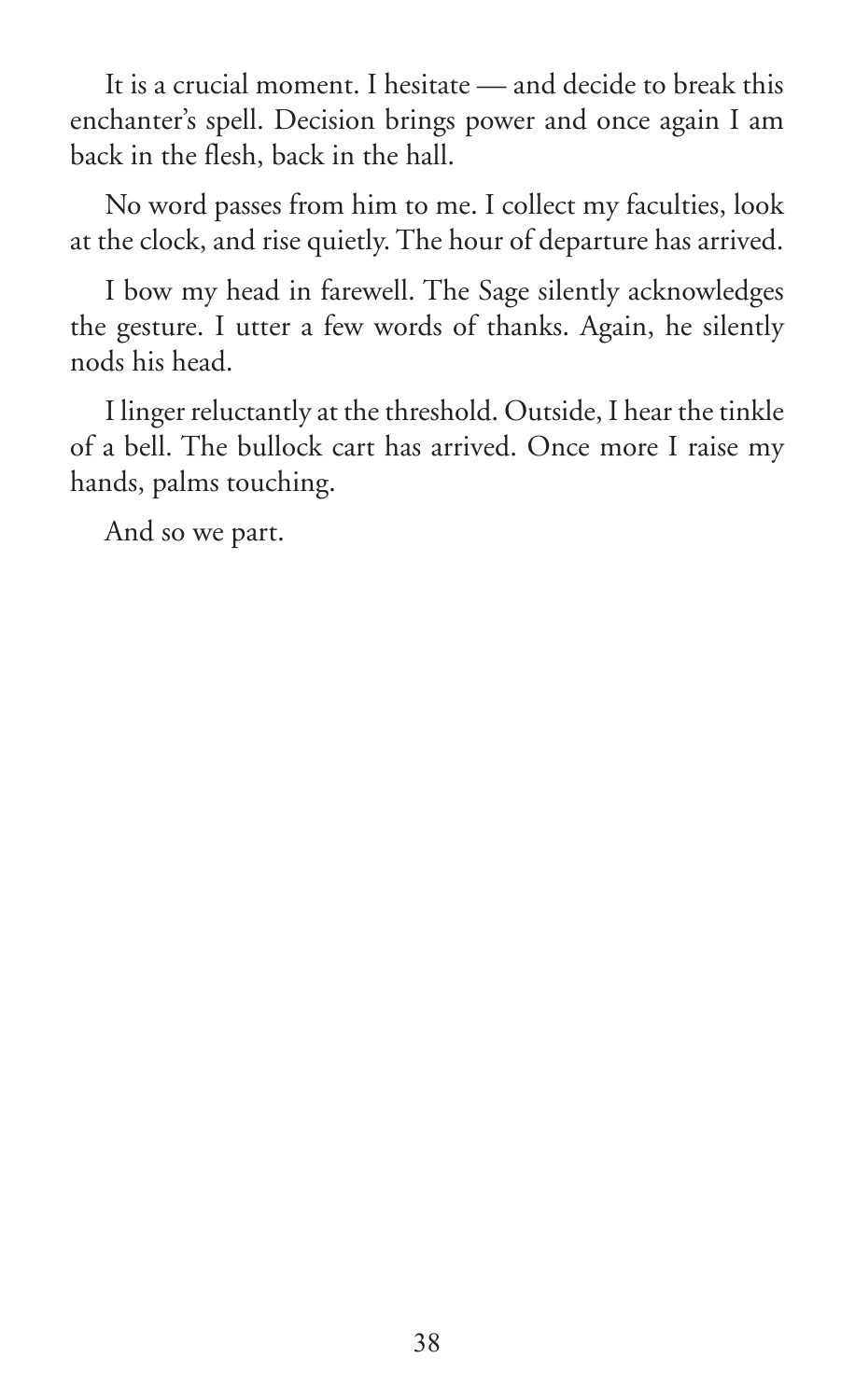# In a Jungle Hermitage

THERE ARE MOMENTS UNFORGETTABLE<br>which mark themselves in golden figures upon the calendar of our years. Such a moment comes to me now, as I walk into the hall of the Maharshi.

He sits as usual upon the magnificent tiger skin which covers the centre of his divan. The joss sticks burn slowly away on a little table near him, spreading the penetrating fragrance of incense around the hall. Not today is he remote from men and wrapped up in some trance-like spiritual absorption as on that strange occasion when I first visited him. His eyes are clearly open to this world and glance at me comprehendingly as I bow, and his mouth is stretched in a kindly smile of welcome.

Squatting at a respectful distance from their master are a few disciples; otherwise the long hall is bare. One of them pulls the punkah fan which flaps lazily through the heavy air.

In my heart I know that I come as one seeking to take up the position of a disciple, and that there will be no rest for my mind until I hear the Maharshi's decision. It is true that I live in a great hope of being accepted, for that which sent me scurrying out of Bombay to this place came as an absolute command, a decisive and authoritative injunction from a supernormal region. In a few words I dispose of the preliminary explanations, and then put my request briefly and bluntly to the Maharshi.

He continues to smile at me, but says nothing.

I repeat my question with some emphasis.

There is another protracted pause, but at length he answers me, disdaining to call for the services of an interpreter and expressing himself directly in English.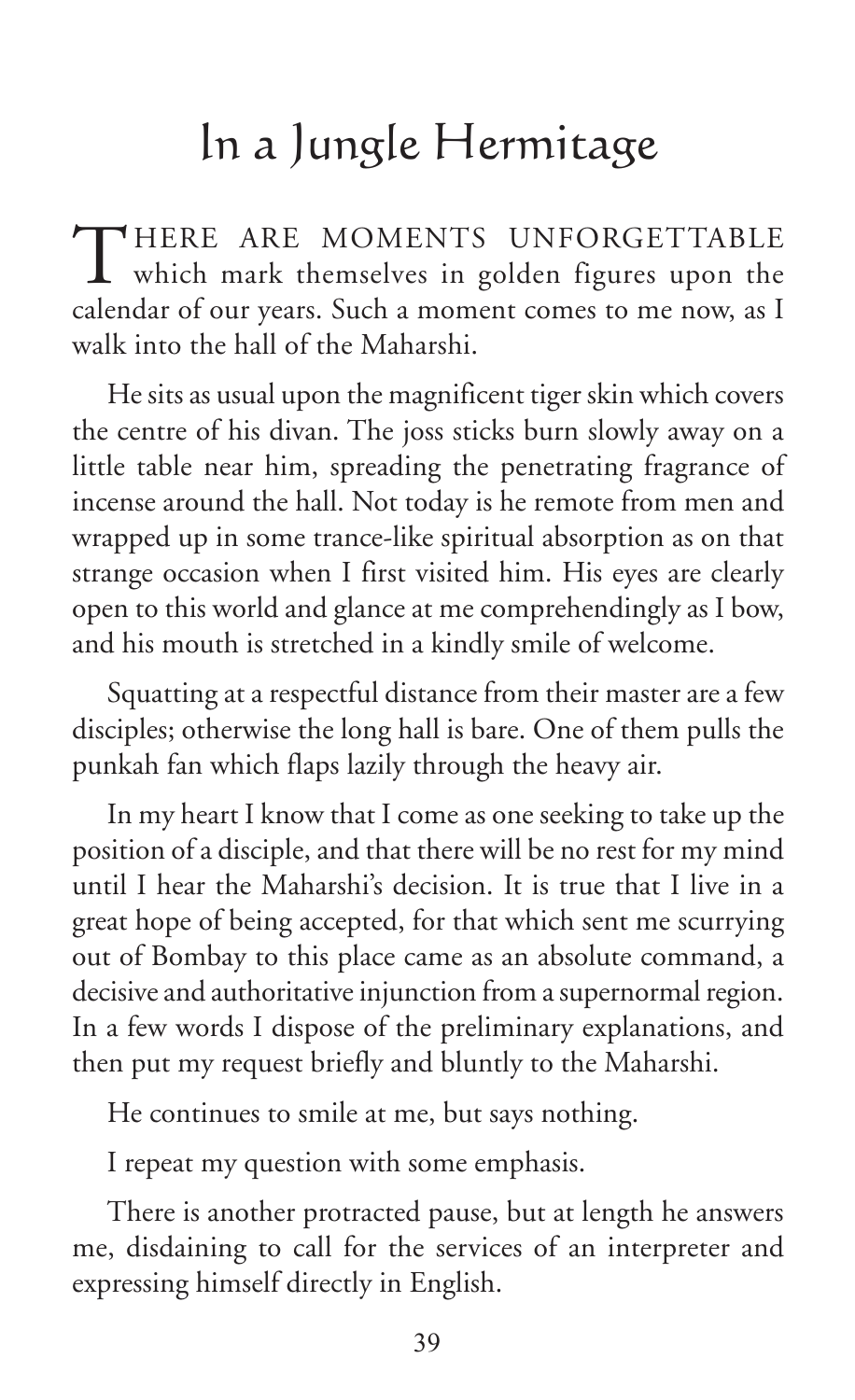"What is all this talk of Masters and disciples? All these differences exist only from the disciple's standpoint. To the one who has realized the true Self there is neither Master nor disciple. Such a one regards all people with equal eye."

I am slightly conscious of an initial rebuff, and though I press my request in other ways, the Maharshi refuses to yield on the point. But in the end he does say:

"You must find the Master within you, within your own spiritual Self. You must regard his body in the same way that he himself regards it; the body is not his true Self."

It begins to voice itself in my thoughts that the Maharshi is not to be drawn into giving me a direct affirmative response, and that the answer I seek must be found in some other way, doubtless in the subtle, obscure manner at which he hints. So I let the matter drop and our talk then turns to the outward and material side of my visit.

I spend the afternoon making some arrangements for a protracted stay.

### **§**

The ensuing weeks absorb me into a strange, unwonted life. My days are spent in the hall of the Maharshi, where I slowly pick up the unrelated fragments of his wisdom and the faint clues to the answer I seek; my nights continue as heretofore in torturing sleeplessness, with my body stretched out on a blanket laid on the hard earthen floor of a hastily built hut.

This humble abode stands about three hundred feet away from the hermitage. Its thick walls are composed of thinly plastered earth, but the roof is solidly tiled to withstand the monsoon rains. The ground around it is virgin bush, somewhat thickly overgrown, being in fact the fringe of the jungle which stretches away to the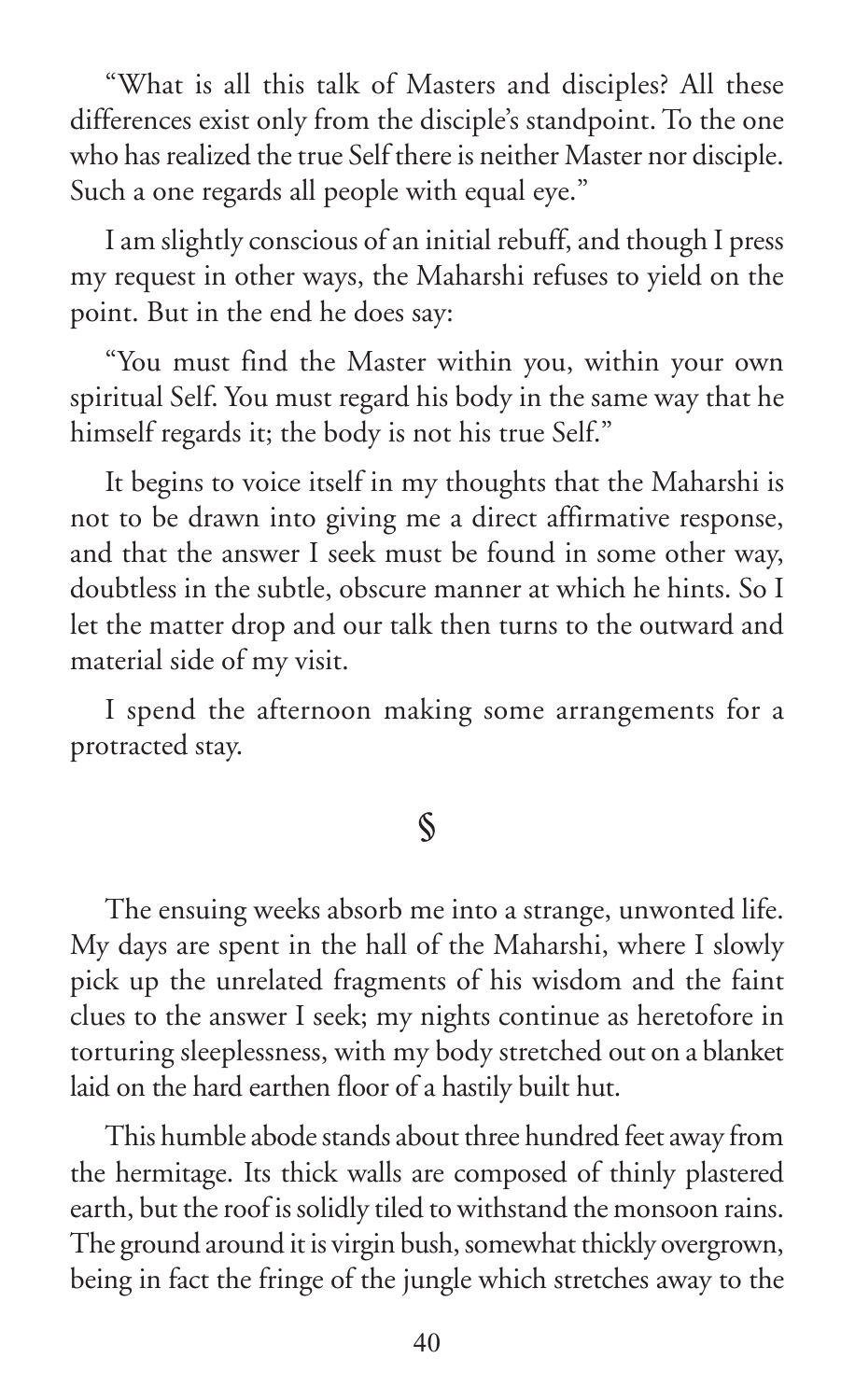west. The rugged landscape reveals Nature in all her own wild uncultivated grandeur. Cactus hedges are scattered numerously and irregularly around, the spines of these prickly plants looking like coarse needles. Beyond them the jungle drops a curtain of scrub bush and stunted trees upon the land. To the north rises the gaunt figure of the mountain, a mass of metallic-tinted rocks and brown soil. To the south lies a long pool, whose placid water has attracted me to the spot, and whose banks are bordered with clumps of trees holding families of grey and brown monkeys.

Each day is a duplicate of the one before. I rise early in the morning and watch the jungle dawn turn from grey to green and then to gold. Next comes a plunge into the water and a swift swim up and down the pool, making as much noise as I possibly can so as to scare away lurking snakes. Then, dressing, shaving, and the only luxury I can secure in this place — three cups of deliciously refreshing tea.

"Master, the pot of tea-water is ready," says Rajoo, my hired boy. From an initial total ignorance of the English language, he has acquired that much, and more, under my occasional tuition. As a servant he is a gem, for he will scour up and down the little township with optimistic determination in quest of the strange articles and foods for which his Western employer speculatively sends him, or he will hover outside the Maharshi's hall in discreet silence during meditation hours, should he happen to come along for orders at such times. But as a cook he is unable to comprehend Western taste, which seems a queer distorted thing to him. After a few painful experiments, I myself take charge of the more serious culinary arrangements, reducing my labour by reducing my solid meals to a single one each day. Tea, taken thrice daily, becomes both my solitary earthly joy and the mainstay of my energy. Rajoo stands in the sunshine and watches with wonderment my addiction to the glorious brown brew. His body shines in the hard yellow light like polished ebony, for he is a true son of the black Dravidians, the primal inhabitants of India.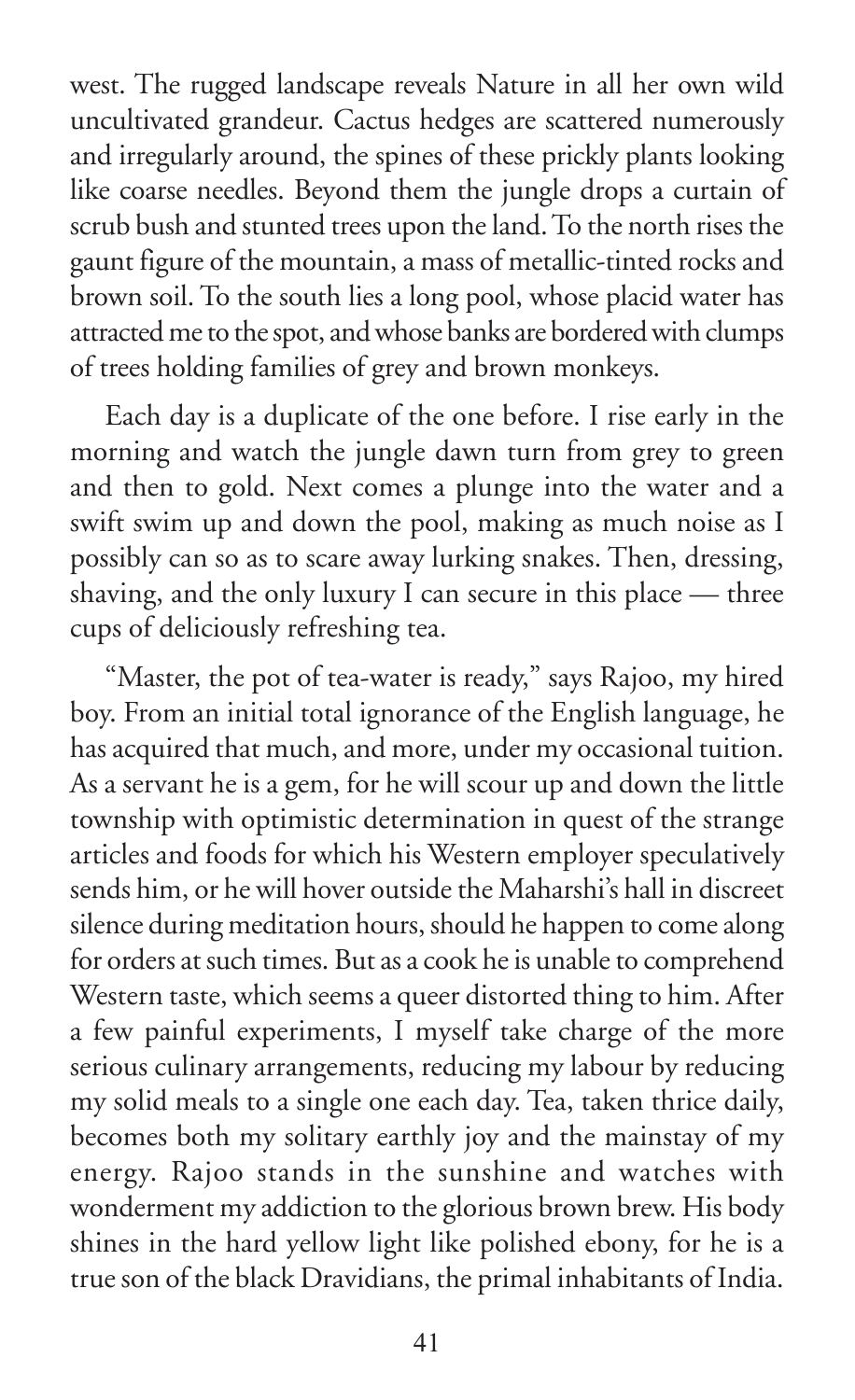After breakfast comes my quiet lazy stroll to the hermitage, a halt for a couple of minutes beside the sweet rose bushes in the compound garden, which is fenced in by bamboo posts, or a rest under the drooping fronds of palm trees whose heads are heavy with coconuts. It is a beautiful experience to wander around the hermitage garden before the sun has waxed in power and to see and smell the variegated flowers.

And then I enter the hall, bow before the Maharshi and quietly sit down on folded legs. I may read or write for a while, or engage in conversation with one or two of the other men, or tackle the Maharshi on some point, or plunge into meditation for an hour along the lines which the Sage has indicated, although evening usually constitutes the time specially assigned to meditation in the hall. But whatever I am doing I never fail to become gradually aware of the mysterious atmosphere of the place, of the benign radiations which steadily percolate into my brain. I enjoy an ineffable tranquillity merely by sitting for a while in the neighbourhood of the Maharshi. By careful observation and frequent analysis I arrive in time at the complete certitude that reciprocal inter-influence arises whenever our presences neighbour each other. The thing is most subtle. But it is quite unmistakable.

At eleven I return to the hut for the midday meal and a rest and then go back to the hall to repeat my programme of the morning. I vary my meditations and conversations sometimes by roaming the countryside or descending on the little township to make further explorations of the colossal temple.

From time to time the Maharshi unexpectedly visits me at the hut after finishing his own lunch. I seize the opportunity to plague him with further questions, which he patiently answers in terse epigrammatic phrases, clipped so short as rarely to constitute complete sentences. But once, when I propound some fresh problem, he makes no answer. Instead, he gazes out towards the jungle covered hills which stretch to the horizon and remains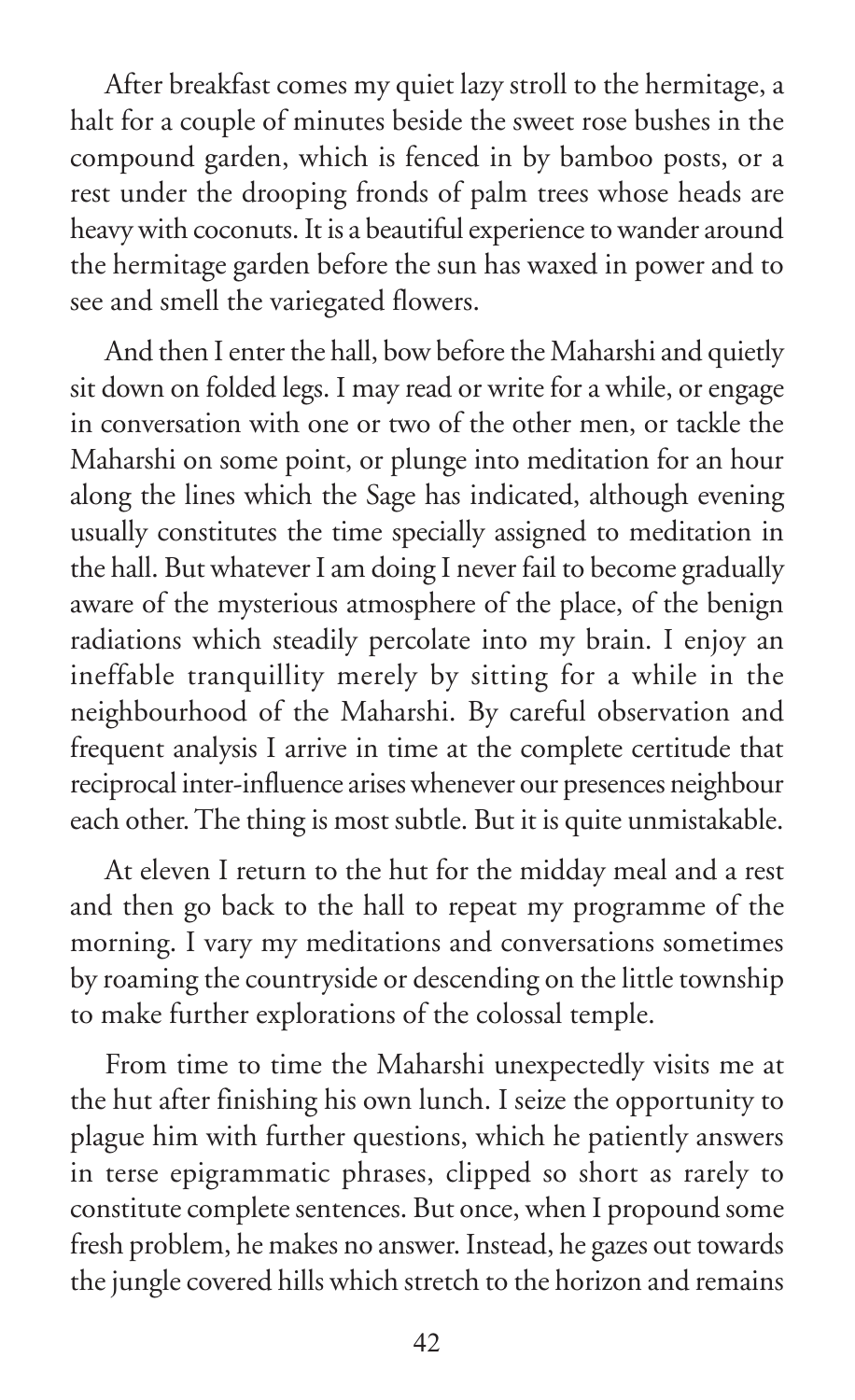motionless. Many minutes pass but still his eyes are fixed, his presence remote. I am quite unable to discern whether his attention is being given to some invisible psychic being in the distance or whether it is being turned on some inward preoccupation. At first I wonder whether he has heard me, but in the tense silence which ensues, and which I feel unable or unwilling to break, a force greater than my rationalistic mind commences to awe me until it ends by overwhelming me.

The realization forces itself through my wonderment that all my questions are moves in an endless game, the play of thoughts which possess no limit to their extent; that somewhere within me there is a well of certitude which can provide me all the waters of truth I require; and that it will be better to cease my questioning and attempt to realize the tremendous potencies of my own spiritual nature. So I remain silent and wait.

For almost half an hour the Maharshi's eyes continue to stare straight in front of him in a fixed, unmoving gaze. He appears to have forgotten me, but I am perfectly aware that the sublime realization which has suddenly fallen upon me is nothing else than a spreading ripple of telepathic radiation from this mysterious and imperturbable man.

On another visit he finds me in a pessimistic mood. He tells me of the glorious goal which waits for the man who takes to the way he has shown.

"But, Maharshi, this path is full of difficulties and I am so conscious of my own weakness," I plead.

"That is the surest way to handicap oneself," he answers unmoved, "this burdening of one's mind with the fear of failure and the thought of one's failings."

"Yet if it is true  $-$ ?" I persist.

"It is not true. The greatest error of a man is to think that he is weak by nature, evil by nature. Every man is divine and strong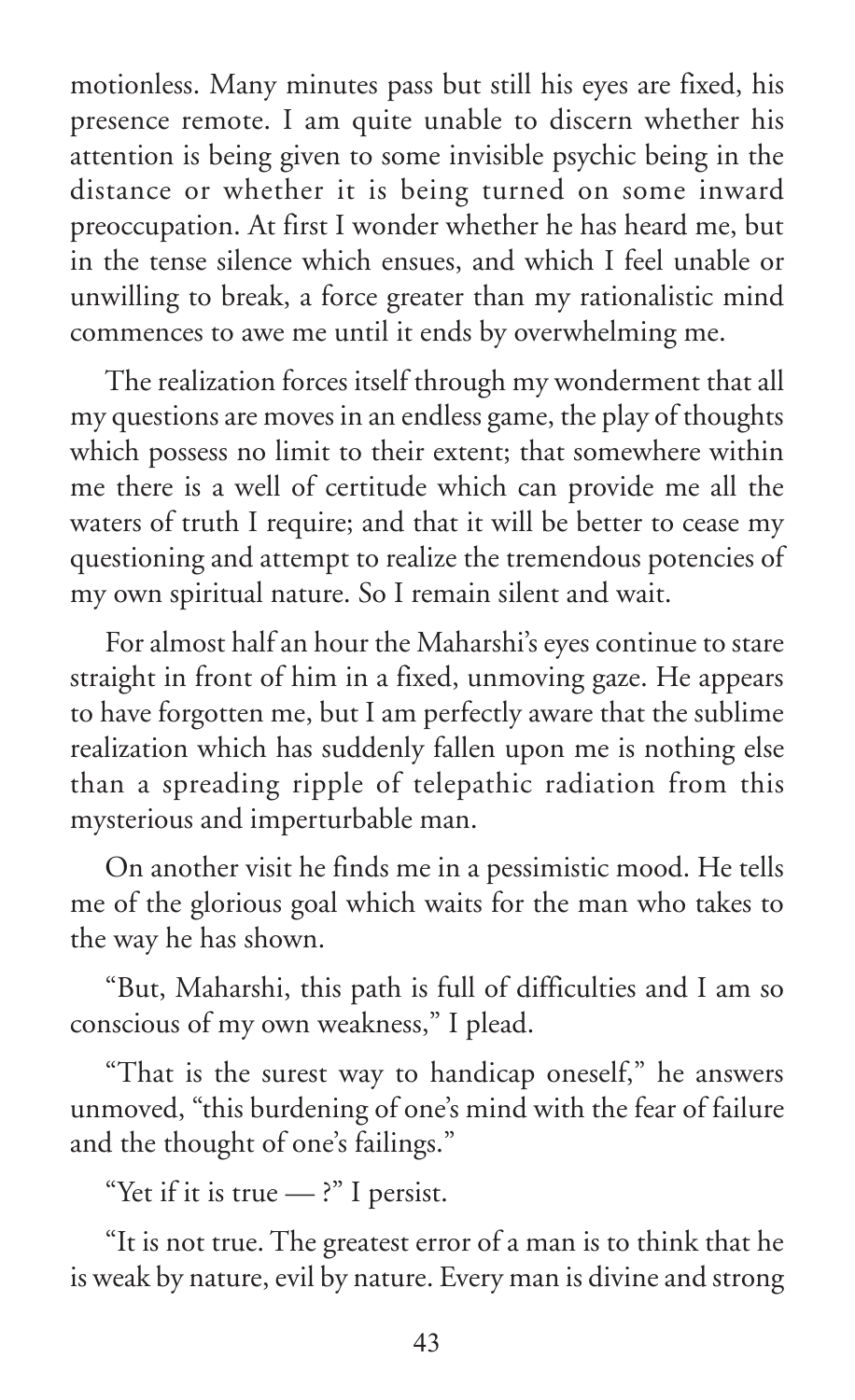in his real nature. What are weak and evil are his habits, his desires and thoughts, but not himself."

His words come as an invigorating tonic. They refresh and inspire me. From another man's lips, from some lesser and feebler soul, I would refuse to accept them at such worth and would persist in refuting them. But an inward monitor assures me that the Sage speaks out of the depth of a great and authentic spiritual experience, and not as some theorising philosopher mounted on the thin stilts of speculation.

Another time, when we are discussing the West, I make the retort:

"It is easy for you to attain and keep spiritual serenity in this jungle retreat, where there is nothing to disturb or distract you."

"When the goal is reached, when you know the Knower, there is no difference between living in a house in London and living in the solitude of a jungle," comes the calm rejoinder.

And once I criticise the Indians for their neglect of material development. To my surprise the Maharshi frankly admits the accusation.

"It is true. We are a backward race. But we are a people with few wants. Our society needs improving, but we are contented with much fewer things than your people. So to be backward is not to mean that we are less happy."

How has the Maharshi arrived at the strange power and stranger outlook which he possesses? Bit by bit, from his own reluctant lips and from those of his disciples, I piece together a fragmentary pattern of his life story.\*

He was born in 1879 in a village about thirty miles distant from Madura, which is a noted South Indian town possessing one of the largest temples in the country. His father followed

<sup>\*</sup> The reader is directed to the book, *Self-Realisation* by B.V. Narasimha Swami which gives the detailed life story of the Maharshi.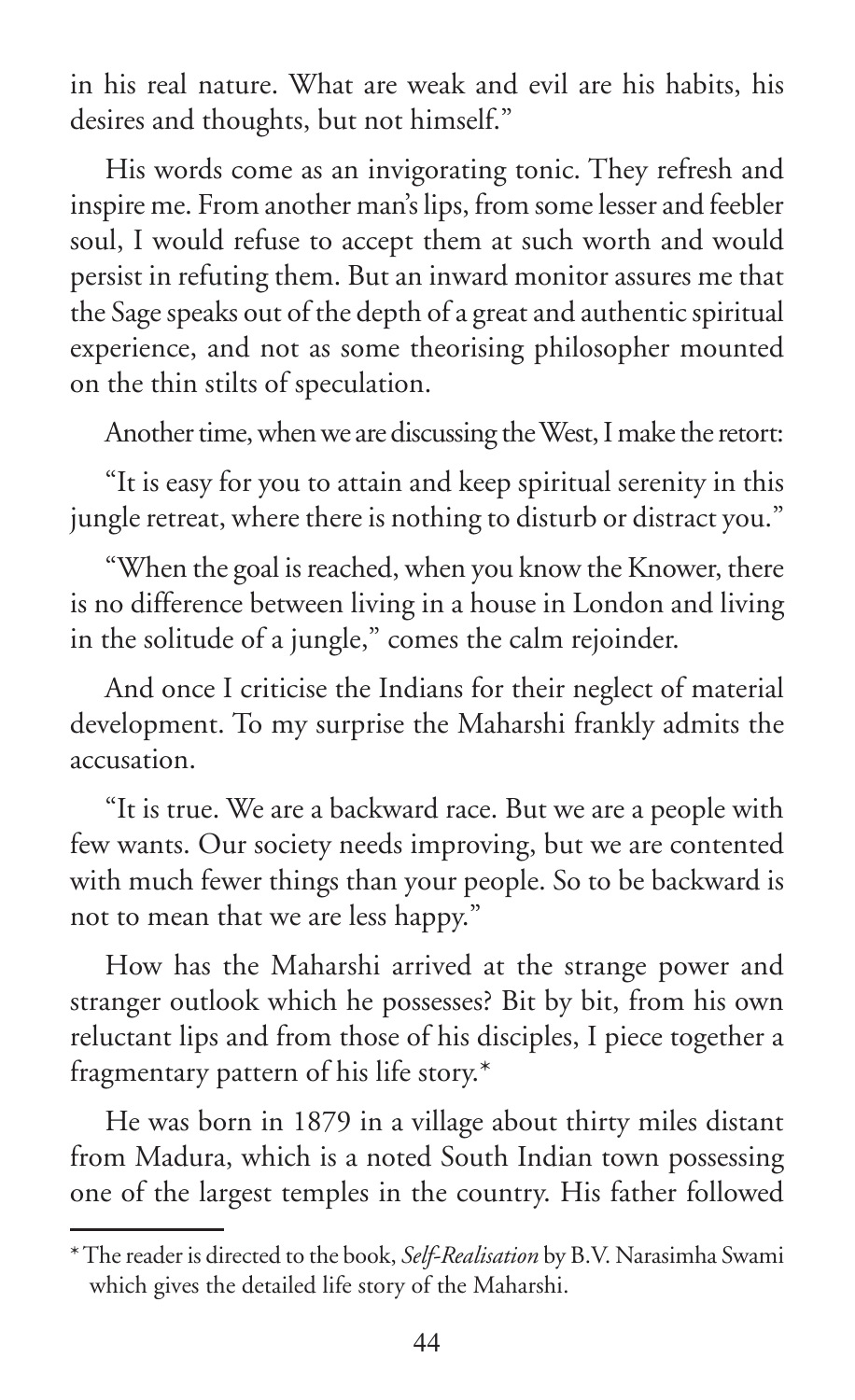some avocation connected with law and came of good *brahmin* stock. His father appears to have been an extremely charitable man who fed and clothed many poor persons. The boy eventually passed to Madura to carry on his education, and it was here that he picked up the rudiments of English in a school conducted by American missionaries.

At first young Ramana was fond of play and sport. He wrestled, boxed and swam dangerous rivers. He betrayed no special interest in religious or philosophical concerns. The only exceptional thing in his life at the time was a tendency to a condition of sleep so profound that the most disturbing interruptions could not awaken him. His schoolmates eventually discovered this and took advantage of it to sport with him. During the daytime they were afraid of his quick punch, but at night they would come into his bedroom, take him into the playground, beat his body and box his ears, and then lead him back to bed. He was quite unconscious of these experiences and had no remembrance of them in the mornings.

The psychologist who has correctly understood the nature of sleep will find in this account of the boy's abnormal depth of attention, sufficient indication of the mystical nature which he possessed.

One day a relative came to Madura and in answer to Ramana's question, mentioned that he had just returned from a pilgrimage to Arunachala. The name stirred some slumbering depths in the boy's mind, thrilling him with peculiar expectations which he could not understand. He enquired as to the whereabouts of Arunachala and ever after found himself haunted by thoughts of it. It seemed to be of paramount importance to him, yet he could not even explain to himself why Arunachala should mean anything more to him than the dozens of other sacred places which are scattered over India.

He continued his studies at the Mission school without showing any special aptitude for them, although he always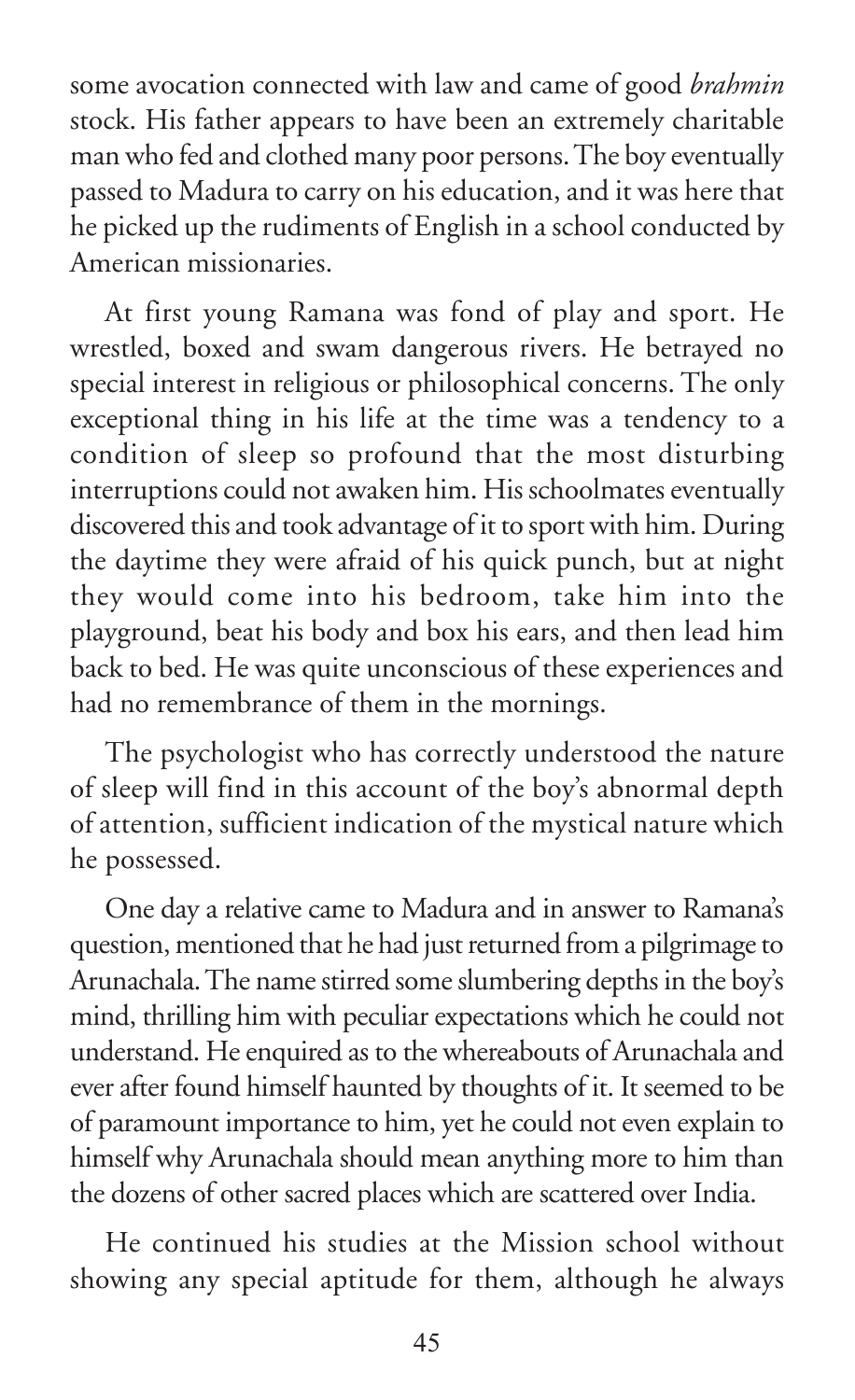evinced a fair degree of intelligence in his work. But when he was seventeen, destiny, with swift and sudden stroke, got into action and thrust its hands through the even tenor of his days.

He suddenly left the school and completely abandoned all his studies. He gave no notice to his teachers or to his relatives, and told no one before the event actually occurred. What was the reason of this unpromising change, which cast a cloud upon his future worldly prospectus?

The reason was satisfying enough to himself, though it might have seemed mind-perplexing to others. For life, which in the ultimate is the teacher of men, set the young student on another course than that which his school teachers had assigned him. And the change came in a curious way about six weeks before he dropped his studies and disappeared from Madura forever.

He was sitting alone one day in his room when a sudden and inexplicable fear of death took hold of him. He became acutely aware that he was going to die, although outwardly he was in good health. The thing was a psychological phenomenon, because there was no apparent reason why he should die. Yet he became obsessed with this notion and immediately began to prepare for the coming event.

He stretched his body prone upon the floor, fixed his limbs in the rigidity of a corpse, closed his eyes and mouth, and finally held his breath. "Well, then" said I to myself, "this body is dead. It will be carried stiff to the burning ground and then reduced to ashes. But with the death of the body, am 'I' dead? Is the body 'I'? This body is now silent and stiff. But I continue to feel the full force of my Self apart from its condition."

Those are the words which the Maharshi used in describing the weird experience through which he passed. What happened next is difficult to understand, though easy to describe. He seemed to fall into a profound conscious trance wherein he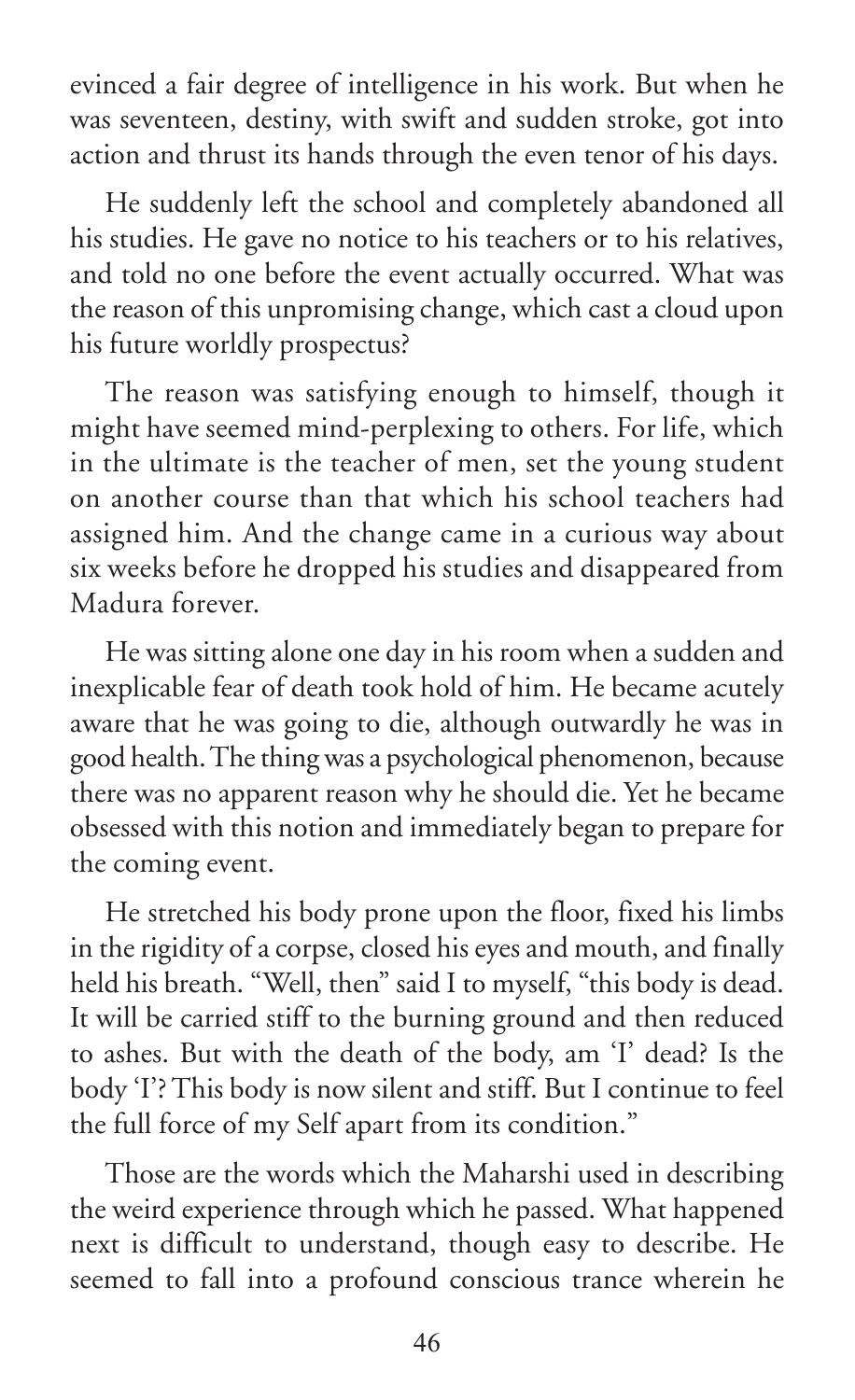became merged into the very source of selfhood, the very essence of Being. He understood quite clearly that the body was a thing apart and that the 'I' remained untouched by death. The true Self was very real, but it was so deep down in man's nature that hitherto he had ignored it.

Ramana emerged from this amazing experience an utterly changed youth. He lost most of his interest in studies, sports, friends, and so on, because his chief interest was now centred in the sublime consciousness of the true Self which he had found so unexpectedly. Fear of death vanished as mysteriously as it came. He enjoyed an inward serenity and a spiritual strength which have never since left him. Formerly he had been quick to retaliate at the other boys when they had chaffed him or attempted to take liberties, but now he put up with everything quite meekly. He suffered unjust acts with indifference and bore himself among others with complete humility. He gave up old habits and tried to be alone as much as possible, for then he would sink into meditation and surrender himself to the absorbing current of divine consciousness, which constantly drew his attention inwards.

These profound changes in his character were, of course, noticed by others. One day when the boy was doing his homework his elder brother who was in the same room found him sinking into meditation with closed eyes. The school books and papers were tossed across the room in disgust. The brother was so annoyed at this neglect of studies that he jeered at him with sharp words:

"What business has a fellow like you here? If you want to behave like a *yogi*, why are you studying for a career?"

Young Ramana was deeply stung by these words. He immediately realized their truth and silently decided to act upon them. His father was dead and he knew that his uncle and other brothers would take care of his mother. Truly he had no business there. And back into his mind there flashed the name which had haunted him, the name whose very syllables fascinated him,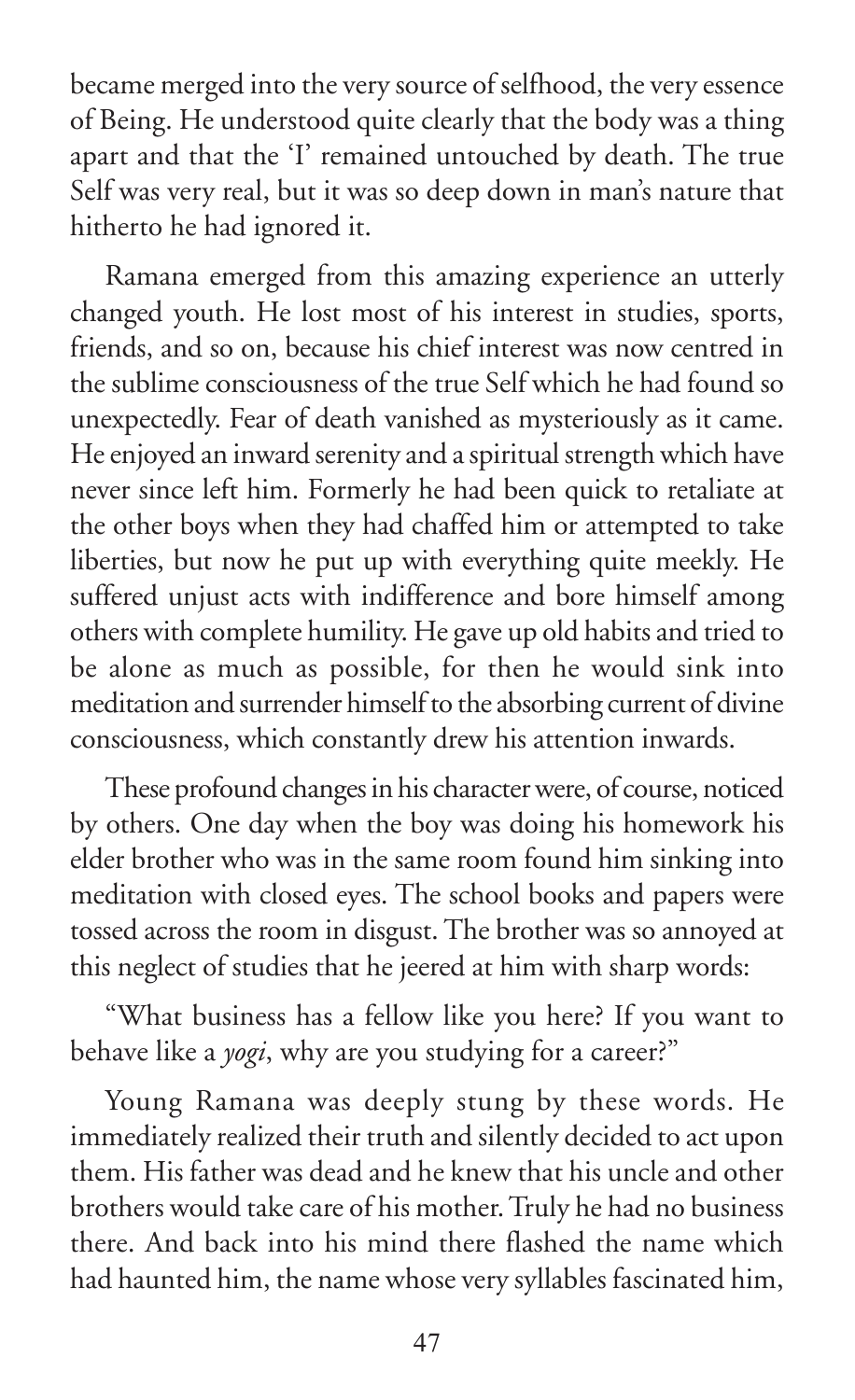the name of Arunachala. Thither would he go, although why he should select that place he was quite unable to say. But an impelling urgency arose within him and formed the decision for him of its own accord. It was entirely unpremeditated.

"I was literally charmed here," said the Maharshi to me. "The same force which drew you to this place from Bombay, drew me to it from Madura."

And so young Ramana, feeling this inner pull within his heart, left friends, family, school and studies and took the road which eventually brought him to Arunachala and to a still profounder spiritual attainment. He left behind a brief farewell letter, which is still preserved in the hermitage. Its flourishing Tamil characters read as follows:

I have in search of my Father and in obedience to His command, started from here. This is only embarking on a virtuous enterprise. Therefore none need grieve over this affair. To trace this out, no money need be spent.

With three rupees in his pocket and an utter ignorance of the world, he set out on the journey into the interior of the South. The amazing incidents which marked that journey prove conclusively that some mysterious power was protecting and guiding him. When at last he arrived at his destination, he was utterly destitute and among total strangers. But the emotion of total renunciation was burning strong within him. Such was the youth's scorn for all earthly possessions, that he flung his robe aside and took up his meditative posture in the temple precincts quite nude. A priest observed this and remonstrated with him, but to no purpose. Other shocked priests came along, and after vehement efforts, forced a concession from the youth. He consented to wear a loin-cloth and that is all he has ever worn to this day.

For six months he occupied various spots in the precincts, never going anywhere else. He lived on some rice which was brought him once a day by a priest who was struck by the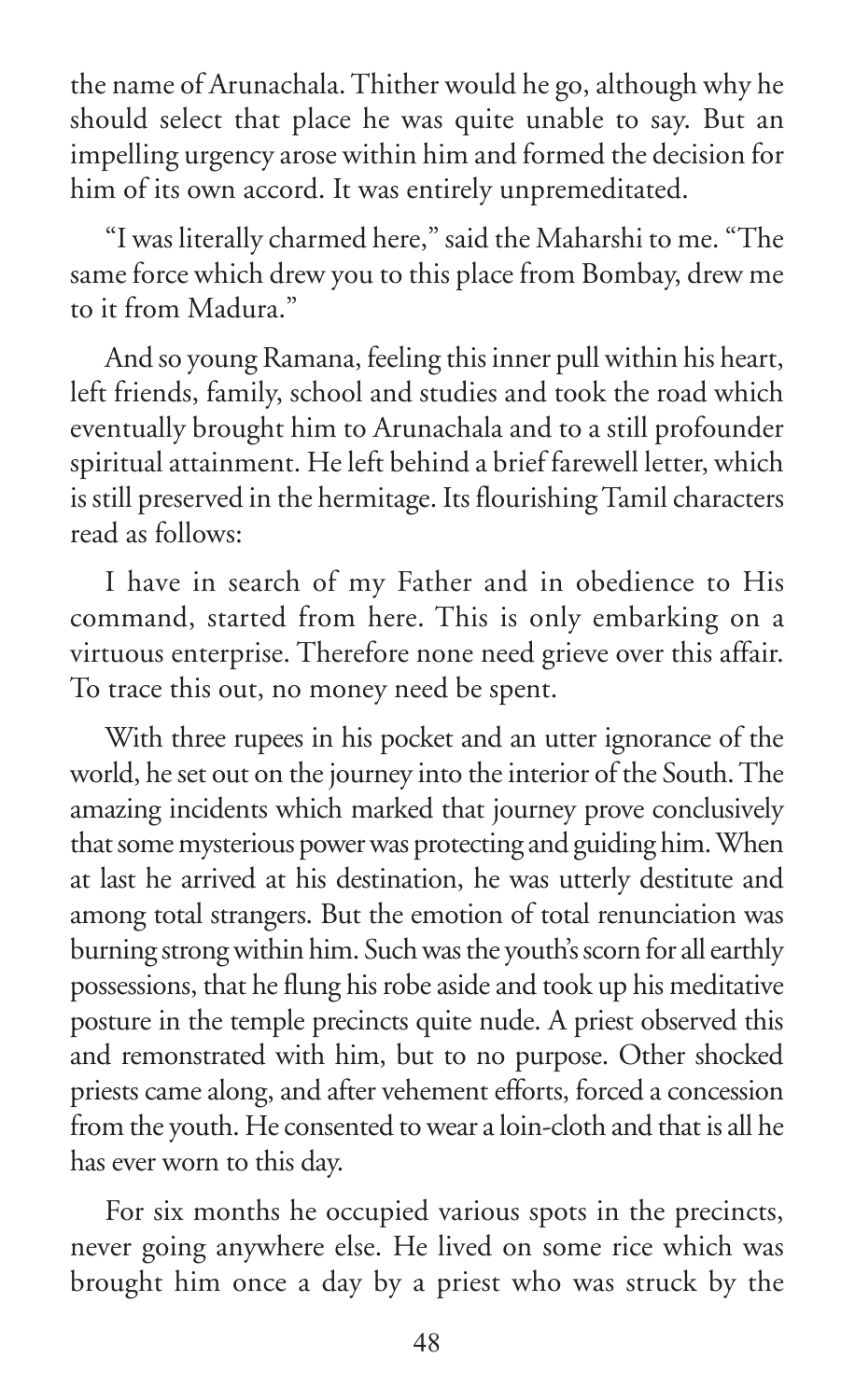precocious behaviour of the youth. For Ramana spent the entire day plunged in mystical trances and spiritual ecstasies so profound that he was entirely oblivious of the world around him. When some rough Moslem youths flung mud at him and ran away, he was quite unaware of the fact until some hours later. He felt no resentment against them in his heart.

The stream of pilgrims who descended on the temple made it difficult for him to obtain the seclusion he desired. So he left the place and moved to a quiet shrine set in the fields some distance from the village. Here he continued to stay for a year and a half. He was satisfied with the food brought by the few people who visited this shrine.

Throughout this time he spoke to no one; indeed, he never opened his lips to talk until three years passed since his arrival in the district. This was not because he had taken a vow of silence, but because his inner monitor urged him to concentrate all his energy and attention upon his spiritual life. When his mystic goal was attained the inhibition was no longer necessary and he began to talk again, though the Maharshi has remained an extremely taciturn man.

He kept his identity a complete secret, but by a chain of coincidences, his mother discovered his whereabouts two years after his disappearance. She set out for the place with her eldest son and tearfully pleaded with him to return home. The lad refused to budge. When tears failed to persuade him, she began to upbraid him for his indifference. Eventually he wrote down a reply on a piece of paper to the effect that a higher power controls the fate of men and that whatever she did could not change his destiny. He concluded by advising her to accept the situation and to cease moaning about it. And so she had to yield to his decision.

When, through this incident, people began to intrude on his seclusion in order to stare at the youthful *yogi*, he left the place and climbed up the Hill of the Holy Beacon and made his residence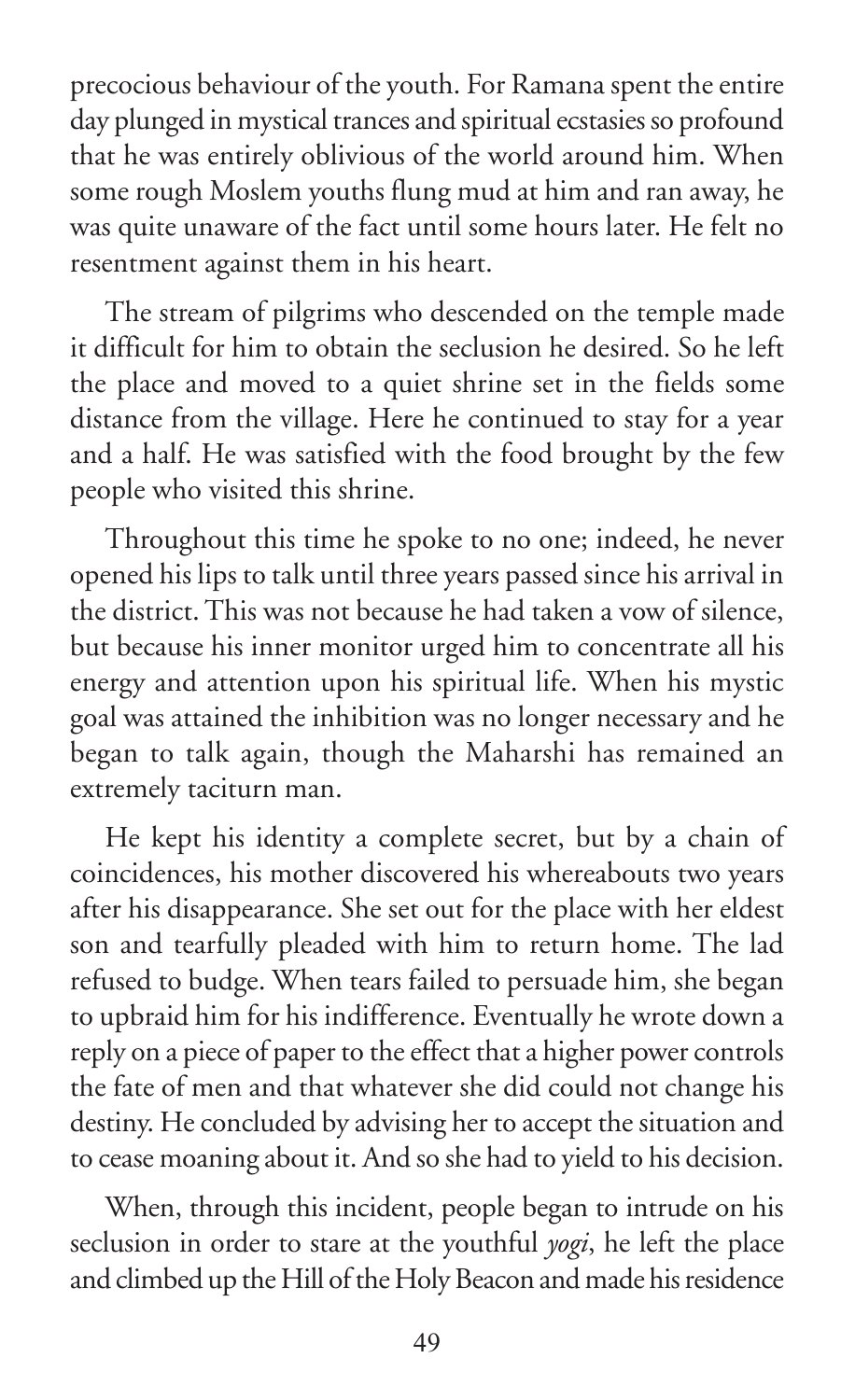in a large cavern, where he lived for several years. There are quite a few other caves on this hill and each one shelters holy men or *yogi*s. But the cave which sheltered young Ramana was noteworthy because it also contained the tomb of a great *yogi* of the past.

Cremation is the usual custom of the Hindus in disposing of their dead, but it is prohibited in the case of a *yogi* who is believed to have made the highest attainment, because it is also believed that the vital breath or unseen life-current remains in his body for thousands of years and renders the flesh exempt from corruption. In such a case the *yogi*'s body is bathed and anointed and then placed in a tomb in a sitting posture with crossed legs, as though he was still plunged in meditation. The entrance to the tomb is sealed with a heavy stone and then cemented over. Usually the mausoleum becomes a place of pilgrimage. There exists still another reason why great *yogi*s are buried and not cremated and that is because of the belief that their bodies do not need to be purified during their lifetimes.

It is interesting to consider that caves have always been a favourite residence of *yogi*s and holy men. The ancients consecrated them to the gods; Zoroaster, the founder of the Parsi faith, practised his meditations in a cave, while Muhammad received his religious experiences in a cave also. The Indian *yogi*s have very good reasons for preferring caves or subterranean retreats when better places are not available. For here they can find shelter from the vicissitudes of weather and from the rapid changes of temperature which divide days from nights in the tropics. There is less light and noise to disturb their meditations. And breathing the confined atmosphere of a cave causes the appetite to diminish markedly, thus conducing to a minimum of bodily cares.

Still another reason which may have attracted Ramana to this particular cave on the Hill of the Holy Beacon was the beauty of its outlook. One can stand on a projecting spur adjoining the cave and see the little township stretched out flat in the distant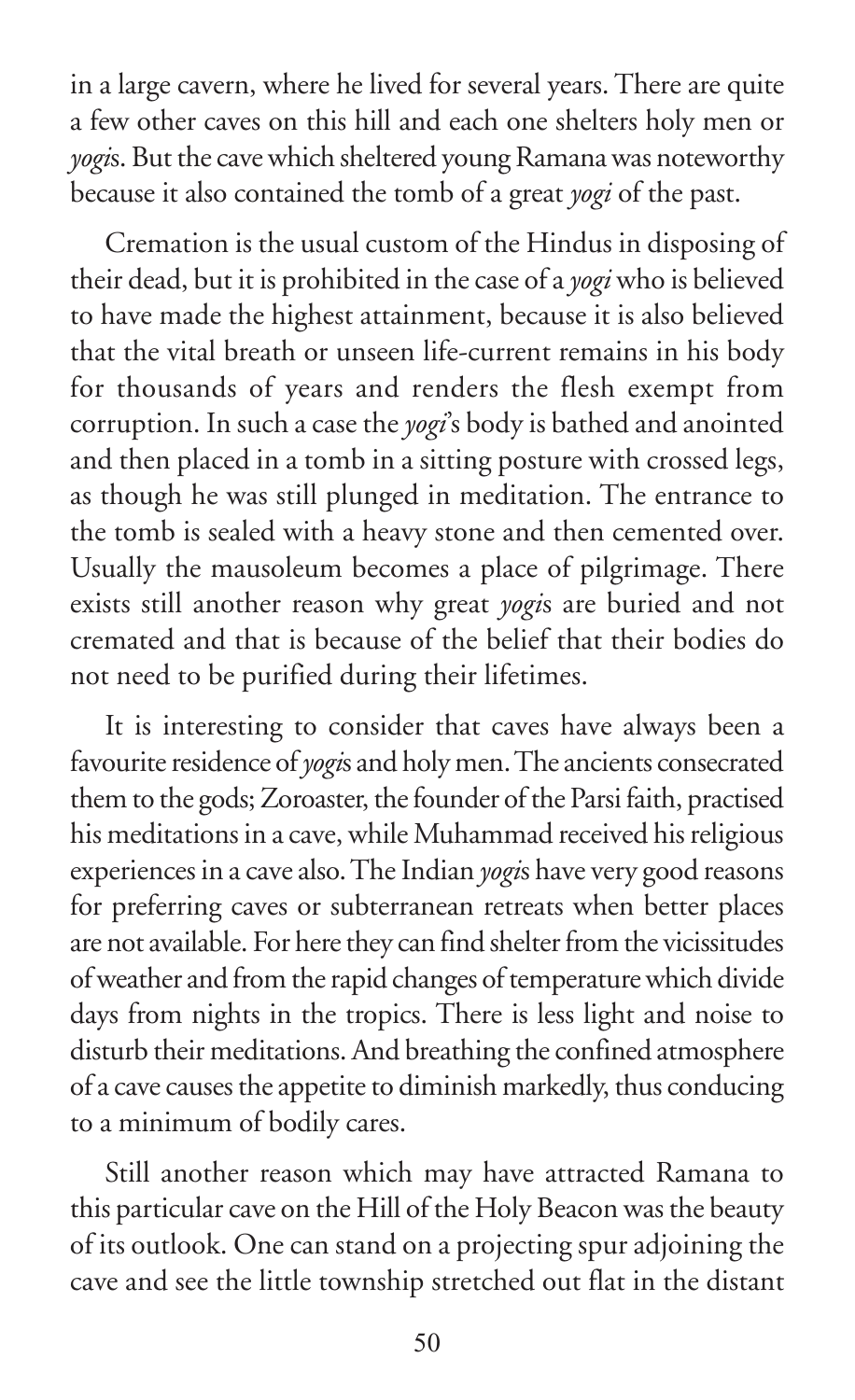plain, with the giant temple rising as its centrepiece. Far beyond the plain stands a long line of hills which frontier a charming panorama of Nature.

Anyway, Ramana lived in this somewhat gloomy cavern for several years, engaged in his mysterious meditations and plunged in profound trances. He was not a *yogi* in the orthodox sense, for he had never practised under any teacher. The inner path which he followed was simply a track leading to Self-knowledge; it was laid down by what he conceived to be the divine monitor within him.

In 1905 plague appeared in the locality. The dread visitant was probably carried into the district by some pilgrim to the temple of Arunachala. It devastated the population so fiercely that almost everyone left the little township and fled in terror to safer villages or towns. So quiet did the deserted place become that tigers and leopards came out of their lurking dens in the jungle and moved openly through the streets. But, though they must have roamed the hillside many times, for it stood in their path to the township, though they must have passed and repassed the Maharshi's cave, he refused to leave, but remained as calm and unmoved as ever.

By this time, the young hermit had involuntarily acquired a solitary disciple, who had become very much attached to him and persisted in staying by his side and attending to his needs. The man is now dead. But the legend has been handed down to other disciples that at nights a large tiger came to the cave, stood in front of Ramana and peacefully departed.

There is a widespread notion throughout India that *yogis* and *fakirs* who live in the jungles or on the mountains exposed to danger from lions, tigers, snakes and other wild creatures, move unharmed and untouched if they have attained a sufficient degree of *yogi*c power. Another story about Ramana told how he was once sitting in the afternoon outside the narrow entrance to his abode when a large cobra came swishing through the rocks and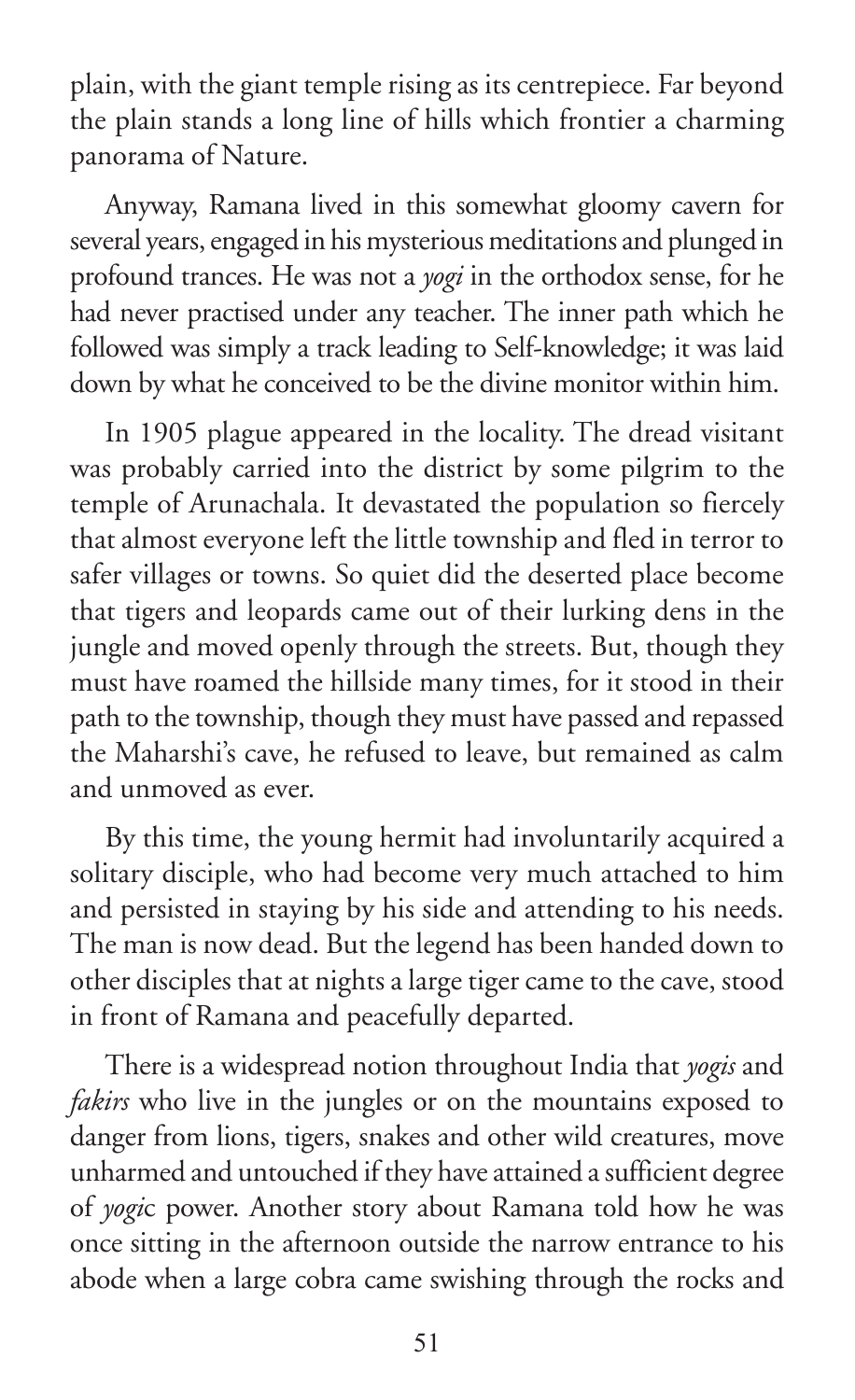stopped in front of him. It raised its body and spread out its hood, but the hermit did not attempt to move. The two beings — man and beast — faced each other for some minutes, gaze meeting gaze. In the end the snake withdrew and left him unharmed, although it was within striking distance.

The austere lonely life of this strange young man closed its first phase with his firm and permanent establishment in the deepest point of his own spirit. Seclusion was no longer an imperative need, but he continued to live at the cave until the visit of an illustrious *brahmin* pundit, Ganapati Sastri, proved another turning point of his outer life, which was now to enter on a more social period. The pundit had recently come to stay near the temple for study and meditation. He heard by chance that there was a very young *yogi* on the hill and out of curiosity he went in search of him. When he found Ramana, the latter was staring fixedly at the sun. It was not at all uncommon for the hermit to keep his eyes on the dazzling sun for some hours till it disappeared below the western horizon.

The glaring light of the rays of an afternoon sun in India can hardly be appreciated by a European who has never experienced it. I remember once, when I had set out to climb the steep ascent of the hill at a wrong hour, being caught without shelter by the full glare of the sun at midday on my return journey. I staggered and reeled about like a drunken man for quite a time. So the feat of young Ramana in enduring the merciless glare of the sun, with face uplifted and eyes unflinching, may therefore be better evaluated.

The pundit had studied all the chief books of Hindu wisdom for a dozen years and had undergone rigorous penances in an endeavour to reach some tangible spiritual benefit, but he was still afflicted by doubts and perplexities. He put a question to Ramana and after fifteen minutes received a reply which amazed him with its wisdom. He put further questions, involving his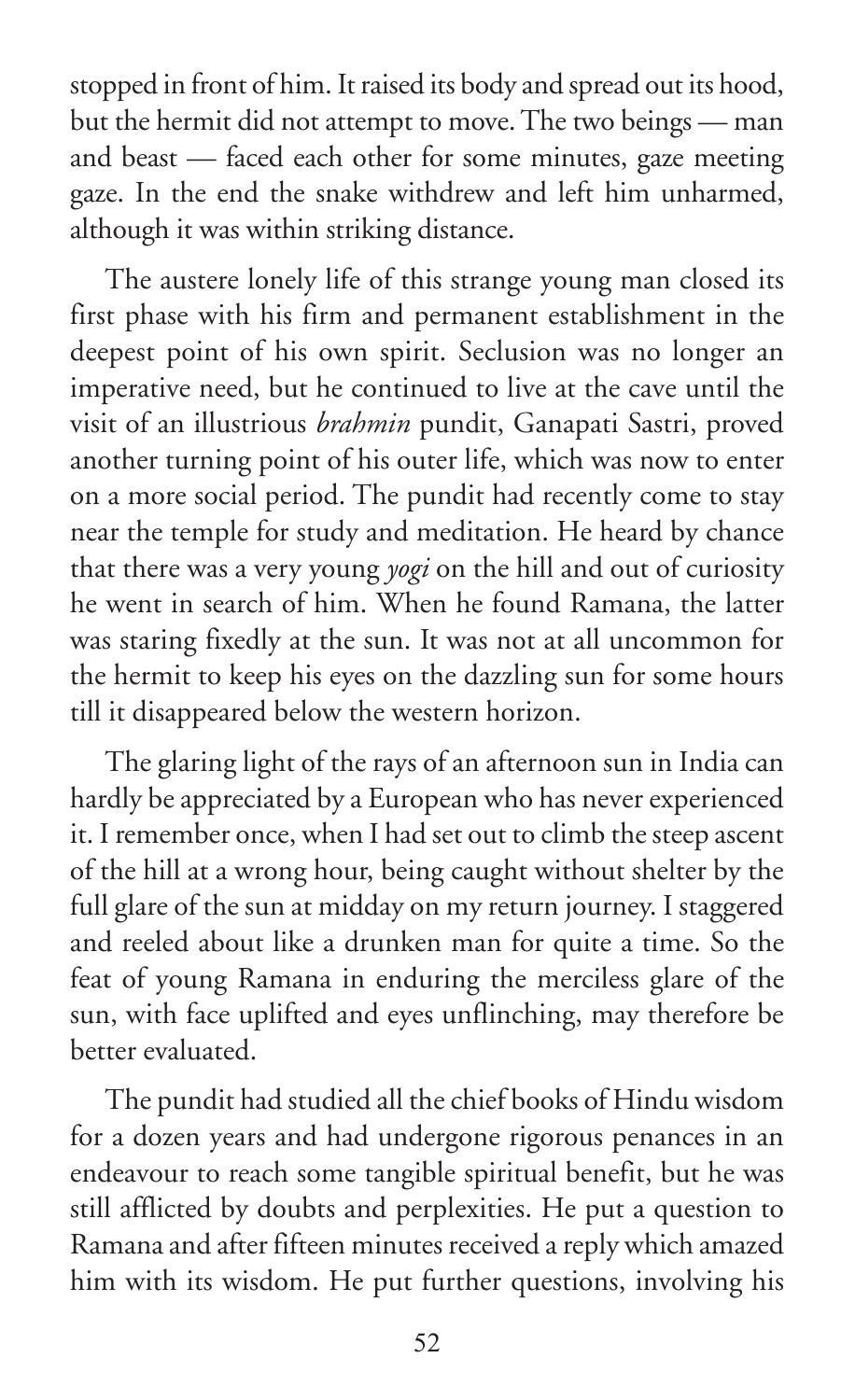own philosophical and spiritual problems, and was still more astounded at the clearing up of perplexities which had troubled him for years. As a result he prostrated himself before the young hermit and became a disciple. Sastri had his own group of followers in the town of Vellore and he went back later and told them that he had found a Maharshi (Great Sage or Seer), because the latter was undoubtedly a man of the highest spiritual realization whose teachings were so original that the pundit had found nothing exactly like them in any book he had read. From that time the title of Maharshi began to be applied to young Ramana by cultured people, although the common folk wanted to worship him as a divine being when his existence and character became better known to them. But the Maharshi strongly forbade every manifestation of such worship in his presence. Among themselves and in private talk with me, most of his devotees and people in the locality insist on calling him a god.

A small group of disciples attached themselves to the Maharshi in time. They built a wooden frame bungalow on a lower spur of the hill and persuaded him to live in it with them. In different years his mother had paid him short visits and became reconciled to his vocation. When death parted her from her eldest son and other relatives, she came to the Maharshi and begged him to let her live with him. He consented. She spent the six years of life which were left to her at his side, and finished up by becoming an ardent disciple of her own son. In return for the hospitality which was given to her in the little hermitage, she used to cook and serve food for all his disciples.

When the old lady died, her remains were buried at the foot of the hill and some of the Maharshi's devotees built a small shrine over the place. Here, ever-burning sacred lamps glow in memory of this woman, who gave a great Sage to mankind, and little heaps of scented jasmines and marigolds, snatched from their stalks, are thrown on a tiny altar in offering to her spirit.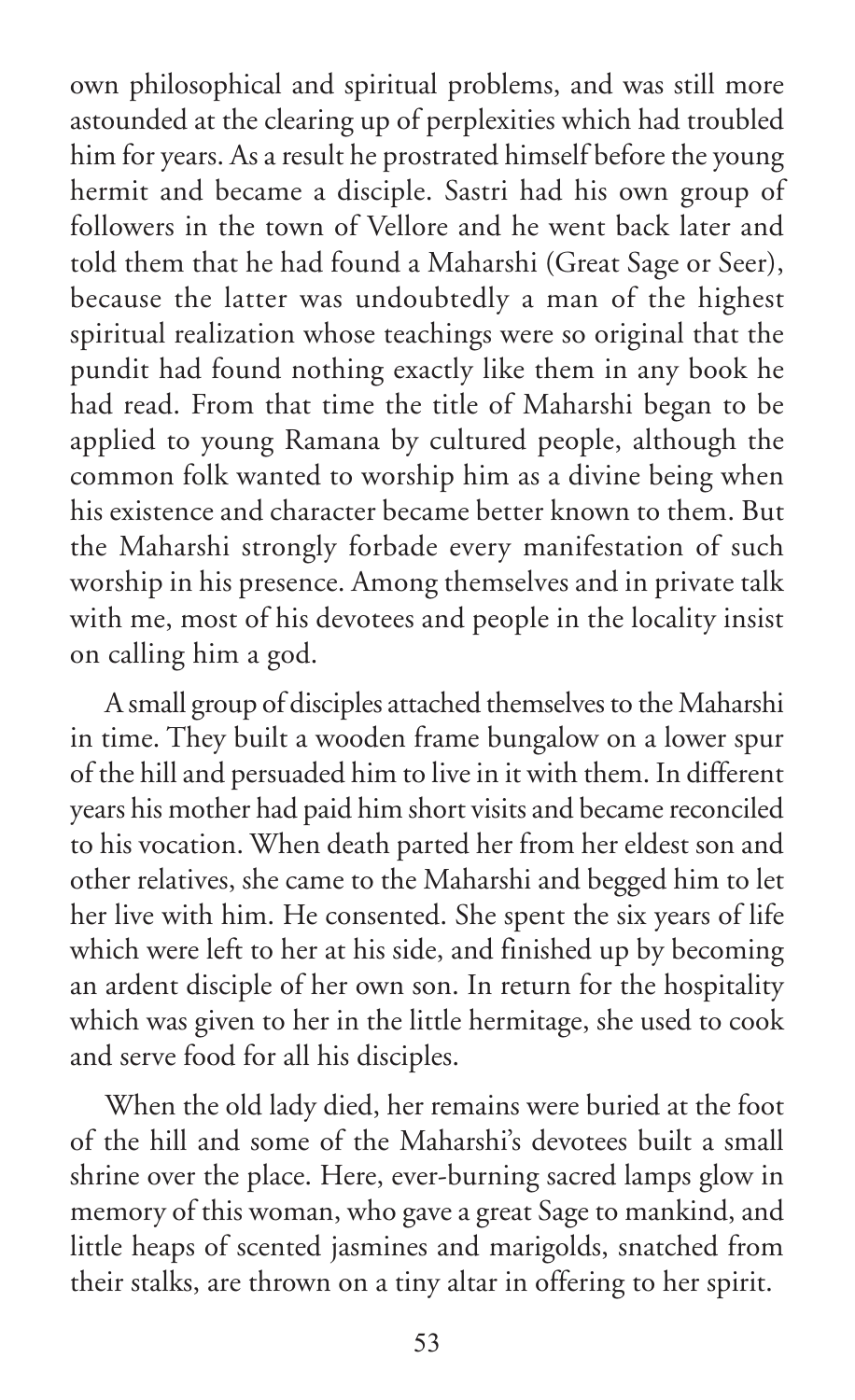The efflux of time spread the reputation of the Maharshi throughout the locality, so that pilgrims to the temple were often induced to go up the hill and see him before they returned home. Quite recently the Maharshi yielded to incessant requests and consented to grace the new and large hall which was built at the foot of the hill as a residence for him and his disciples.

The Maharshi has never asked for anything but food, and consistently refuses to handle money. Whatever else has came to him has been voluntarily pressed upon him by others. During those early years when he tried to live a solitary existence, when he built a wall of almost impenetrable silent reserve around himself whilst he was perfecting his spiritual powers, he did not disdain to leave his cave with a begging bowl in hand and wander to the village for some food whenever the pangs of hunger stirred his body. An old widow took pity on him and thenceforth regularly supplied him with food, eventually insisting on bringing it up to his cave. Thus his venture of faith in leaving his comfortable middle-class home was, in a measure, justified, at any rate to the extent that whatever powers there be have ensured his shelter and food. Many gifts have since been offered him, but as a rule he turns them away.

When a gang of dacoits broke into the hall one night not long ago and searched the place for money, they were unable to find more than a few rupees, which was in the care of the man who superintended the purchase of food. The robbers were so angry at this disappointment that they belaboured the Maharshi with stout clubs, severely marking his body. The Sage not only bore their attack patiently, but requested them to take a meal before they departed. He actually offered them some food. He had no hate towards them in his heart. Pity for their spiritual ignorance was the sole emotion they aroused. He let them escape freely, but within a year they were caught while committing another crime elsewhere and received stiff sentences of penal servitude.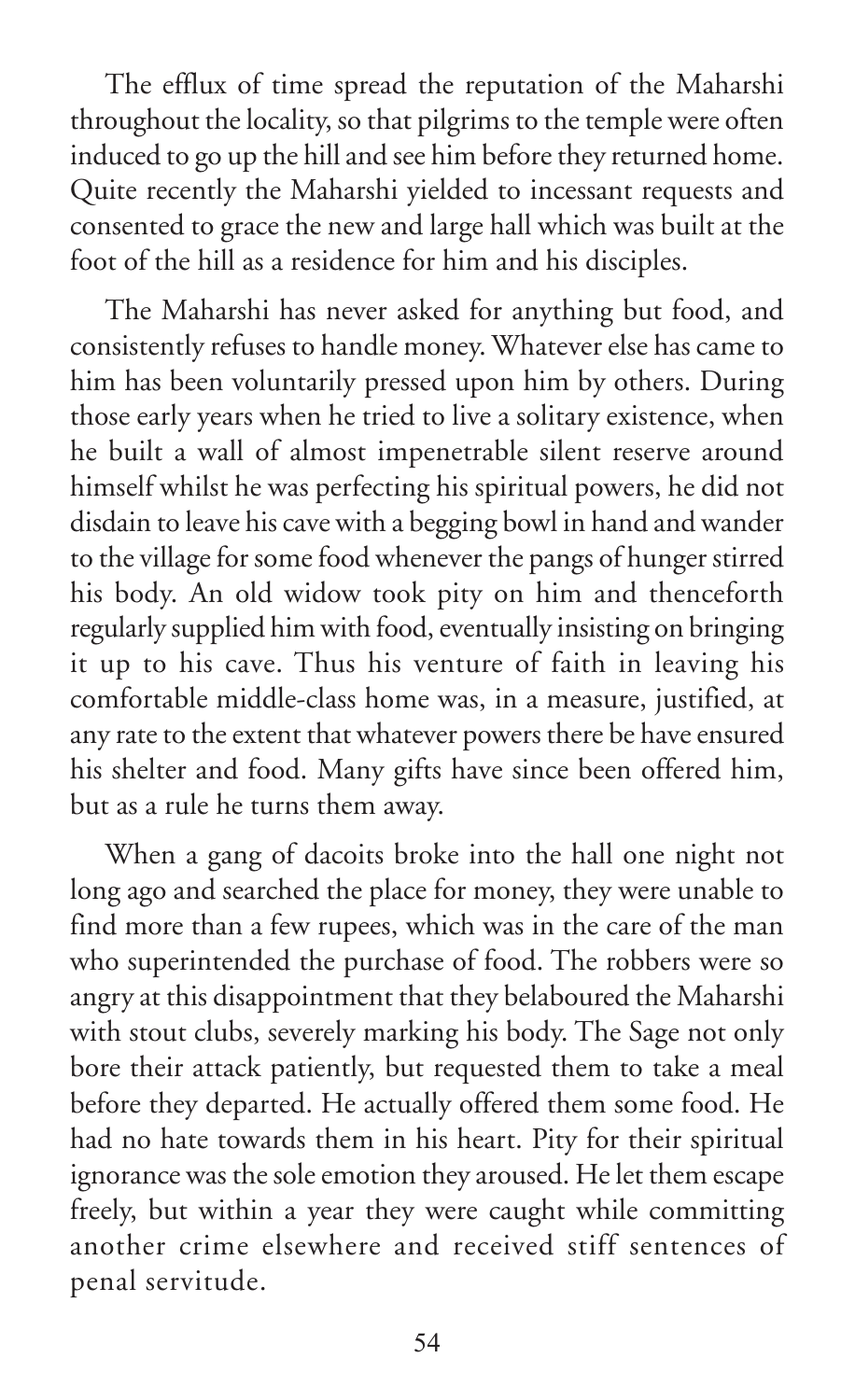Not a few Western minds will inevitably consider that this life of the Maharshi's is a wasted one. But perhaps it may be good for us to have a few men who sit apart from our world of unending activity and survey it for us from afar. The onlooker may see more of the game and sometimes he gets a truer perspective. It may also be that a jungle Sage, with self lying conquered at his feet, is not inferior to a worldly fool who is blown hither and thither by every circumstance.

#### **§**

Day after day brings its fresh indications of the greatness of this man. Among the strangely diversified company of human beings who pass through the hermitage, a pariah stumbles into the hall in some great agony of soul or circumstances and pours out his tribulation at the Maharshi's feet. The Sage does not reply, for his silence and reserve are habitual; one can easily count up the number of words he uses in a single day. Instead, he gazes quietly at the suffering man, whose cries gradually diminish until he leaves the hall two hours later a more serene and stronger man.

I am learning to see that this is the Maharshi's way of helping others, this unobtrusive, silent and steady outpouring of healing vibrations into troubled souls, this mysterious telepathic process for which science will one day be required to account.

A cultured *brahmin*, college-bred, arrives with his questions. One can never be certain whether the Sage will make a verbal response or not, for often he is eloquent enough without opening his lips. But today he is in a communicative mood and a few of his terse phrases, packed with profound meanings as they usually are, open many vistas of thought for the visitor.

A large group of visitors and devotees are in the hall when someone arrives with the news that a certain man, whose criminal reputation is a byword in the little township, is dead. Immediately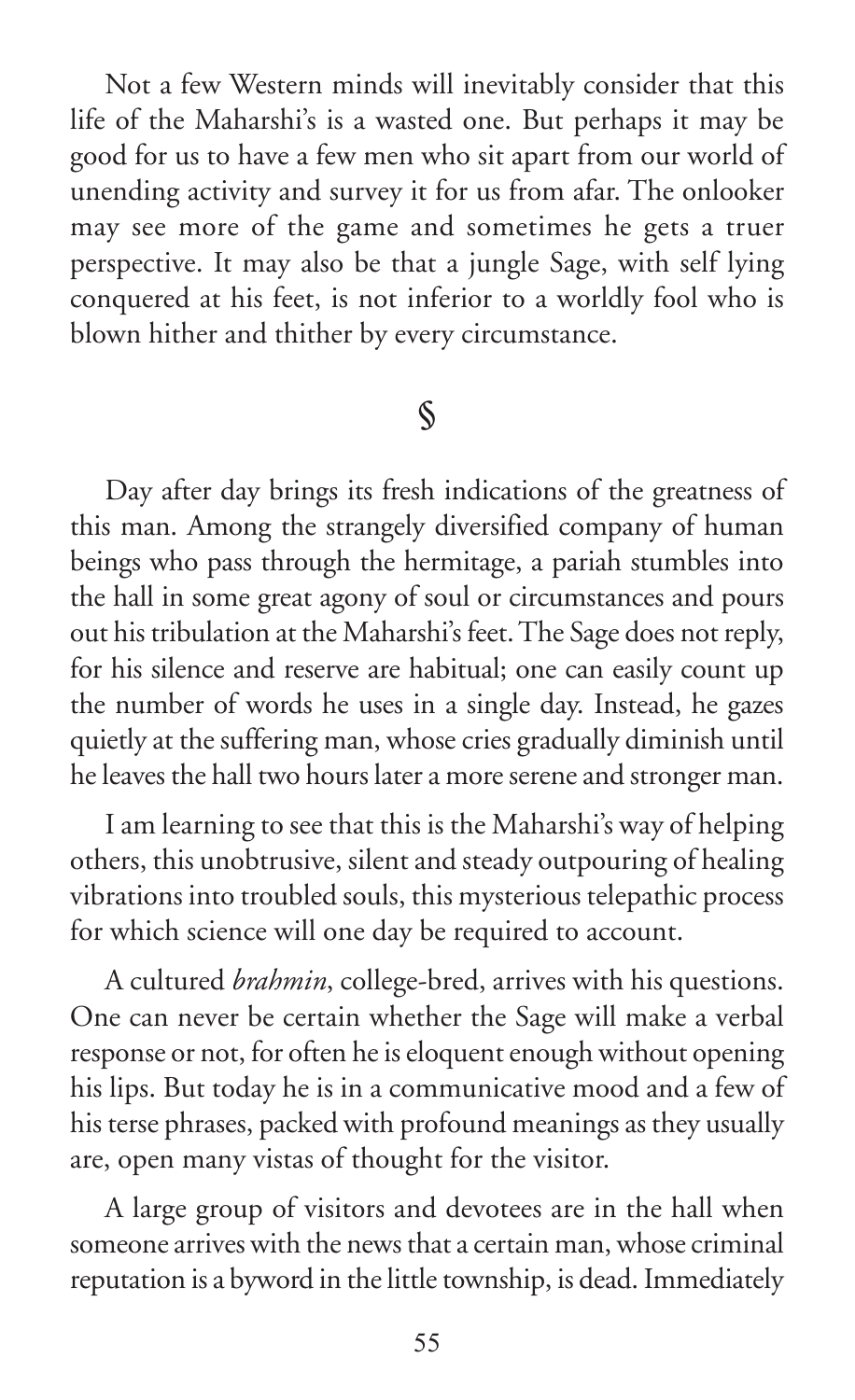there is some discussion about him and, as is the wont of human nature, various people engaged in recalling some of his crimes and the more dastardly phases of his character. When the hubbub has subsided and the discussion appears to have ended, the Maharshi opens his mouth for the first time and quietly observes:

"Yes, but he kept himself very clean, for he bathed two or three times a day!"

A peasant and his family have travelled over some hundred miles to pay silent homage to the Sage. He is totally illiterate, knows little beyond his daily work, his religious rites and ancestral superstitions. He has heard from someone that there is a god in human form living at the foot of the Hill of the Holy Beacon. He sits on the floor quietly after having prostrated himself three times. He firmly believes that some blessing of spirit or fortune will come to him as a result of this journey. His wife moves gracefully to his side and drops to the floor. She is clothed in a purple robe which flows smoothly from head to ankles and is then tucked into her waist. Her sleek and smooth hair is glossy with scented oil. Her daughter accompanies her. She is a pretty girl whose ankle-rings click in consort as she steps into the hall. And she follows the charming custom of wearing a white flower behind her ear.

The little family stay for a few hours, hardly speaking, and gaze in reverence at the Maharshi. It is clear that his mere presence provides them with spiritual assurance, emotional felicity and, most paradoxical of all, renewed faith in their creed. For the Sage treats all creeds alike, regards them all as significant and sincere expressions of a great experience, and honours Jesus no less than Krishna.

On my left squats an old man of seventy-five. A quid of betel is comfortably tucked in his cheek, a Sanskrit book lies between his hands, and his heavy lidded eyes stare meditatively at the bold print. He is a *brahmin* who was a station-master near Madras for many years. He retired from the railway service at sixty and soon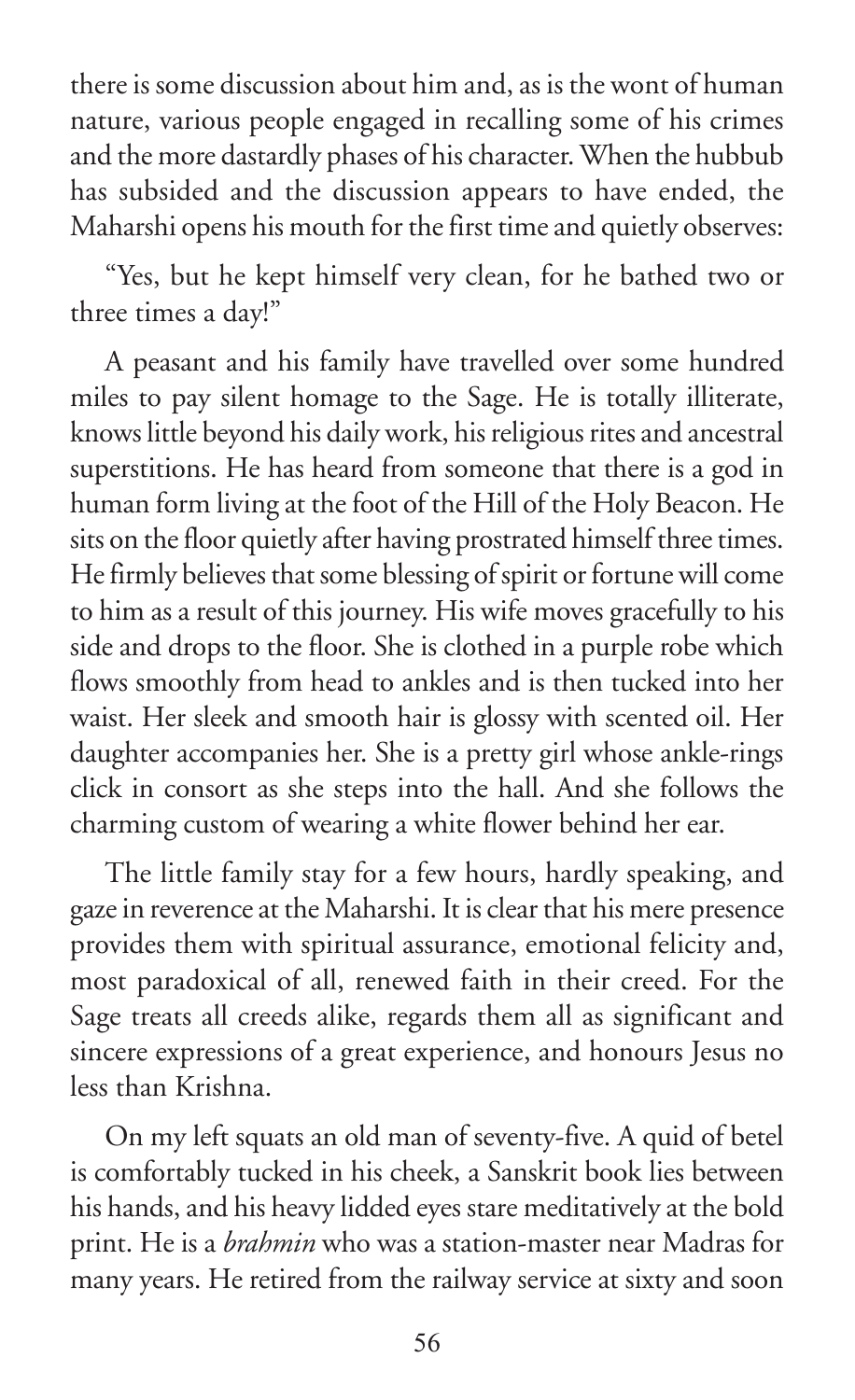after his wife died. He took opportunity thus presented of realising some long deferred aspirations. For fourteen years he travelled about the country on pilgrimage to the sages, saints and *yogis*, trying to find one whose teachings and personality were sufficiently appealing to him. He had circled India thrice, but no such master had been discoverable. He had set up a very individual standard apparently. When we met and compared notes he lamented his failure. His rugged honest face, carved by wrinkles into dark furrows, appealed to me. He was not an intellectual man, but simple and quite intuitive. Being considerably younger than he, I felt it incumbent on me to give the old man some good advice! His surprising response was a request to become his master! "Your master is not far off," I told him and conducted him straight to the Maharshi. It did not take long for him to agree with me and become an enthusiastic devotee of the Sage.

Another man in the hall is bespectacled, silken clad and prosperous looking. He is a judge who has taken advantage of a law vacation to pay a visit to the Maharshi. He is a keen disciple and strong admirer and never fails to come at least once a year. This cultured, refined and highly educated gentleman squats democratically among a group of Tamils who are poor, naked to the waist and smeared with oil, so that their bodies glisten like varnished ebony. That which brings them together destroys the insufferable snobbishness of caste, and produces unity, is that which caused Princes and Rajahs to come from afar in ancient times to consult the forest *rishis* — the deep recognition that true wisdom is worth the sacrifice of superficial differences.

A young woman with a gaily attired child enters and prostrates herself in veneration before the Sage. Some profound problems of life are being discussed, so she sits in silence, not venturing to take part in intellectual conversation. Learning is not regarded as an ornament for Hindu women and she knows little outside the purlieus of culinary and domestic matters. But she knows when she is in the presence of undeniable greatness.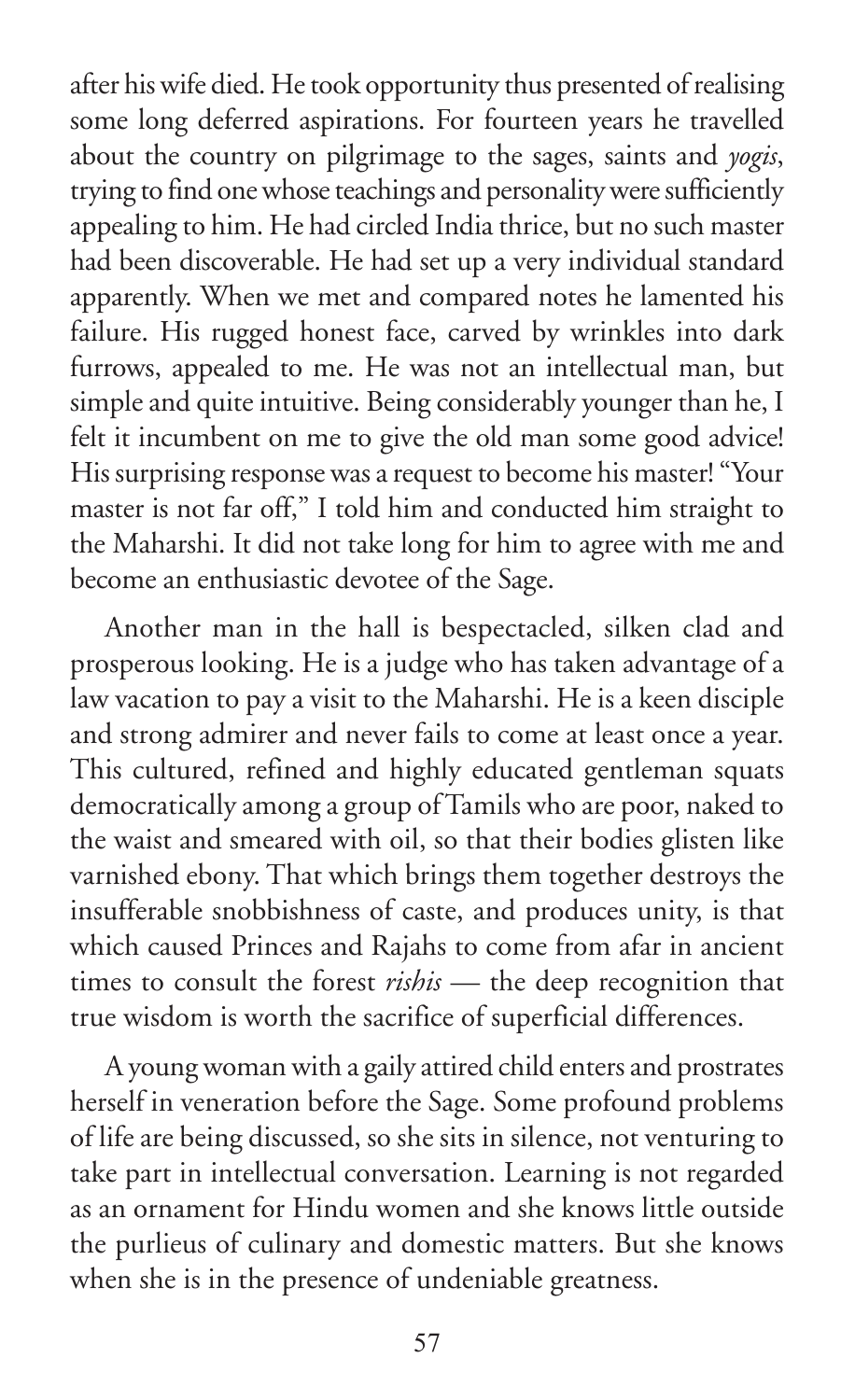With the descent of dusk comes the time for a general group meditation in the hall. Not infrequently the Maharshi will signal the time by entering, so gently as occasionally to be unnoticed, the trance-like abstraction wherein he locks his senses against the world outside. During these daily meditations in the potent neighbourhood of the Sage, I have learnt how to carry my thoughts inward to an ever deepening point. It is impossible to be in frequent contact with him without becoming lit up inwardly, as it were, mentally illumined by a sparkling ray from his spiritual orb. Again and again I become conscious that he is drawing my mind into his own atmosphere during these periods of quiet repose. And it is at such times that one begins to understand why the silences of this man are more significant than his utterances. His quiet unhurried poise veils a dynamic attainment, which can powerfully affect a person without the medium of audible speech or visible action. There are moments when I feel this power of his so greatly that I know he has only to issue the most disturbing command and I will readily obey it. But the Maharshi is the last person in the world to place his followers in the chains of servile obedience and allows everyone the utmost freedom of action. In this respect he is quite refreshingly different from most of the teachers and *yogi*s I have met in India.

My meditations take the line he had indicated during my first visit, when he had tantalised me by the vagueness which seemed to surround many of his answers. I have begun to look into my own self.

#### *Who am I?*

Am I this body of flesh, blood and bone?

Am I the mind, the thoughts and the feelings which distinguish me from every other person?

One has hitherto naturally and unquestioningly accepted the affirmative answers to these questions but the Maharshi has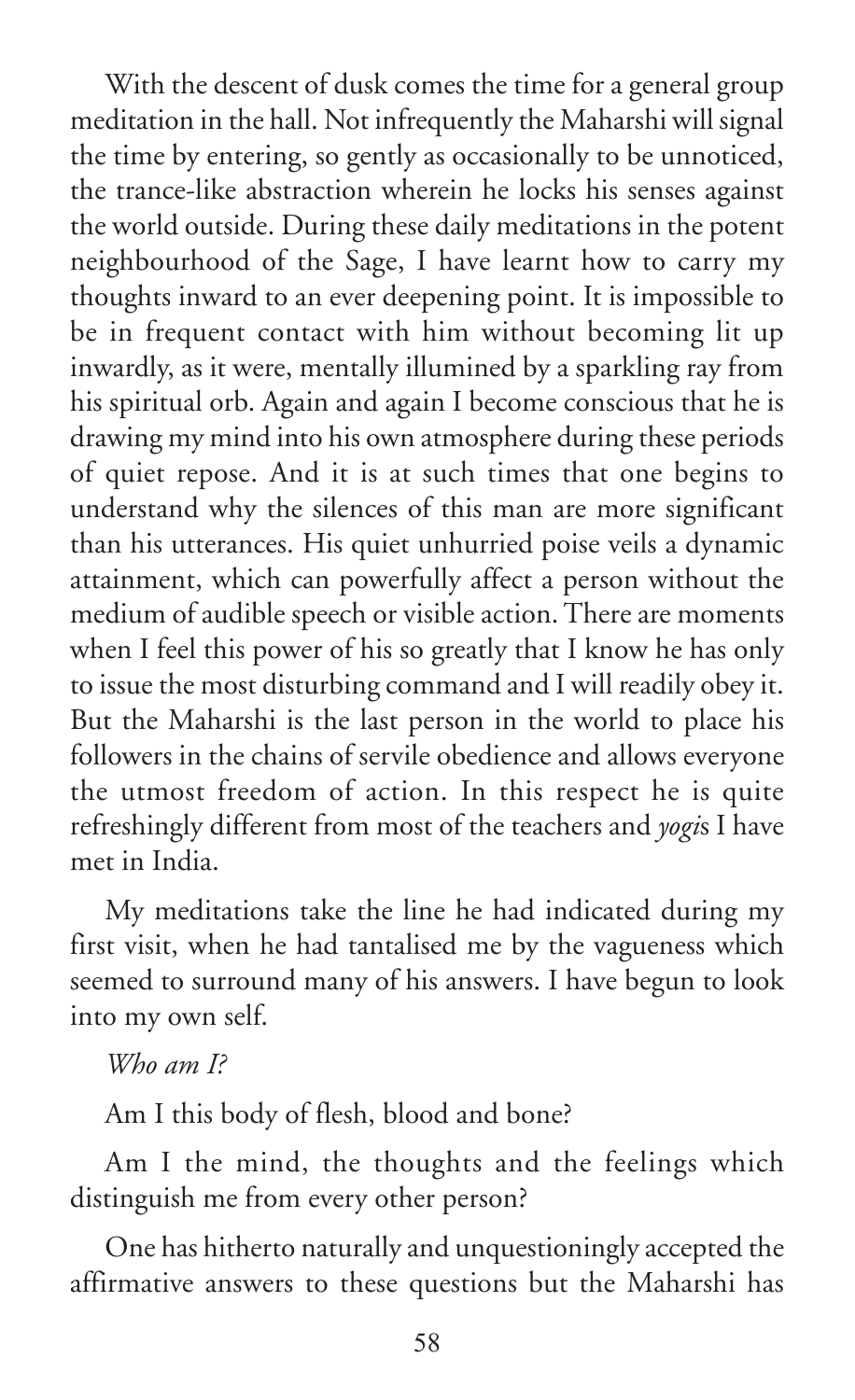warned me not to take them for granted. Yet he has refused to formulate any systematic teaching. The gist of his message is:

"Pursue the enquiry 'Who am I?' relentlessly. Analyse your entire personality. Try to find out where the I-thought begins. Go on with your meditations. Keep turning your attention within. One day the wheel of thought will slow down and an intuition will mysteriously arise. Follow that intuition, let your thinking stop, and it will eventually lead you to the goal."

I struggle daily with my thoughts and cut my way slowly into the inner recesses of mind. In the helpful proximity of the Maharshi, my meditations and self soliloquies become increasingly less tiring and more effective. A strong expectancy and sense of being guided inspire my constantly repeated efforts. There are strange hours when I am clearly conscious of the unseen power of the Sage being powerfully impacted on my mentality, with the result that I penetrate a little deeper still into the shrouded borderland of being which surrounds the human mind.

The close of every evening sees the emptying of the hall as the Sage, his disciples and visitors adjourn for supper to the dining room. As I do not care for their food and will not trouble to prepare my own, I usually remain alone and await their return. However, there is one item of the hermitage diet which I find attractive and palatable, and that is curds. The Maharshi, having discovered my fondness for it, usually asks the cook to bring me a cupful of the drink each night.

About half an hour after their return, the inmates of the hermitage, together with those visitors who have remained, wrap themselves up in sheets or thin cotton blankets and retire to sleep on the tiled floor of the hall. The Sage himself uses his divan as a bed. Before he finally covers himself with the white sheets his faithful attendant thoroughly massages his limbs with oil.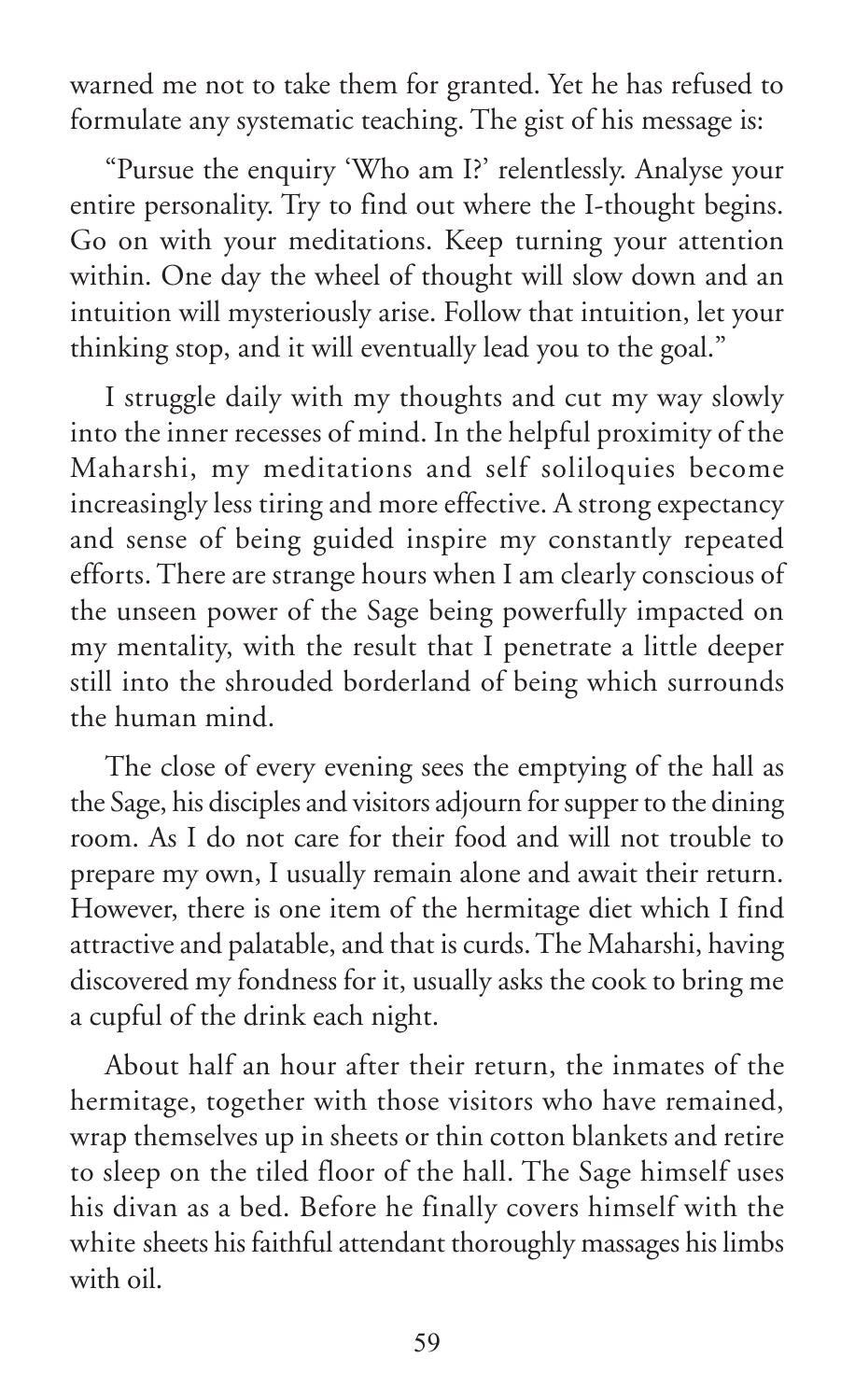I take up a glazed iron lantern when leaving the hall and set out on my lonely walk to the hut. Countless fireflies move amongst flowers and plants and trees in the garden compound. Once, when I am two or three hours later than usual and midnight is approaching, I observe these strange insects put out their weird lights. Often they are just as numerous among the thick growths of bush and cactus through which I have later to pass. One has to be careful not to tread on scorpions or snakes in the dark. Sometimes the current of meditation has seized me so profoundly that I am unable and unwilling to stop it, so that I pay little heed to the narrow path of lighted ground upon which I walk. And so I retire to my modest hut, close the tightly fitting heavy door, and draw the shutters over glassless windows to keep out unwelcome animal intruders. My last glimpse is of a thicket of palm trees which stands on one side of my clearing in the bush, the silver moonlight coming in streams over their interlaced feathery tops.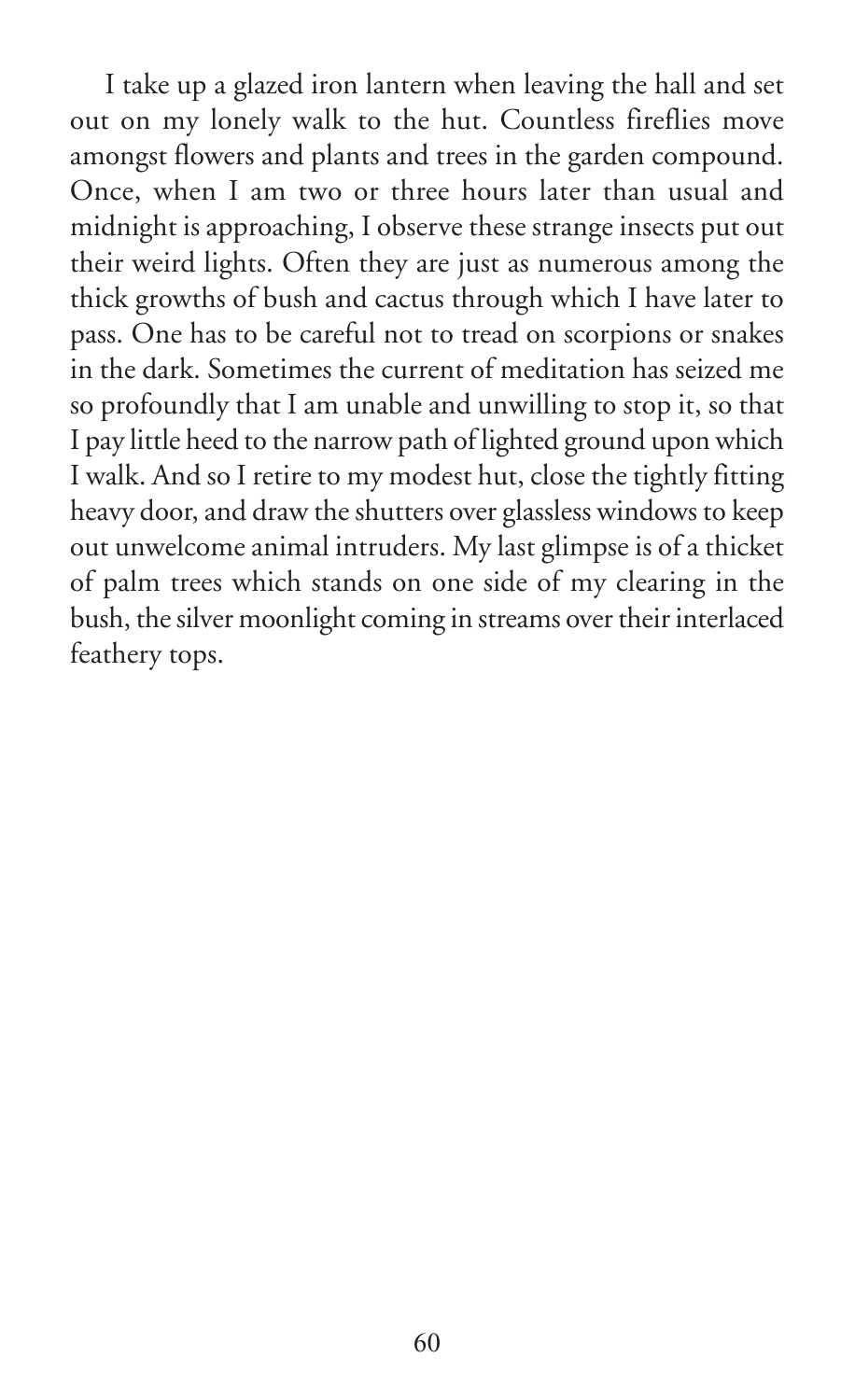## Tablets of Forgotten Truth

MY PEN WOULD WANDER ON INTO SOME<br>account of the scenic life around me, and into further record of many talks with the Maharshi, but it is now time to draw the chronicle to a close.

I study him intently and gradually come to see in him the child of a remote Past, when the discovery of spiritual truth was reckoned of no less value than is the discovery of a gold mine today. It dawns upon me with increasing force that, in this quiet and obscure corner of South India, I have been led to one of the last of India's spiritual supermen. The serene figure of this living Sage brings the legendary figures of his country's ancient *rishis* nearer to me. One senses that the most wonderful part of this man is withheld. His deepest soul, which one instinctively recognises as being loaded with rich wisdom, eludes one. At times he still remains curiously aloof, and at other times the kindly benediction of his interior grace binds me to him with hoops of steel. I learn to submit to the enigma of his personality, and to accept him as I find him. But if humanly speaking, he is well insulated against outside contacts, whoever discovers the requisite Ariadne's thread can walk the inner path leading to spiritual contact with him. And I like him greatly because he is so simple and modest, when an atmosphere of authentic greatness lies so palpably around him; because he makes no claims to occult powers and heirophantic knowledge to impress the mystery loving nature of his countrymen, and because he is so totally without any traces of pretension that he strongly resists every effort to canonise him during his lifetime.

It seems to me that the presence of men like the Maharshi ensures the continuity down history of a divine message from regions not easily accessible to us all. It seems to me, further,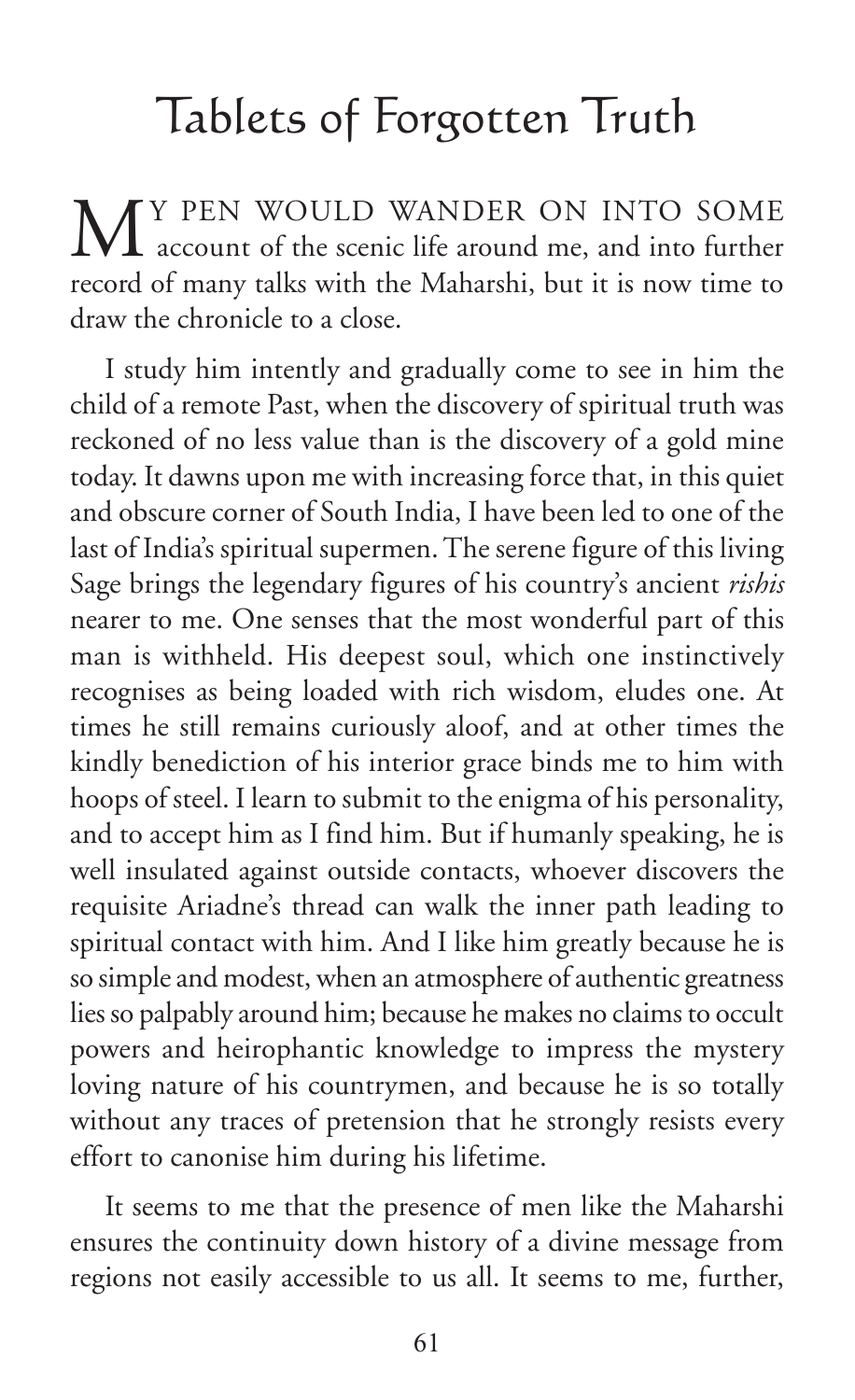that one must accept the fact that such a Sage comes to reveal something to us, not to argue anything with us. At any rate, his teachings make a strong appeal to me, for his personal attitude and practical method, when understood, are quite scientific in their way. He brings in no supernatural power and demands no blind religious faith. The sublime spirituality of the Maharshi's atmosphere and the rational self-questioning of his philosophy find but a faint echo in yonder temple. Even the word "God" is rarely on his lips. He avoids the dark and debatable waters of wizardry, in which so many promising voyages have ended in shipwreck. He simply puts forward a way of self-analysis, which can be practised irrespective of any ancient or modern theories and beliefs which one may hold, a way that will finally lead man to true self-understanding.

I follow this process of self-divestment in the effort to arrive at pure integral being. Again and again I am aware that the Maharshi's mind is imparting something to my own, though no words may be passing between us. The shadow of impending departure hangs over my efforts, yet I spin out my stay until bad health takes a renewed hand in the game and accelerates an irrevocable decision to go. Indeed, out of the deep inner urgency which drew me here, has come enough will power to overthrow the plaints of a tired sick body and a weary brain and to enable me to maintain residence in this hot static air. But Nature will not be defeated for long and before long a physical breakdown becomes threateningly imminent. Spiritually my life is nearing its peak, but — strange paradox! — physically it is slipping downwards to a point lower than it has hitherto touched. For a few hours before the arrival of the culminating experience of my contact with the Maharshi, I start to shiver violently and perspire with abnormal profuseness — intimations of coming fever.

I return hastily from an exploration of some usually veiled sanctuaries of the great temple and enter the hall when the evening meditation period has run out half its life. I slip quietly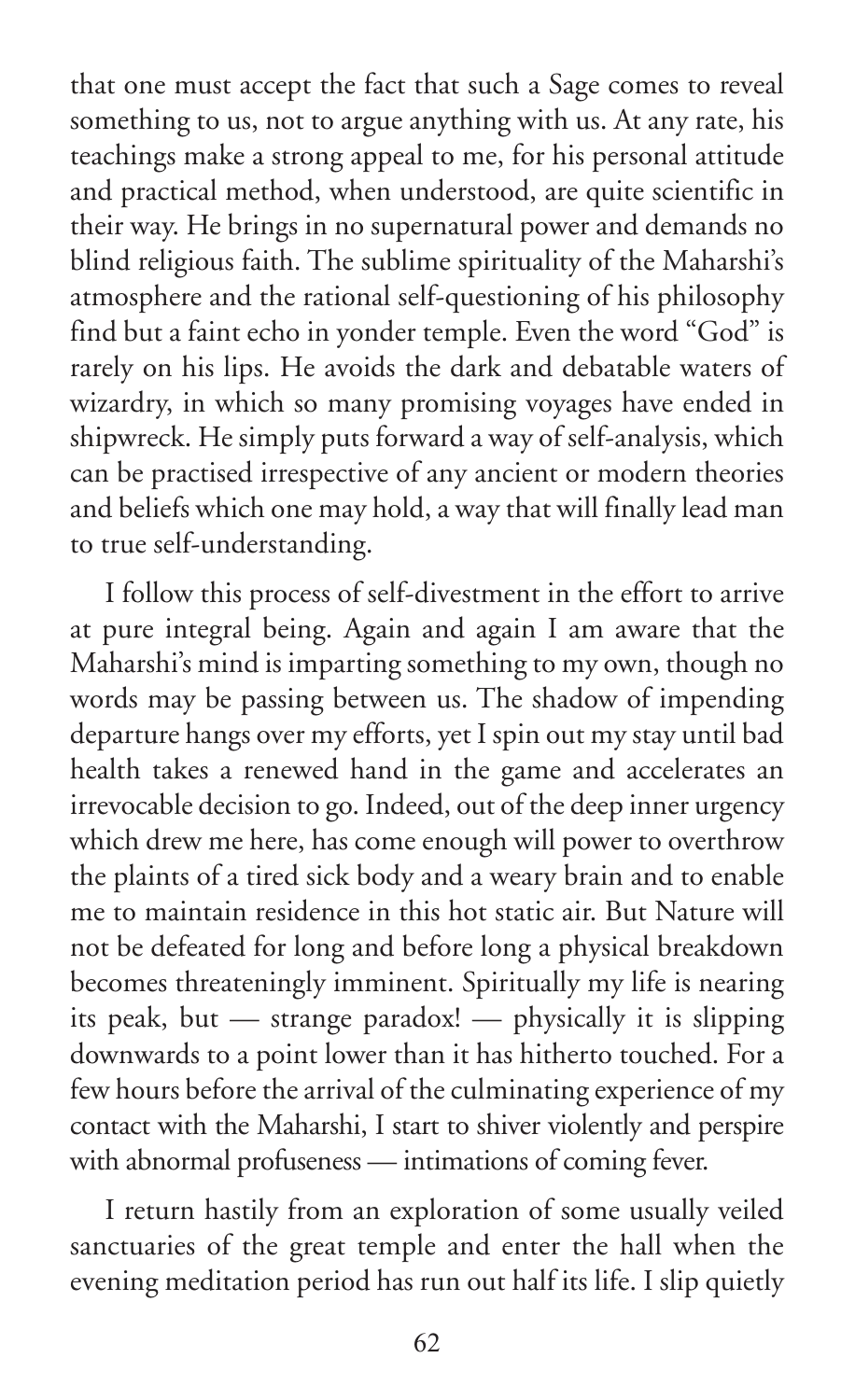to the floor and straightway assume my regular meditation posture. In a few seconds I compose myself and bring all wandering thoughts to a strong centre. An intense interiorization of consciousness comes with the closing of eyes.

The Maharshi's seated form floats in a vivid manner before my mind's eye. Following his frequently repeated instruction I endeavour to pierce through the mental picture into that which is formless, his real being and inner nature, his soul. To my surprise the effort meets with almost instantaneous success and the picture disappears again, leaving me with nothing more than a strongly felt sense of his intimate presence.

The mental questionings which have marked most of my earlier meditations have lately begun to cease. I have repeatedly interrogated my consciousness of physical, emotional and mental sensations in turn, but, dissatisfied in the quest of Self, have eventually left them all. I have then applied the attention of consciousness to its own centre, striving to become aware of its place of origin. Now comes the supreme moment. In that concentration of stillness, the mind withdrawn into itself, one's familiar world begins to fade off into shadowy vagueness. One is apparently environed for a while by sheer nothingness, having arrived at a kind of mental blank wall. And one has to be as intense as possible to maintain one's fixed attention. But how hard to leave the lazy dalliance of our surface life and draw the mind to a pin-point of concentration!

Tonight I flash swiftly to this point, with barely a skirmish against the continuous sequence of thoughts which usually play the prelude to its arrival. Some new and powerful force comes into dynamic action within my inner world and bears me inwards with resistless speed. The first great battle is over, almost without a stroke, and a pleasurable, happy, easeful feeling succeeds its high tension.

In the next stage I stand apart from the intellect, conscious that it is thinking, but warned by an intuitive voice that it is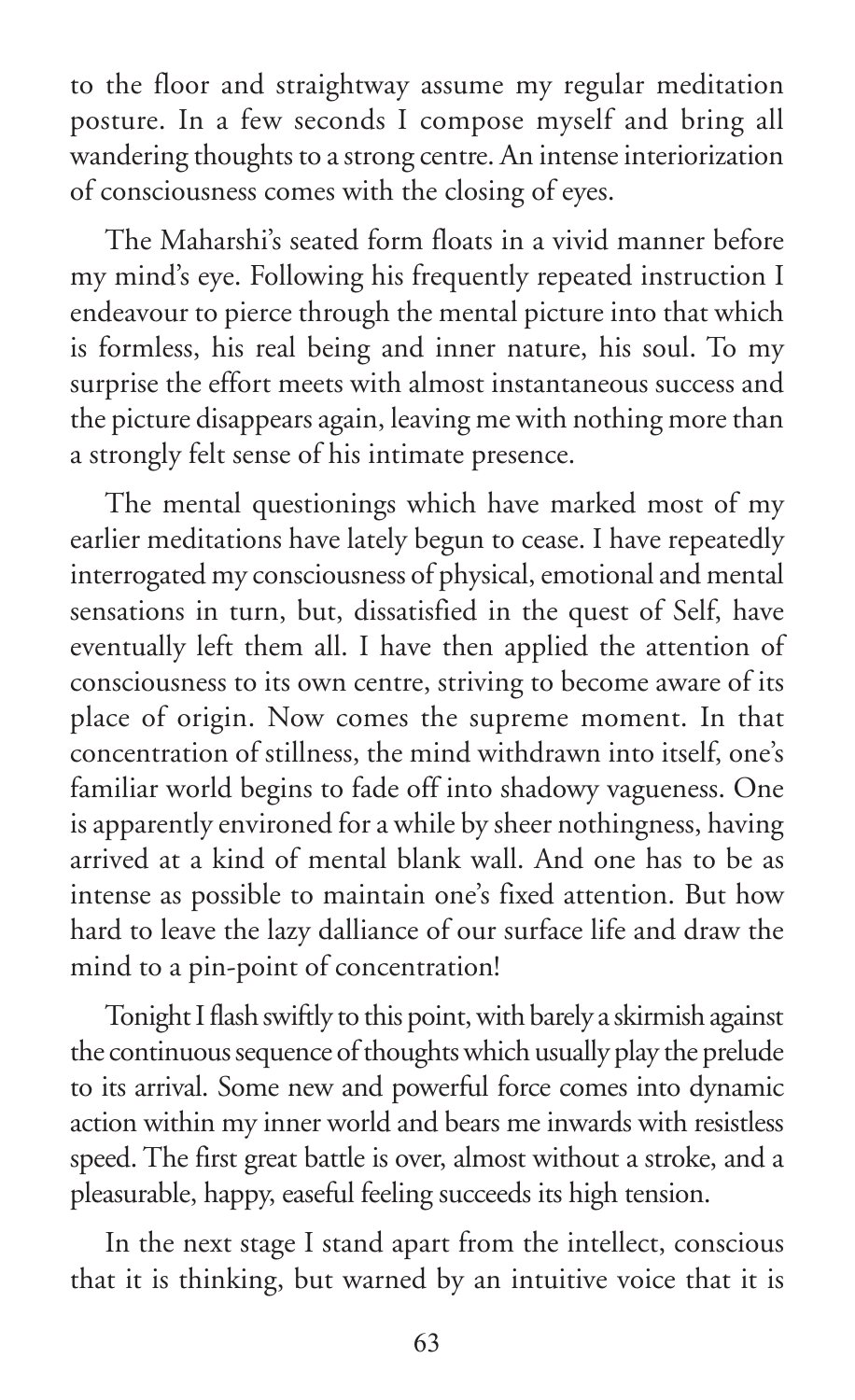merely an instrument. I watch these thoughts with a weird detachment. The power to think, which has hitherto been a matter for merely ordinary pride, now becomes a thing from which to escape, for I perceive with startling clarity that I have been its unconscious captive. There follows the sudden desire to stand outside the intellect and just *be*. I want to dive into a place deeper than thought. I want to know what it will feel like to deliver myself from the constant bondage of the brain, but to do so with all my attention awake and alert.

It is strange enough to be able to stand aside and watch the very action of the brain as though it were someone else's, and to see how thoughts take their rise and then die, but it is stranger still to realize intuitively that one is about to penetrate into the mysteries which hide in the innermost recesses of man's soul. I feel like some Columbus about to land on an uncharted continent. A perfectly controlled and subdued anticipation quietly thrills me.

But how to divorce oneself from the age-old tyranny of thoughts? I remember that the Maharshi has never suggested that I should attempt to force the stoppage of thinking. "Trace thought to its place of origin," is his reiterated counsel, "watch for the real Self to reveal itself, and then your thoughts will die down of their own accord." So, feeling that I have found the birthplace of thinking, I let go of the powerfully positive attitude which has brought my attention to this point and surrender myself to complete passivity, yet still keeping as intently watchful as a snake of its prey.

This poised condition reigns until I discover the correctness of the Sage's prophecy. The waves of thought naturally begin to diminish. The workings of logical rational sense drops towards zero point. The strangest sensation I have experienced till now grips me. Time seems to reel dizzily as the antennae of my rapidly growing intuition begin to reach out into the unknown. The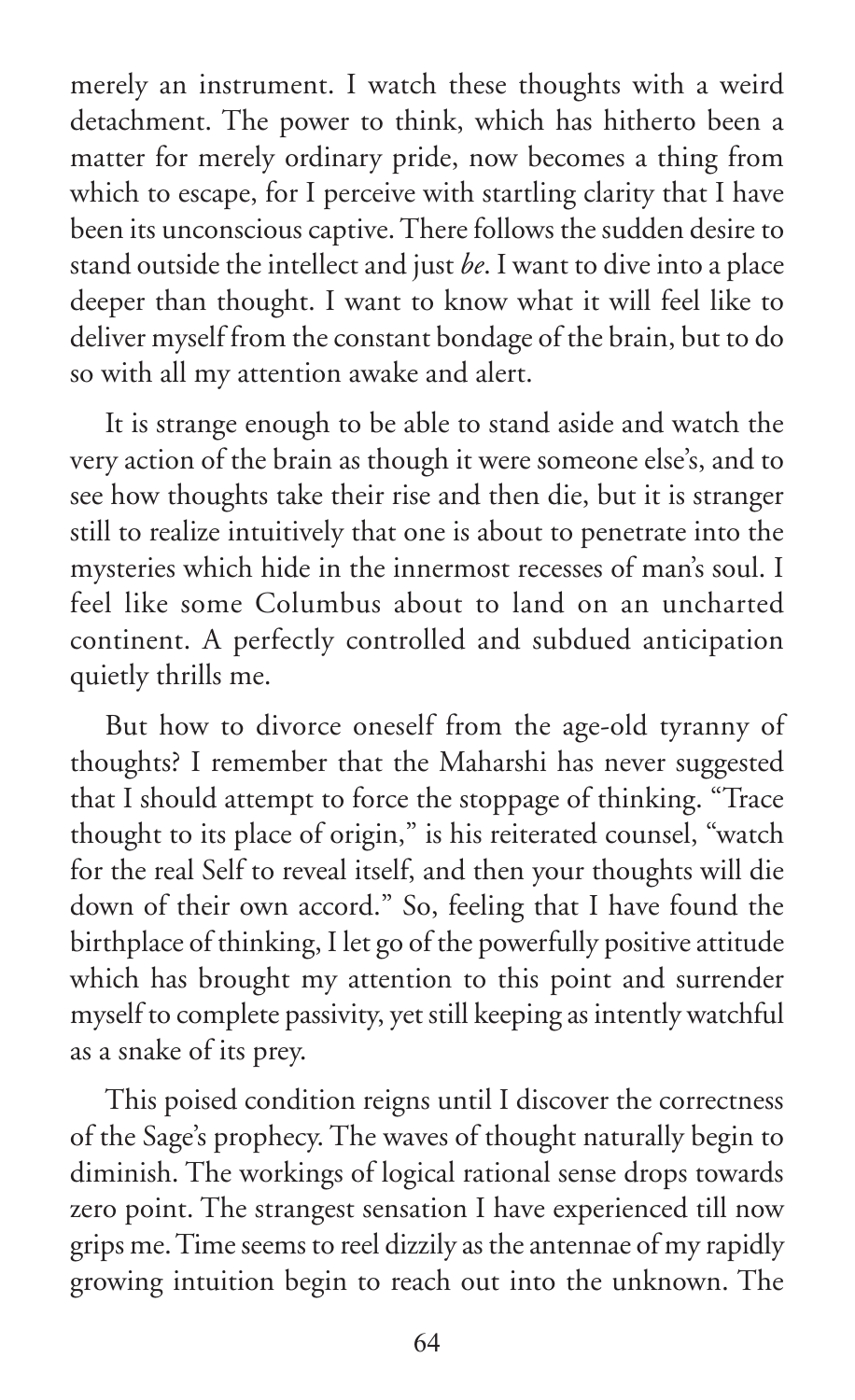reports of my bodily senses are no longer heard, felt, remembered. I know that at any moment I shall be standing *outside* things, on the very edge of the world's secret.

Finally it happens. Thought is extinguished like a snuffed candle. The intellect withdraws into its real ground, that is, consciousness working unhindered by thoughts. I perceive what I have suspected for sometime and what the Maharshi has confidently affirmed, that the mind takes its rise in a transcendental source. The brain has passed into a state of complete suspension as it does in deep sleep, yet there is not the slightest loss of consciousness. I remain perfectly calm and fully aware of who I am and what is occurring. Yet my sense of awareness has been drawn out of the narrow confines of the separate personality; it has turned into something sublimely all embracing. Self still exists, but it is a changed, radiant self. For something that is far superior to the unimportant personality which *was* I, some deeper, diviner being rises into consciousness and *becomes* me. With it arrives an amazing new sense of absolute freedom, for thought is like a loom-shuttle which always is going to and fro, and to be freed from its tyrannical motion is to step out of prison into the open air.

I find myself outside the rim of world consciousness. The planet, which has so far harboured me, disappears. I am in the midst of an ocean of blazing light. The latter, I feel rather than think, is the primeval stuff out of which worlds are created, the first state of matter. It stretches away into untellable infinite space, incredibly *alive*.

I touch, as in a flash, the meaning of this mysterious universal drama which is being enacted in space, and then return to the primal point of being. I, the new I, rest in the lap of holy bliss. I have drunk the Platonic Cup of Lethe, so that yesterday's bitter memories and tomorrow's anxious cares have disappeared completely. I have attained a divine liberty and an almost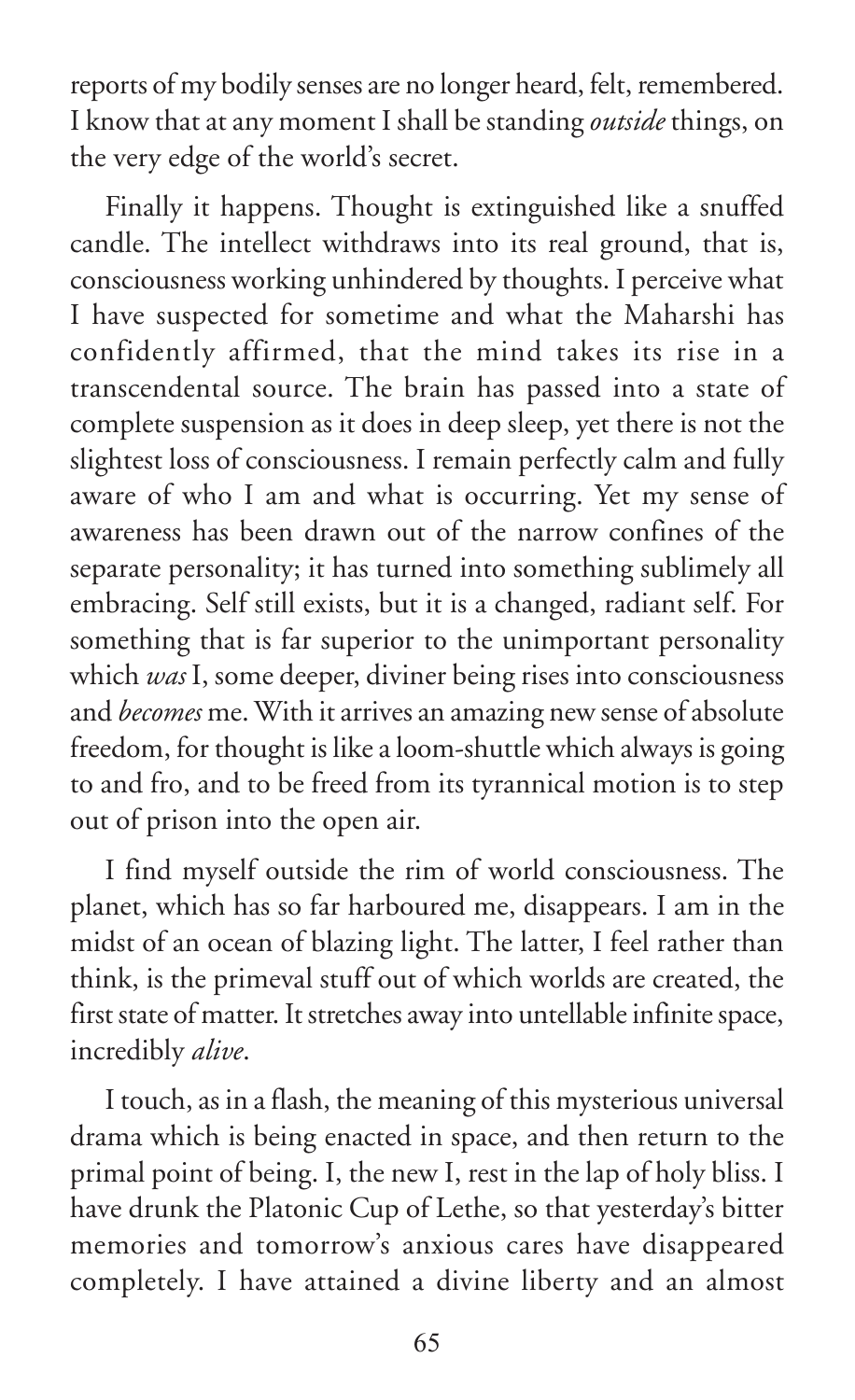indescribable felicity. My arms embrace all creation with profound sympathy, for I understand in the deepest possible way that to know all is not merely to pardon all, but to love all. My heart is remoulded in rapture.

How shall I record these experiences through which I next pass, when they are too delicate for the touch of my pen? Yet the starry truths which I learn may be translated into the language of earth, and will not be a vain one. So I seek, all too roughly, to bring back some memorials of the wonderful archaic world which stretches out, untracted and unpathed, behind the human mind.

## **§**

Man is grandly related, and a greater Being suckled him than his mother. In his wiser moments he may come to know this.

Once, in the far days of his own past, man took an oath of lofty allegiance and walked, turbaned in divine grandeur, with gods. If today the busy world calls to him with imperious demand and he gives himself up to it, there are those who have not forgotten his oath and he shall be reminded of it at the appropriate hour.

There is that in man which belongs to an imperishable race. He neglects his true Self almost completely, but his neglect can never affect or alter its shining greatness. He may forget it and entirely go to sleep in the senses, yet on the day when it stretches forth its hand and touches him, he shall remember who he is and recover his soul.

Man does not put true value upon himself because he has lost the divine sense. Therefore, he runs after another man's opinion, when he could find complete certitude more surely in the spiritually authoritative centre of his own being. The Sphinx surveys no earthly landscape. Its unflinching gaze is always directed inwards, and the secret of its inscrutable smile is Selfknowledge.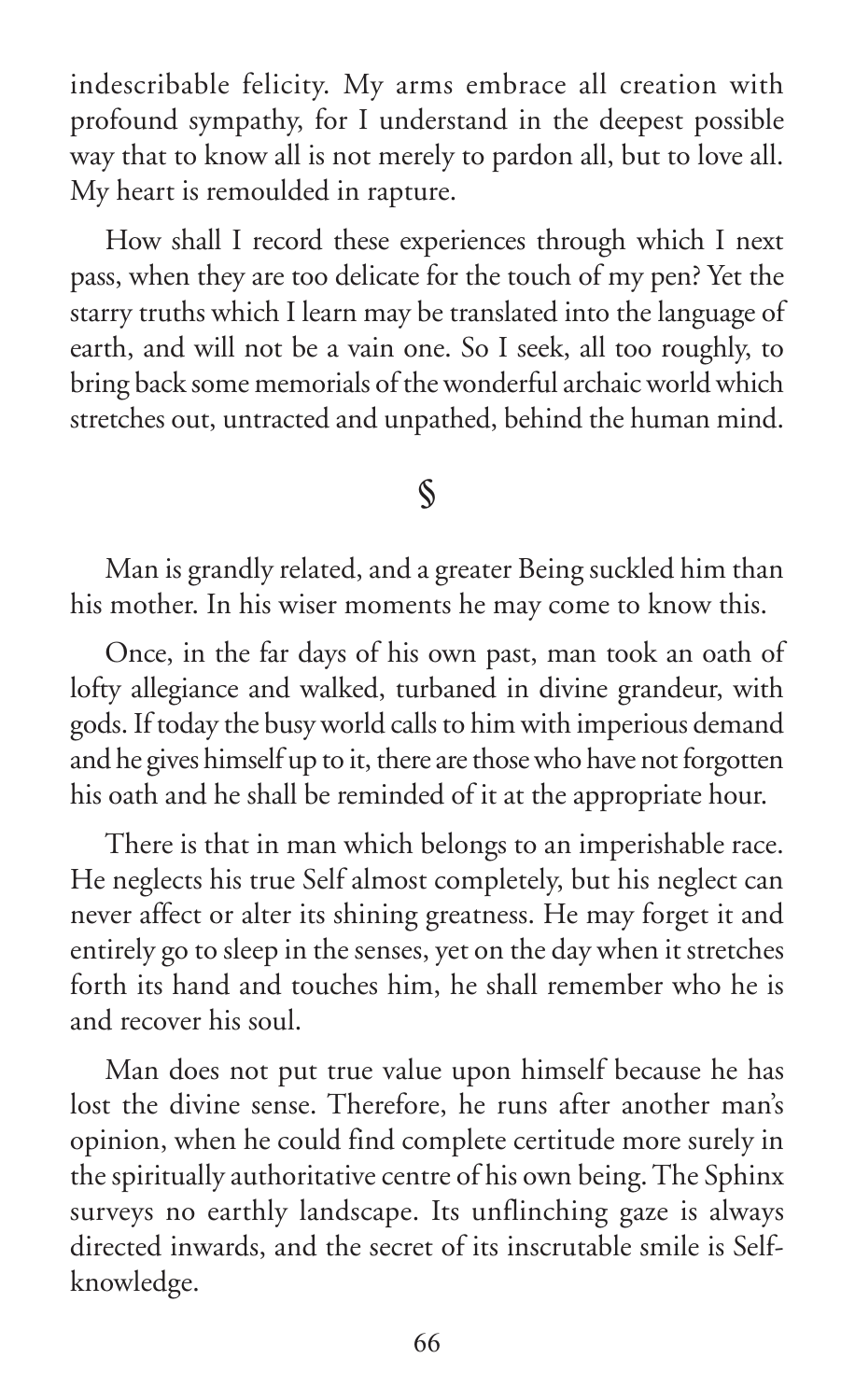He who looks within himself and perceives only discontent, frailty, darkness and fear, need not curl his lip in mocking doubt. Let him look deeper and longer, deeper and longer, until he presently becomes aware of faint tokens and breath-like indications which appear when the heart is still. Let him heed them well, for they will take life and grow into high thoughts that will cross the threshold of his mind like wandering angels, and these again shall become forerunners of a voice which will come later — the voice of a hidden, recondite and mysterious being who inhabits his centre, who is his own ancient Self.

The divine nature reveals itself anew in every human life, but if a man walks indifferently by, then the revelation is as seed on stony ground. No one is excluded from this divine consciousness; it is man who excludes himself. Men make formal and pretentious enquiry into the mystery and meaning of life, when all the while each bird perched upon a green bough, each child holding its fond mother's hand, has solved the riddle and carries the answer in its face. That Life, which brought you to birth, O Man, is nobler and greater than your farthest thought; believe in its beneficent intention towards you and obey its subtle injunctions whispered to your heart in half-felt intuitions.

The man who thinks he may live as freely as his unconsidered desires prompt him and yet not carry the burden of an eventual reckoning, is binding his life to a hollow dream. Whoever sins against his fellows or against himself pronounces his own sentence thereby. He may hide his sins from the sight of others, but he cannot hide them from the all-recording eyes of the gods. Justice still rules the world with inexorable weight, though its operations are often unseen and though it is not always to be found in stone built courts of law. Whoever escapes from paying the legal penalties of earth can never escape from paying the just penalties which the gods impose. Nemesis — remorseless and implacable — holds such a man in jeopardy every hour.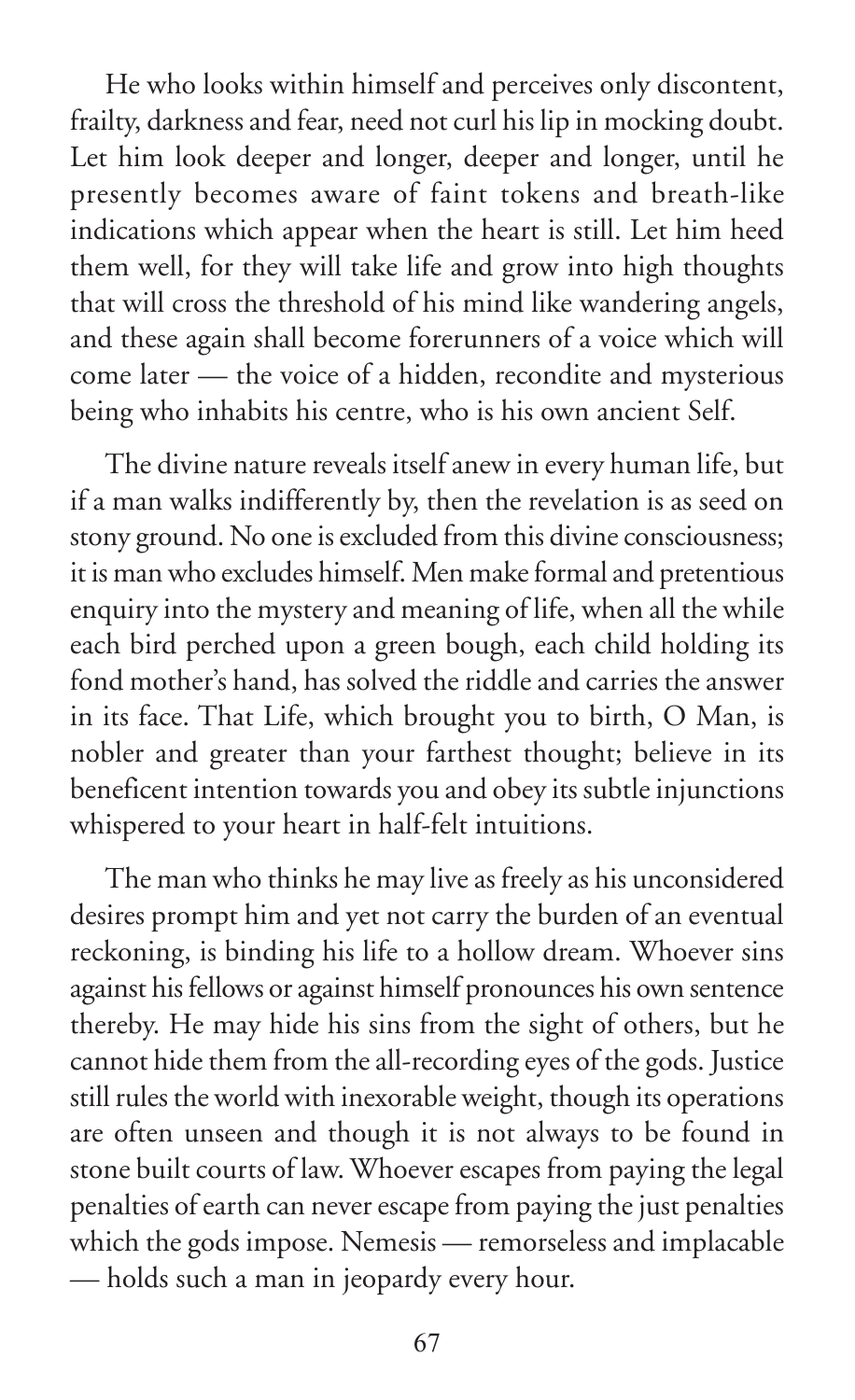Those who have been held under the bitter waters of sorrow, those who have moved through shadowed years in the mist of tears, will be somewhat readier to receive the truth which life is ever silently voicing. If they can perceive nothing else, they can perceive the tragical transience which attends the smiles of fortune. Those who refuse to be deluded by their brighter hours will not suffer so greatly from their darker ones. There is no life that is not made up of the warp of pleasure and the woof of suffering. Therefore, no man can afford to walk with proud and pontifical air. He who does so takes his perambulation at a grave peril. For humility is the only befitting robe to wear in the presence of the unseen gods, who may remove in a few days what has been acquired during many years. The fate of all things moves in cycles and only the thoughtless observer can fail to note this fact. Even in the universe it may be seen that every perihelion is succeeded by an aphelion. So in the life and fortunes of man, the flood of prosperity may be succeeded by the ebb of privation, health may be a fickle guest, while love may come only to wander again. But when the night of protracted agony dies, the dawn of newfound wisdom glimmers. The last lesson of these things is that the eternal refuge in man, unnoticed and unsought as it may be, must become what it was once — his solace, or disappointment and suffering will periodically conspire to drive him in upon it. No man is so lucky that the gods permit him to avoid these two great tutors of the race.

A man will feel safe, protected, secure, only when he discovers that the radiant wings of sublimity enfold him. While he persists in remaining unillumined, his best inventions shall become his worst impediments, and everything that draws him closer to the material frame of things shall become another knot he must later untie. For he is inseparably allied to his ancient past, he stands always in the presence of his inner divinity and cannot shake it off. Let him, then, not remain unwitting of this fact but deliver himself, his worldly cares and secret burdens, into the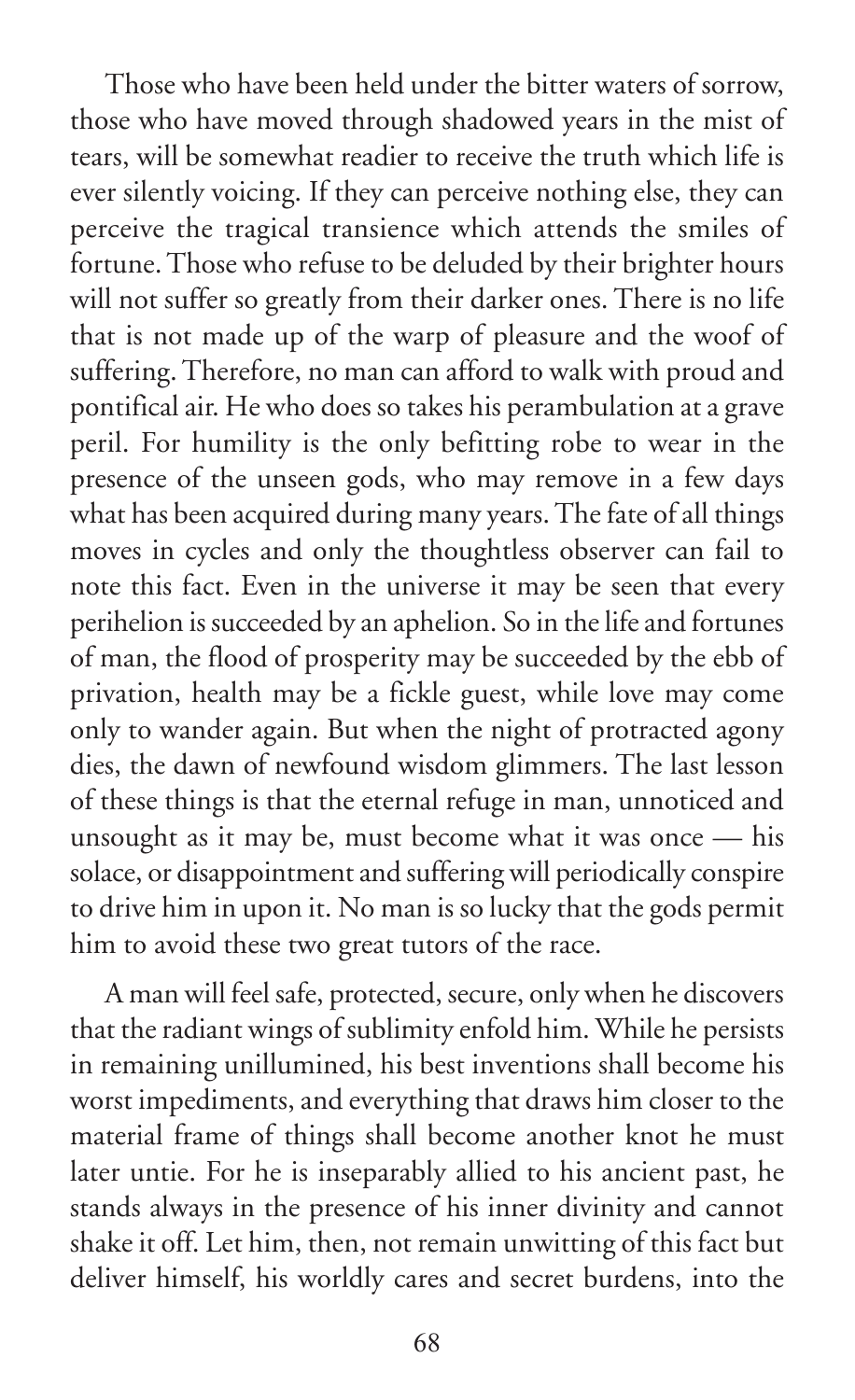beautiful care of his better self and it shall not fail him. Let him do this, if he would live with gracious peace and die with fearless dignity.

He who has once seen his real Self will never again hate another. There is no sin greater than hatred, no sorrow worse than the legacy of lands splashed with blood which it inevitably bestows, no result more certain than that it will recoil on those who send it forth. Though none can hope to pass beyond their sight, the gods themselves stand unseen as silent witnesses of man's lawful handiwork. A moaning world lies in woe all around them, yet sublime peace is close at hand for all; weary men, tried by sorrow and torn by doubts, stumble and grope their way through the darkened streets of life, yet a great light beats down upon the paving stones before them. Hate will pass from the world only when man learns to see the faces of his fellows, not merely by the ordinary light of day, but by the transfiguring light of their divine possibilities; when he can regard them with the reverence they deserve as the faces of beings in whose hearts dwells an element akin to that Power which men name God.

All that is truly grand in Nature and inspiringly beautiful in the arts speaks to man of himself. Where the priest has failed his people the illumined artist takes up his forgotten message and procures hints of the soul for them. Whoever can recall rare moments when beauty made him a dweller amid the eternities should, whenever the world tires him, turn memory into a spur and seek out the sanctuary within. Thither he should wander for a little peace, a flush of strength and glimmer of light, confident that the moment he succeeds in touching his true Selfhood he will draw infinite support and find perfect compensation. Scholars may burrow like moles among the growing piles of modern books and ancient manuscripts which line the walls of the house of learning but they can learn no deeper secret than this, no higher truth than the supreme truth that man's very Self is divine. The wistful hopes of man may wane as the years pass, but the hope of undying life, the hope of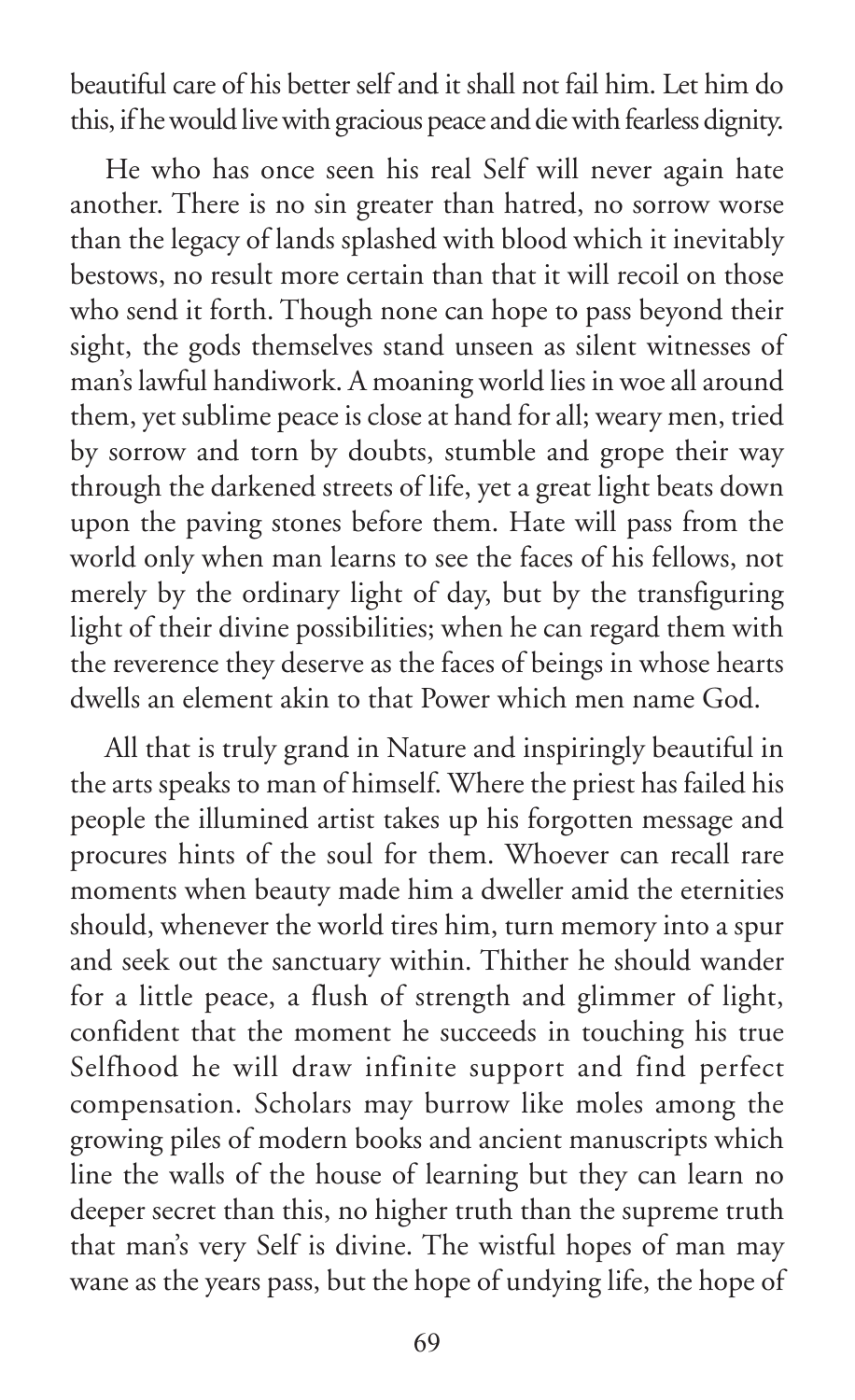perfect love, and the hope of assured happiness, shall ultimately find a certain fulfilment; for they constitute prophetic instincts of an ineluctable destiny which can in no way be avoided.

The world looks to ancient prophets for its finest thoughts and cringes before dusty eras for its noblest ethics. But when a man receives the august revelation of his own starry nature he is overwhelmed. All that is worthy in thought and feeling now comes unsought to his feet. Inside the cloistral quiet of his mind arise visions not less sacred than those of the Hebrew and Arab seers who reminded their race of its divine source. By this same auroral light Buddha understood and brought news of Nirvana to men. And such is the all-embracing love which this understanding awakens, that Mary Magadalene wept out her soiled life at the feet of Jesus.

No dust can ever settle on the grave grandeur of these ancient truths, though they have lain in time since the early days of our race. No people has ever existed but has also received intimations of this deeper life which is open to man. Whoever is ready to accept them must not only apprehend these truths with his intelligence, until they sparkle among his thoughts like stars among the asteroids but must appropriate them with his heart until they inspire him to diviner action.

## **§**

I return to this mundane sphere impelled by a force which I cannot resist. By slow unhurried stages I become aware of my surroundings. I discover that I am still sitting in the hall of the Maharshi and that it is apparently deserted. My eyes catch sight of the hermitage clock and I realize that the inmates must be in the dining room at their evening meal. And then I become aware of someone on my left. It is the seventy-five year old former station-master, who is squatting close beside me on the floor with his gaze turned benevolently on me.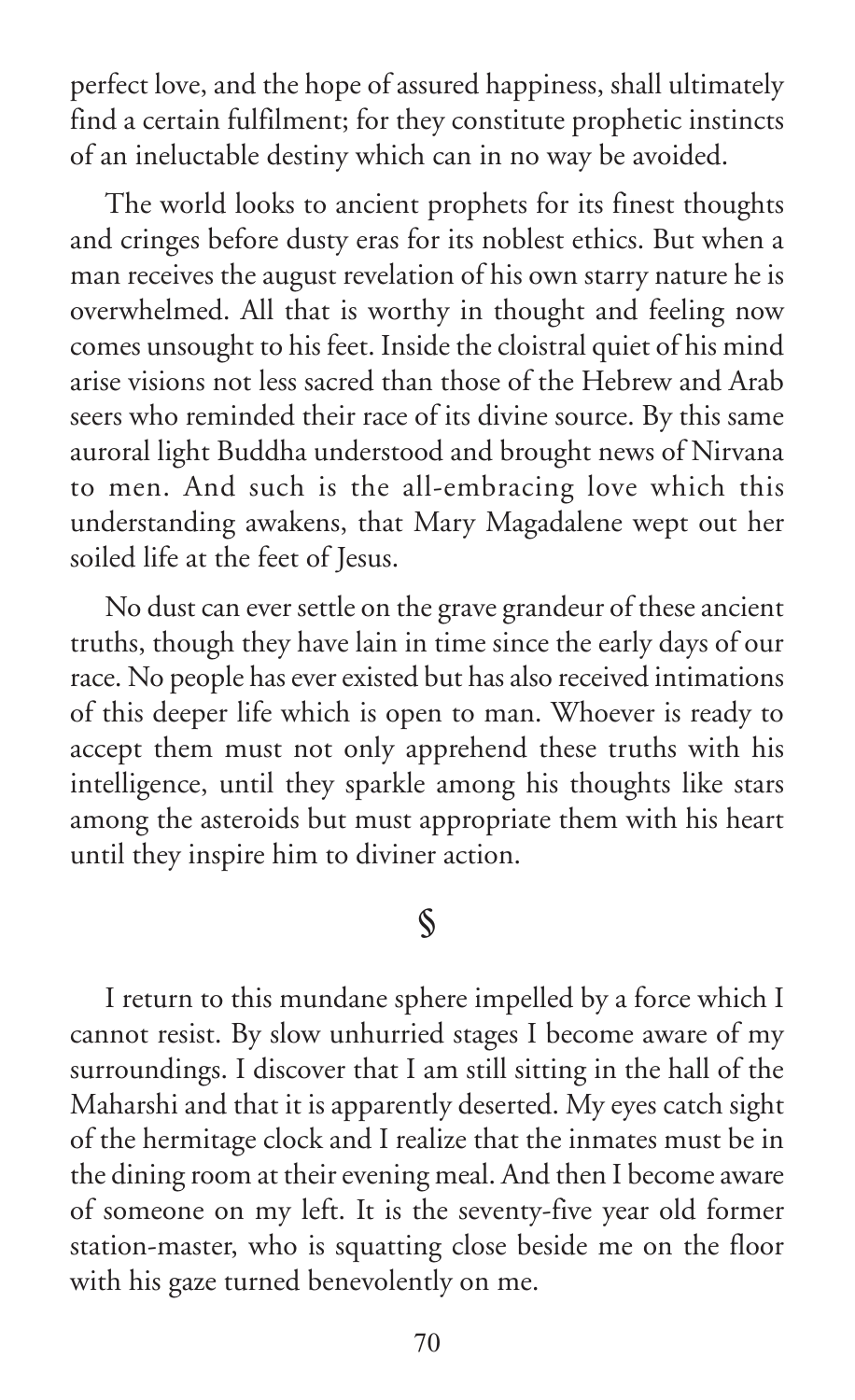"You have been in a spiritual trance for nearly two hours," he informs me. His face, seamed with years and lined with old cares, breaks into smiles as though he rejoices in my own happiness.

I endeavour to make some reply, but discover to my astonishment that my power of speech has gone. Not for almost fifteen minutes do I recover it. Meanwhile the old man supplements the further statement.

"The Maharshi watched you closely all the time. I believe his thoughts guided you."

When the Sage returns to the hall, those who follow him take up their position for the short interval which precedes the final retirement for the night. He raises himself up on the divan and crosses his legs; then, resting an elbow on the right thigh, he holds his chin within the upright hand, two fingers covering his cheek. Our eyes meet across the intervening space and he continues to look intently at me.

And when the attendant lowers the wicks of the hall's lamps, following the customary nightly practice I am struck once again by the strange lustre in the Maharshi's calm eyes. They glow like twin stars through the half darkness. I remind myself that never have I met in any man eyes as remarkable as those of this last descendant of India's *rishis*. In so far as the human eyes can mirror divine power, it is a fact that the Sage's do that.

The heavily scented incense smoke rises in soft spirals the while I watch those eyes that never flicker. During the forty minutes which pass so strangely, I say nothing to him and he says nothing to me. What use are words? We now understand each other better without them, for in this profound silence our minds approach a beautiful harmony, and in this optic telegraphy I receive a clear unuttered message. Now that I have caught a wonderful and memorable glimpse of the Maharshi's viewpoint on life, my own inner life has begun to mingle with his.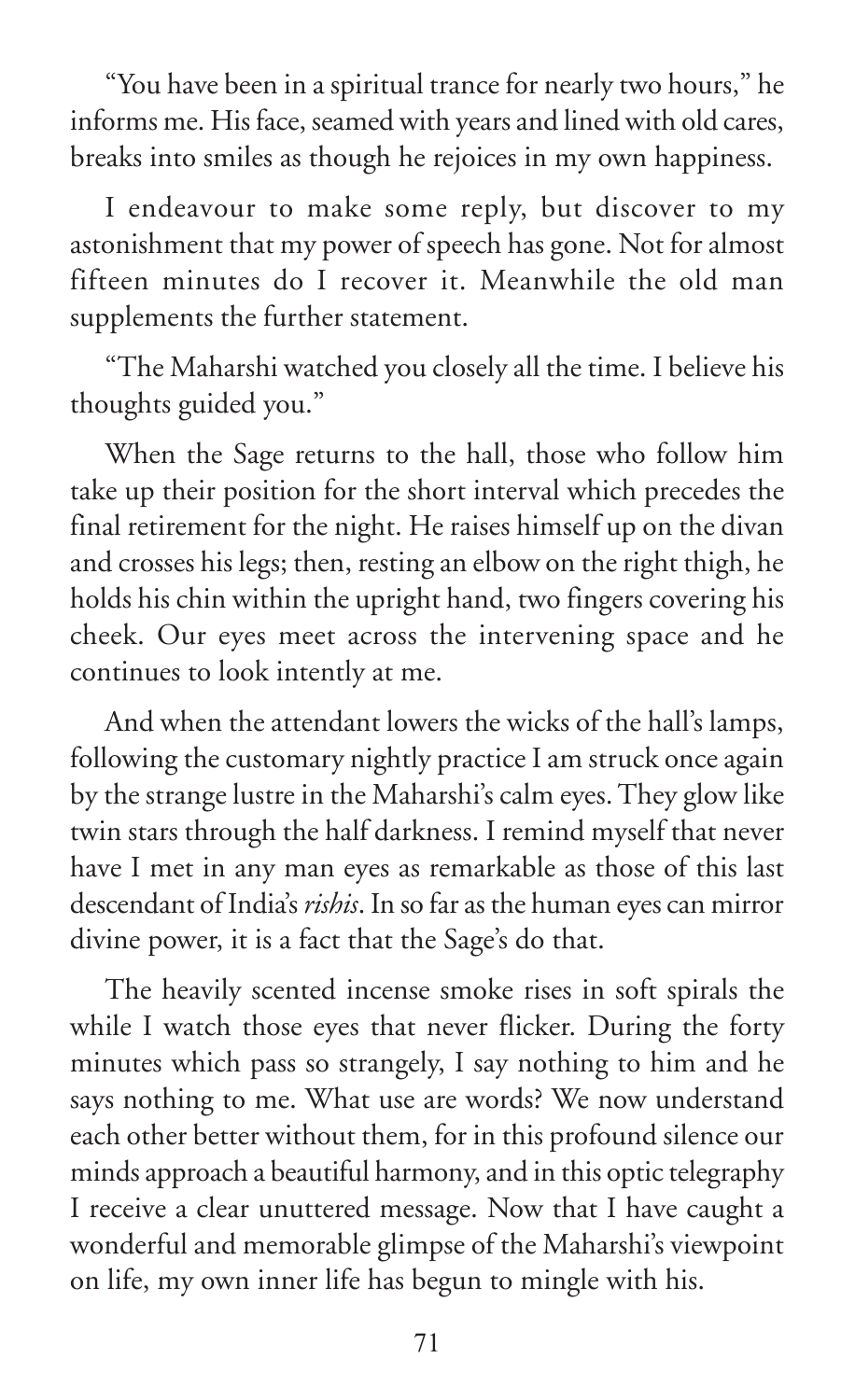I fight the oncoming fever during the two days which follow and manage to keep it at bay.

The old man approaches my hut in the afternoon.

"Your stay among us draws to an end, my brother," he says regretfully. "But you will surely return to us one day?"

"Most surely!" I echo confidently.

When he leaves me I stand at the door and look up at the Hill of the Holy Beacon — Arunachala, the Sacred Red Mountain, as the people of the countryside prefer to call it. It has become the colourful background of all my existence; always I have but to raise my eyes from whatever I am doing, whether eating, walking, talking or meditating, and there is its strange, flat headed shape confronting me in the open or through a window. It is somehow inescapable in this place, but the strange spell it throws over me is more inescapable still. I begin to wonder whether this queer, solitary peak has enchanted me. There is a local tradition that it is entirely hollow and that in its interior dwell several great spiritual beings who are invisible to mortal gaze, but I disdain the story as a childish legend. And yet this lonely hill holds me in a powerful thrall, despite the fact that I have seen others, infinitely more attractive. This rugged piece of Nature, with its red laterite boulders tumbled about in disorderly masses and glowing like dull fire in the sunlight, possesses a strong personality which emanates a palpable awe creating influence.

With the fall of dusk I take my farewells of everyone except the Maharshi. I feel quietly content because my battle for spiritual certitude has been won, and because I have won it without sacrificing my dearly held rationalism for a blind credulity. Yet when the Maharshi comes to the courtyard with me a little later, my contentment suddenly deserts me. This man has strangely